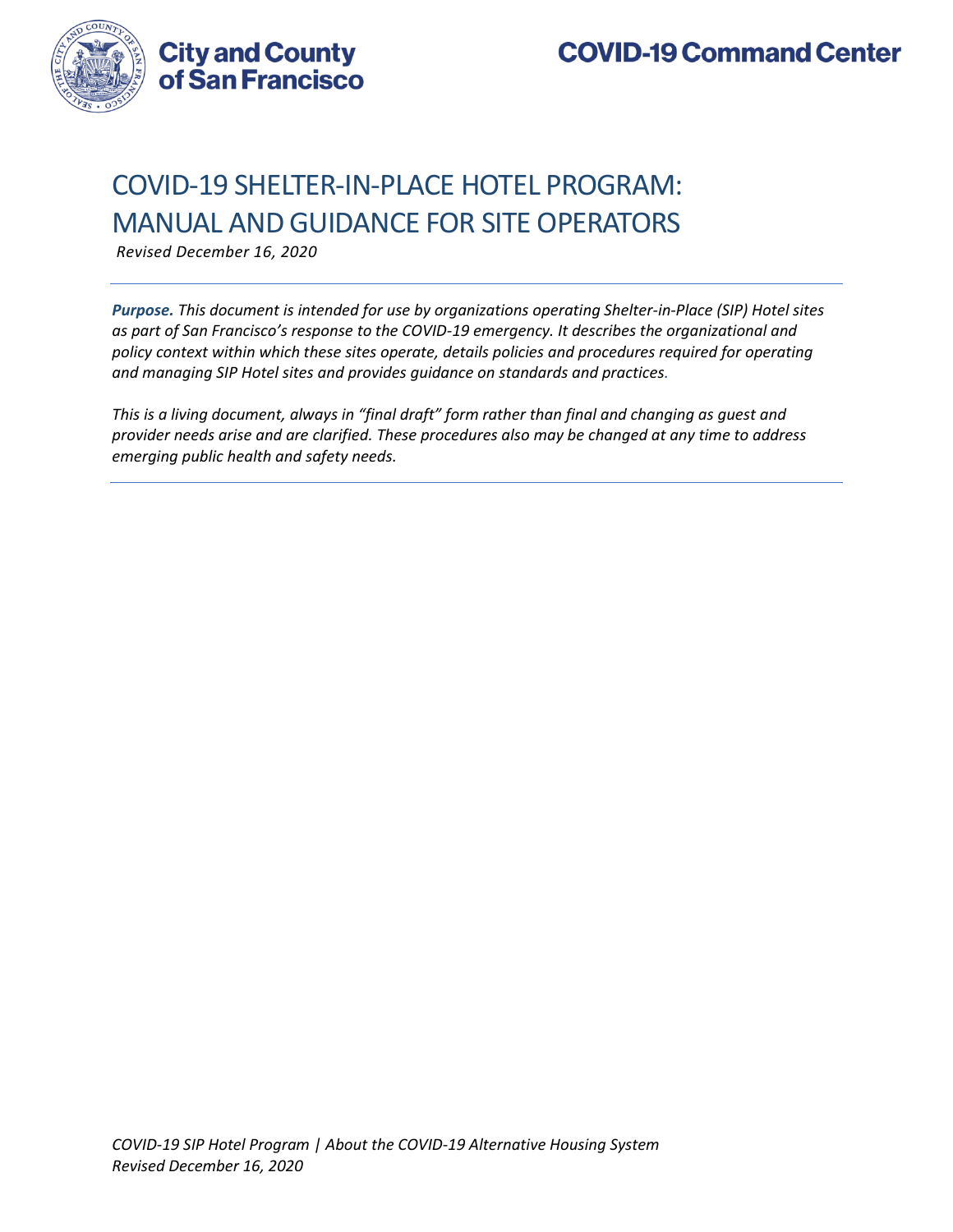# **CONTENTS**

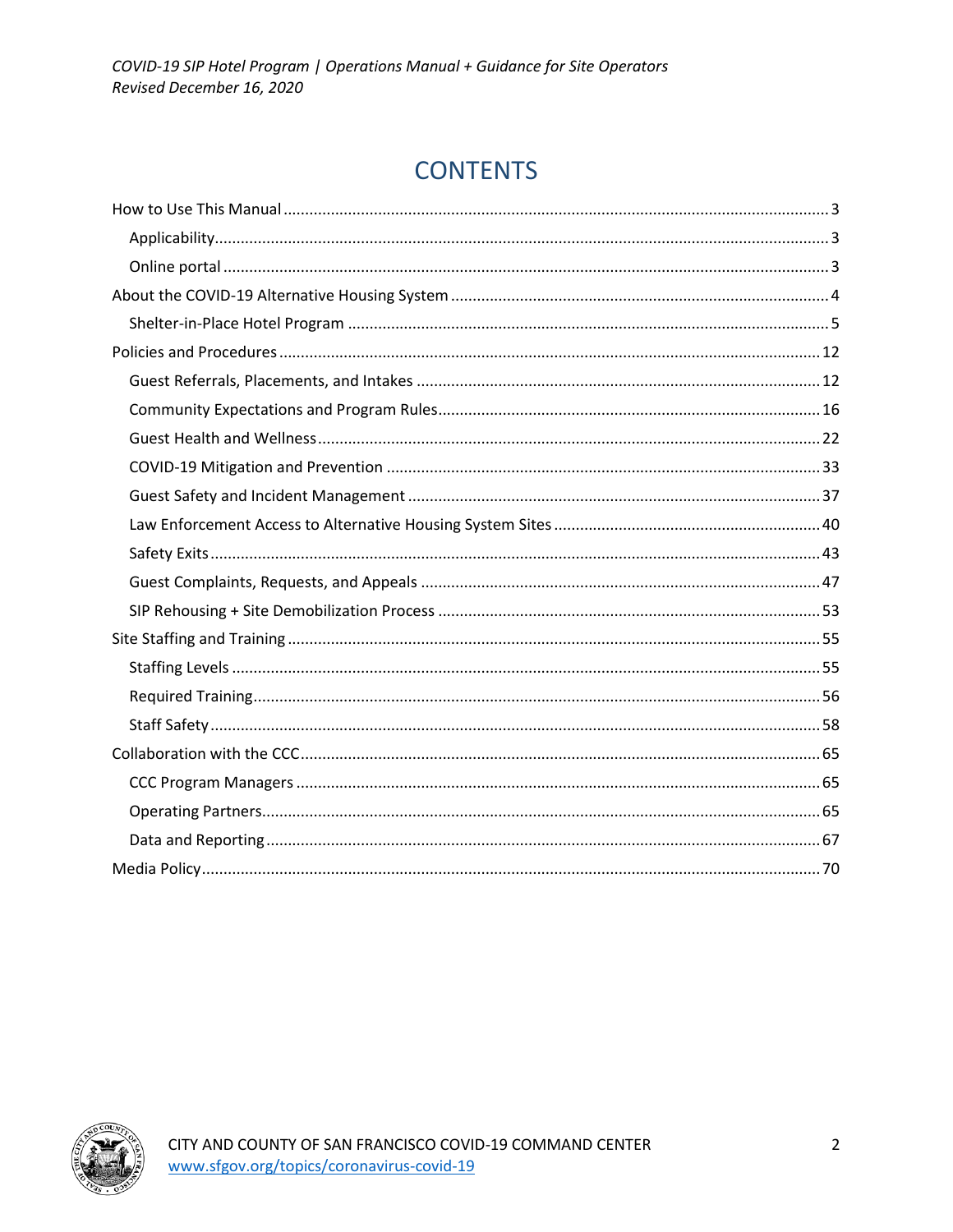# HOW TO USE THIS MANUAL

# **APPLICABILITY**

This manual applies to the guests and staff of SIP Hotel Program sites. These policies and procedures do not apply to the Congregate Shelter or Safe Sleep Programs, which are (Congregate Shelter) or will be (Safe Sleep) governed by separate program operations manuals.

# ONLINE PORTAL

This manual includes hyperlinks to resources on an online portal known as CCC Providers Connect. CCC Providers Connect is a central place for Site Operators to access program announcements, policy guidance, program forms, site staff training materials, and general resources for staff and guests. The portal's SIP Hotel Program - Policies + Procedures tab is organized in the same format as the table of contents for this manual.

To access to CCC Providers Connect, Site Operators must email their CCSF program manager with the new users' email addresses. Please note that users will need a Microsoft account to access the CCC Providers Connect; these are free to activate and do not require purchase or use of any Microsoft software.

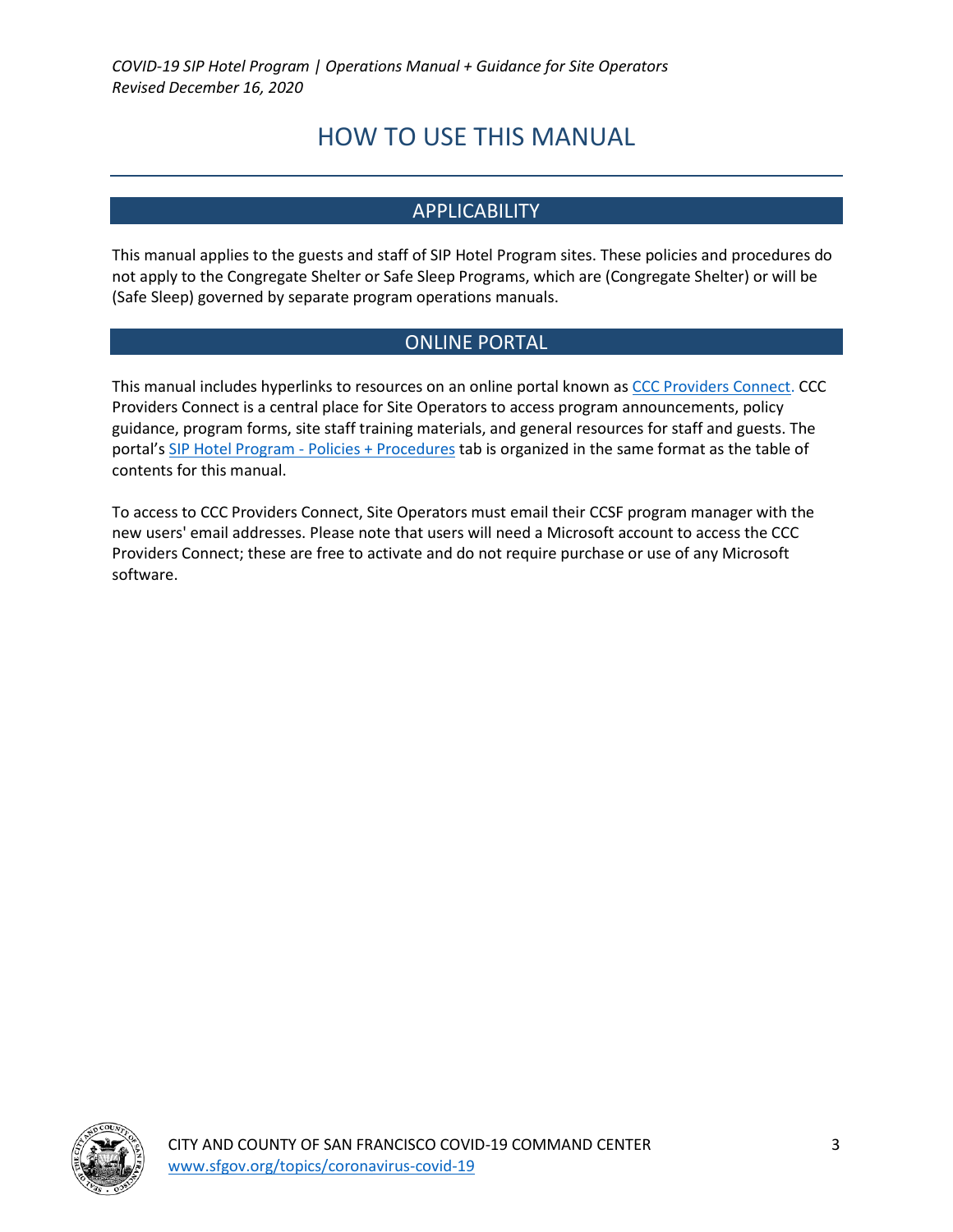

**City and County** of San Francisco

# ABOUT THE COVID-19 ALTERNATIVE HOUSING SYSTEM

When it became apparent that the coronavirus that causes COVID-19 would spread to cities around the United States, the City and County of San Francisco activated its Emergency Operations Center, later termed the COVID-19 Command Center (CCC). This organization includes representatives from CCSF departments, as well as community, faith, education, and business partners, in a structure designed to respond quickly and effectively to emergency situations.

The CCC oversees the operation of a COVID-19 Alternative Housing System as a component to CCSF's COVID-19 response. The Alternative Housing System is a set of emergency shelter programs designed to meet the following goals:

- Reduce the spread of COVID-19 in the community.
- Build capacity to reduce pressure on hospitals during a medical surge.
- Reduce the risk of infection among vulnerable persons experiencing homeless (PEH), who are at high risk of death/serious health effects if infected.
- Maintain shelter during the COVID-19 incident for individuals who are already in the shelter system; PEH who come into the Alternate Housing System from the hospital, through street outreach efforts, and/or because they are required to isolate or quarantine due to confirmed or suspected COVID-19.

San Francisco's Alternative Housing System is comprised of four programs, each targeted to serve the following priority populations:

| Program                                          | Population served                                                                                                                                                                                                                                                                     |  |
|--------------------------------------------------|---------------------------------------------------------------------------------------------------------------------------------------------------------------------------------------------------------------------------------------------------------------------------------------|--|
| <b>Isolation and Quarantine</b><br>(I/Q) Program | Persons who must isolate or quarantine due to COVID-19 and cannot do<br>so at home. This is available to all San Franciscans who cannot safely<br>isolate or quarantine at home.                                                                                                      |  |
| Shelter in Place (SIP)<br>Program                | PEH known to Homelessness Response System by April 1, 2020 who are<br>at increased risk for severe illness from COVID-19, as defined by the<br>national Centers for Disease Control and the San Francisco Department<br>of Public Health.                                             |  |
| Congregate Shelter<br>Program                    | PEH who:<br>Already were in CCSF shelter system prior to San Francisco's<br>$\bullet$<br>Shelter in Place Order;<br>Are being discharged from a hospital or an I/Q site; or<br>$\bullet$<br>Are identified through street outreach and encampment<br>$\bullet$<br>resolution efforts. |  |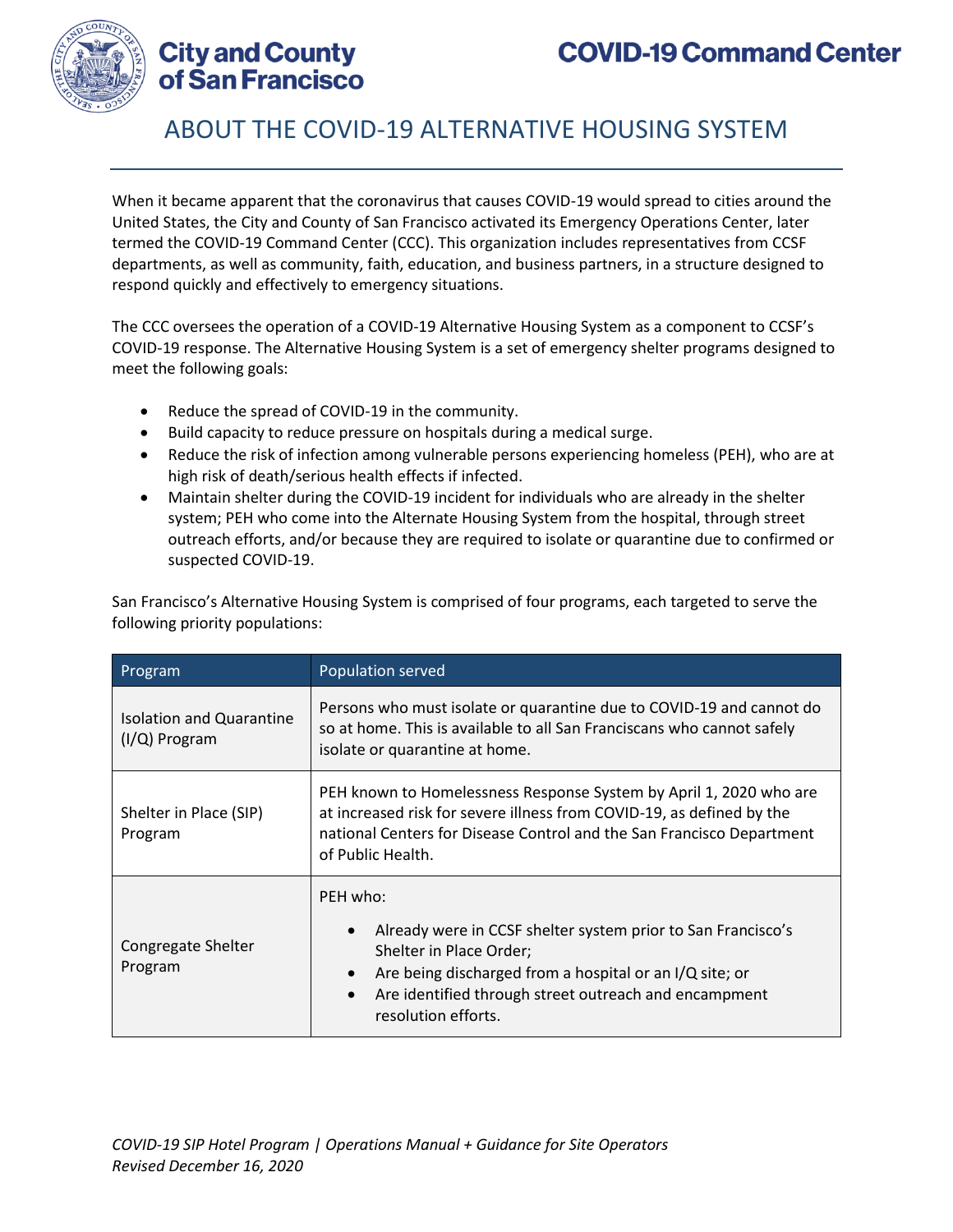| Safe Sleep Program <sup>1</sup> | PEH known to Homelessness Response System by April 1, 2020 who are |
|---------------------------------|--------------------------------------------------------------------|
|                                 | living on the street in tents.                                     |

The Alternative Housing System operates in partnership with the State of California's Project Roomkey. Project Roomkey leverages Federal Emergency Management Agency (FEMA) and state funds to reimburse certain costs associated with providing non-congregate beds for sick and medicallyvulnerable persons experiencing homelessness during the COVID-19 pandemic. The majority of Project Roomkey expenditures are federally reimbursable under FEMA, for both hotel/motel room occupancy agreements and operating services, at 75 percent federal share of cost.

### SHELTER-IN-PLACE HOTEL PROGRAM

The Shelter-in-Place (SIP) Hotel Program supports individuals experiencing homelessness in San Francisco who are at increased risk for severe illness from COVID-19 in following guidelines from the San Francisco Department of Public Health (SFDPH) to shelter in place, maintain physical distancing, and mitigate the spread of COVID-19.

Guests are required to comply with program rules and agreements based on low-barrier best practices, but also uphold the health orders of the SFDPH and take precautions against the community spread of COVID-19.

The SIP Hotel Program provides temporary shelter for guests. The Program does not provide permanent housing, and guests are not tenants. Guests staying in a SIP Hotel site do not have tenancy rights, and any guest staying in the site must vacate the site at CCSF's request. The goal, however, during the COVID-19 pandemic is to help guests stay in shelter as consistently as possible.

<sup>1</sup>There are two Safe Sleep project types in San Francisco: Sites and Villages.

*Safe Sleep Villages* provide all the benefits of Sites with additional support from the presence of 24/7 staffing by a Community Based Organization (CBO) partner experienced in working with people experiencing homelessness. Staff ensure a safe environment and help support the well-being of guests through regular check-ins and management of inflow/outflow. Guests are provided three meals and drinking water daily, as well as behavioral health and harm reduction services, access to medical attention and benefits, and access to hygiene services, including showers, charging stations, and garbage service.



*Safe Sleep Sites* are light touch programs. They offer access to hygiene services (port-a-potties and hand washing stations), 24/7 security, charging stations, and garbage services. Service providers regularly visit Safe Sleep Sites to provide outreach and engagement, harm reduction supplies and intervention, medical services, and trauma-informed behavioral health services.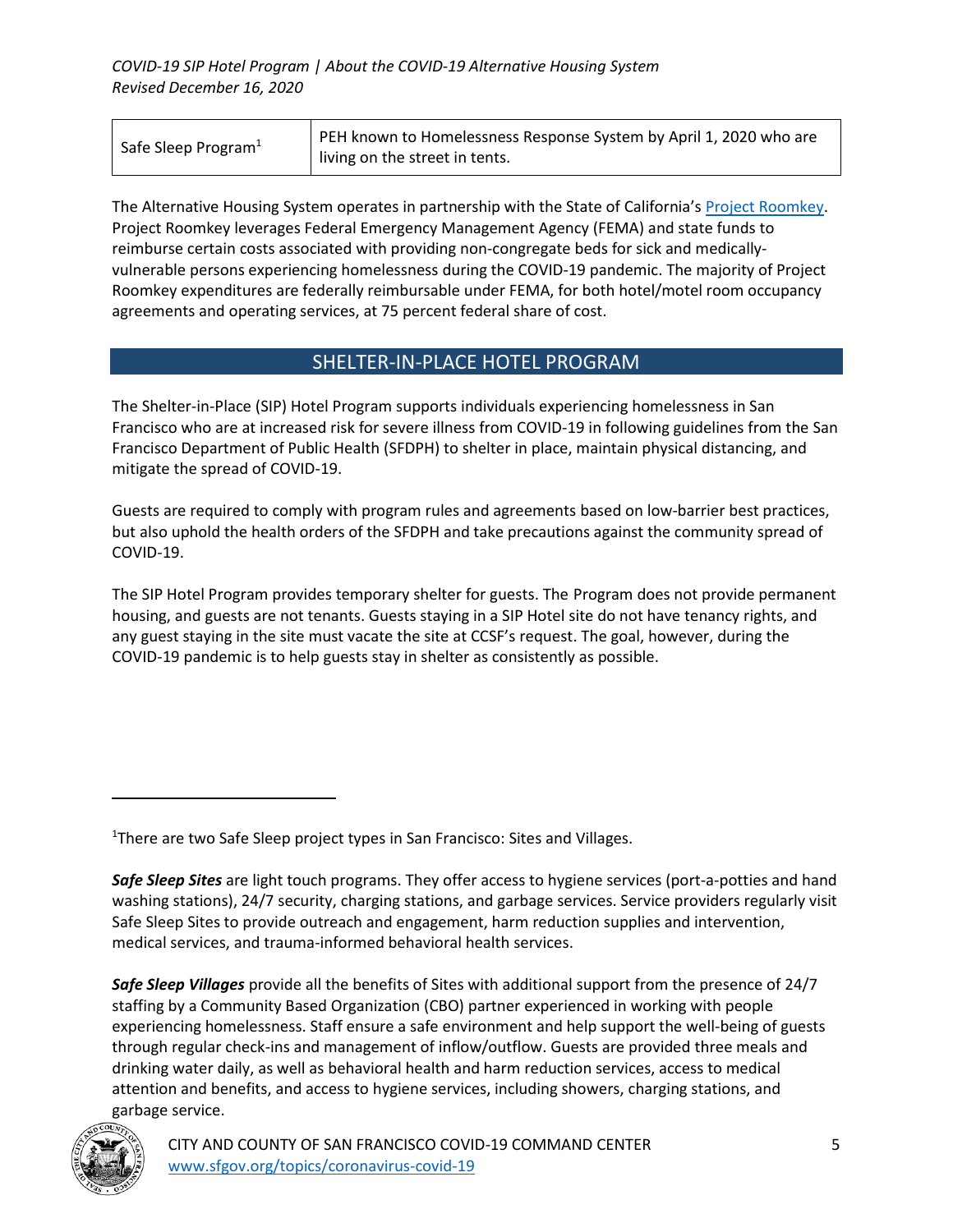# I. ELIGIBILITY

The following SIP Hotel Program eligibility criteria are based on guidance from the national Centers for Disease Control and Prevention for people who are at increased risk for severe illness from COVID-19. Groups listed with an asterisk below are additions provided by the Disease Prevention and Control Branch of the Population Health Division of the San Francisco Department of Public Health.

Individuals that meet this set of criteria may choose to shelter in place at an COVID-19 Alternative Housing System Congregate Shelter if they do not want to shelter in place at a SIP Hotel.

### **A. At increased risk of severe illness from COVID-19.**

The following SIP Hotel eligibility criteria is based on CDC guidelines.

- People 60 years old or older, prioritizing people of older age; or
- People of any age who are diagnosed with at least one of the following medical conditions:
	- o Chronic kidney disease;
	- o COPD (chronic obstructive pulmonary disease);
	- o \*People who are oxygen dependent;
	- o Immunocompromised state (weakened immune system) from:
		- Solid organ transplant,
		- Blood or bone marrow transplant,
		- \*Immune deficiencies*,*
		- \*Uncontrolled HIV (with CD4<200/14%, detectable VL);
	- o Obesity (body mass index [BMI] of 30 or higher);
	- o Serious heart conditions, such as heart failure, coronary artery disease, or cardiomyopathies;
	- o Sickle cell disease;
	- o Type 2 diabetes mellitus;
	- $\circ$  \*Children who are medically complex, who have neurologic, genetic, metabolic conditions, or who have congenital heart disease are at higher risk for severe illness than other children;<sup>2</sup>
	- o \*Pregnancy;
	- $\circ$  \*< 1 year old;
	- o \*Type 1 diabetes;
	- o \*End stage liver disease; and/or
	- o \*Cystic fibrosis.

Additional COVID-19 information and guidance for San Francisco are posted at www.sfcdcp.org/covid19.

### **B. COVID-19 negative or unknown.**

Individuals who are COVID-19 positive will be placed in the I/Q Program or else at a hospital.

<sup>2</sup> *Please see* Centers for Disease Control and Prevention, "People with Certain Medical Conditions." Accessed on September 30, 2020.

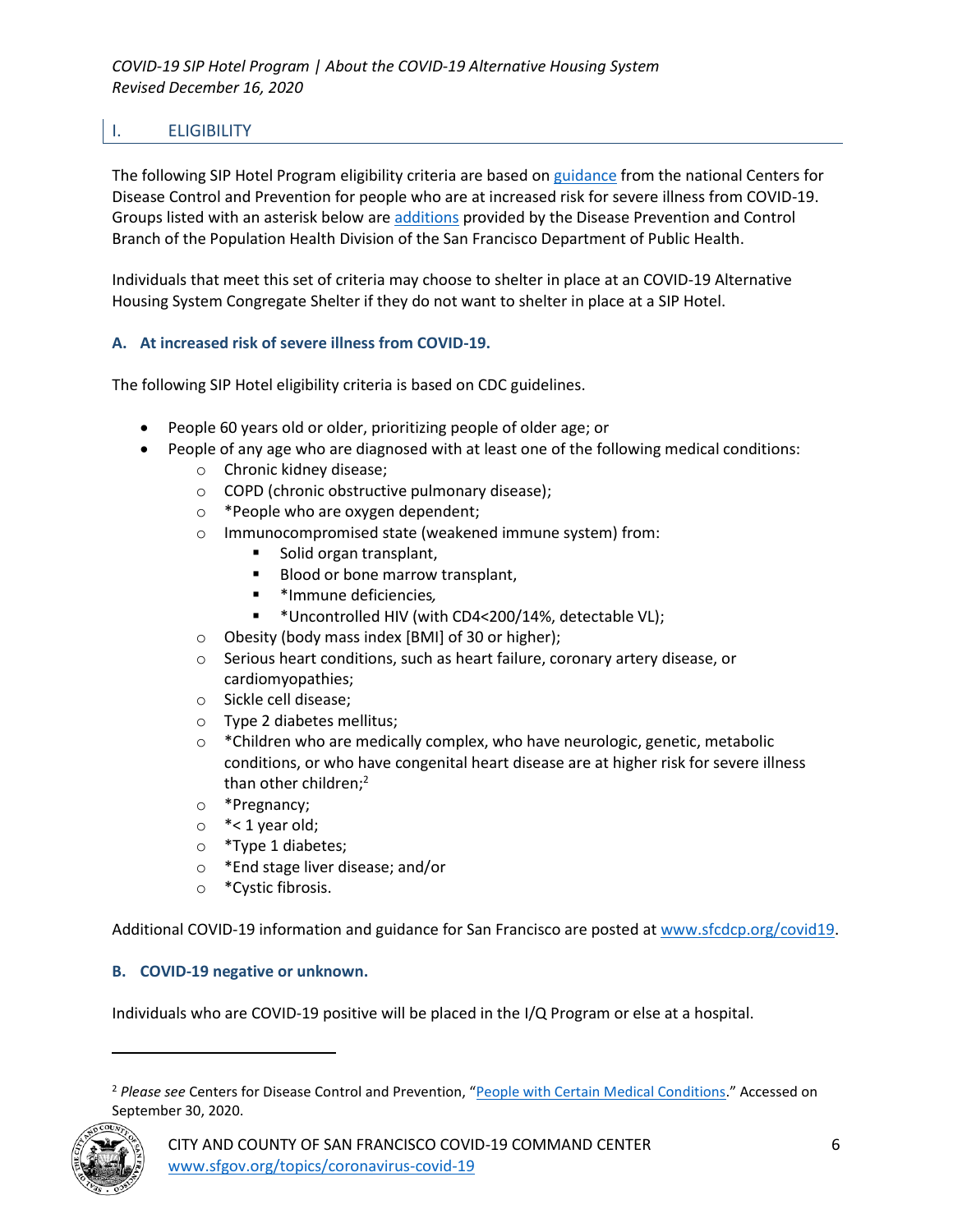SIP Hotel guests who have recovered from COVID-19 will be referred instead to the Congregate Shelter as program availability permits.

#### **C. Known to the San Francisco Homelessness Response System by April 1, 2020.**

The individual has a record prior to April 1, 2020 in a CCSF database.

#### **D. Currently experiencing homelessness in San Francisco.**

San Francisco has adopted definitions for each of the three primary populations that experience homelessness: Adults, Families and Transition Age Youth (TAY). Each definition includes three elements:

- Household composition;
- San Francisco connection; and
- Homeless status.

| <b>Definition Element</b>                                 | <b>Adult</b>                                                                                                                                                                         | Family                                                                                                                                                                                                                                                                                                                                                                                                                                                                                                                                                         | <b>Transition Age Youth</b>                                                                                                                                                                                                                                                                                                                |
|-----------------------------------------------------------|--------------------------------------------------------------------------------------------------------------------------------------------------------------------------------------|----------------------------------------------------------------------------------------------------------------------------------------------------------------------------------------------------------------------------------------------------------------------------------------------------------------------------------------------------------------------------------------------------------------------------------------------------------------------------------------------------------------------------------------------------------------|--------------------------------------------------------------------------------------------------------------------------------------------------------------------------------------------------------------------------------------------------------------------------------------------------------------------------------------------|
| Household<br>1.<br>composition and/or<br>characteristics. | An individual age 18<br>or over living in a<br>household of one or<br>more people<br>without minor<br>children; or<br>An individual under<br>18 who has been<br>legally emancipated. | One or more adults<br>$\bullet$<br>with physical and<br>legal custody of one<br>or more minor<br>children; or<br>One or more adults<br>$\bullet$<br>in a household<br>which includes a<br>person who is<br>pregnant; or<br>One or more adults<br>$\bullet$<br>with one or more<br>minor children not<br>currently in their<br>custody who are<br>expected to reunify<br>in less than 90 days<br>and who have a<br>letter from Child<br><b>Protective Services</b><br>stating that the only<br>barrier to<br>reunification is lack<br>of shelter or<br>housing. | An unaccompanied<br>individual between<br>the ages of 18 and<br>24; or<br>An unaccompanied<br>individual under 18<br>who has been legally<br>emancipated; or<br>• An unaccompanied<br>individual between<br>the ages of 25 and<br>27 who first entered<br>youth-targeted<br>services in San<br>Francisco when in an<br>age category above. |

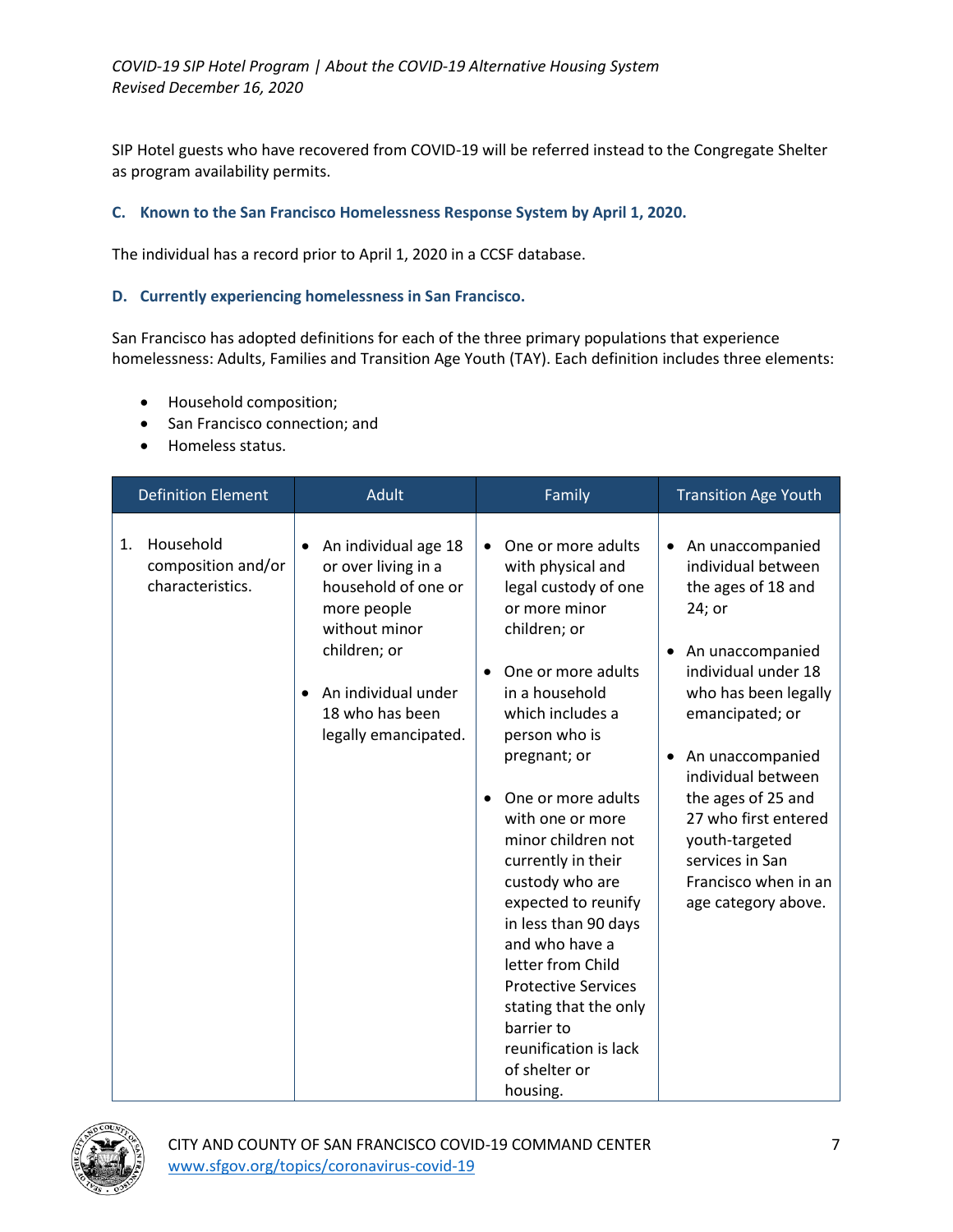| San Francisco<br>2.<br>connection.                 | Stayed in San Francisco<br>at least 1 of the last 7<br>nights.                                                                                                                                                                                                                                                                                                                                                                                                                                                                                                                                                                                                                                                                                                                                                                                                                                                                                                                                                                                                                                                                                                                                                                                                                                               | Stayed in San<br>$\bullet$<br>Francisco at least 1<br>of the last 7 nights;<br>or<br>Have one or more<br>children enrolled in<br>school, preschool or<br>childcare in San<br>Francisco; or<br>Has a Head of<br>Household who is<br>currently or<br>formerly a ward of<br>San Francisco who<br>currently resides in<br>another county. | • Stayed in San<br>Francisco at least 1<br>of the last 7 nights;<br>or<br>Is currently or<br>formerly a ward of<br>San Francisco who<br>currently resides in<br>another county. |
|----------------------------------------------------|--------------------------------------------------------------------------------------------------------------------------------------------------------------------------------------------------------------------------------------------------------------------------------------------------------------------------------------------------------------------------------------------------------------------------------------------------------------------------------------------------------------------------------------------------------------------------------------------------------------------------------------------------------------------------------------------------------------------------------------------------------------------------------------------------------------------------------------------------------------------------------------------------------------------------------------------------------------------------------------------------------------------------------------------------------------------------------------------------------------------------------------------------------------------------------------------------------------------------------------------------------------------------------------------------------------|---------------------------------------------------------------------------------------------------------------------------------------------------------------------------------------------------------------------------------------------------------------------------------------------------------------------------------------|---------------------------------------------------------------------------------------------------------------------------------------------------------------------------------|
| 3a. Homelessness<br>status: Literally<br>Homeless. | Has a primary nighttime residence that is a public or private place not<br>meant for human habitation; or<br>Is living in a publicly or privately operated shelter designated to provide<br>$\bullet$<br>temporary living arrangements (including congregate shelters,<br>transitional housing, and hotels and motels paid for by charitable<br>organizations or by federal, state and local; or<br>Has been residing in an institutional care facility, including a jail,<br>substance abuse or mental health treatment facility, hospital, or other<br>similar facility, for fewer than 90 days and was homeless in shelter, place<br>not meant for habitation or fleeing/attempting to flee domestic violence<br>before entry; or<br>Fleeing, or is attempting to flee, domestic violence, dating violence,<br>sexual assault, stalking, or other dangerous or life-threatening conditions<br>that relate to violence against the individual or a family member in the<br>primary nighttime residence or has made the individual afraid to return<br>to their primary nighttime residence, and:<br>Has no other residence; and<br>$\circ$<br>Lacks the resources of support networks, such as family, friends<br>$\circ$<br>and faith-based or other social networks to obtain other<br>permanent housing |                                                                                                                                                                                                                                                                                                                                       |                                                                                                                                                                                 |

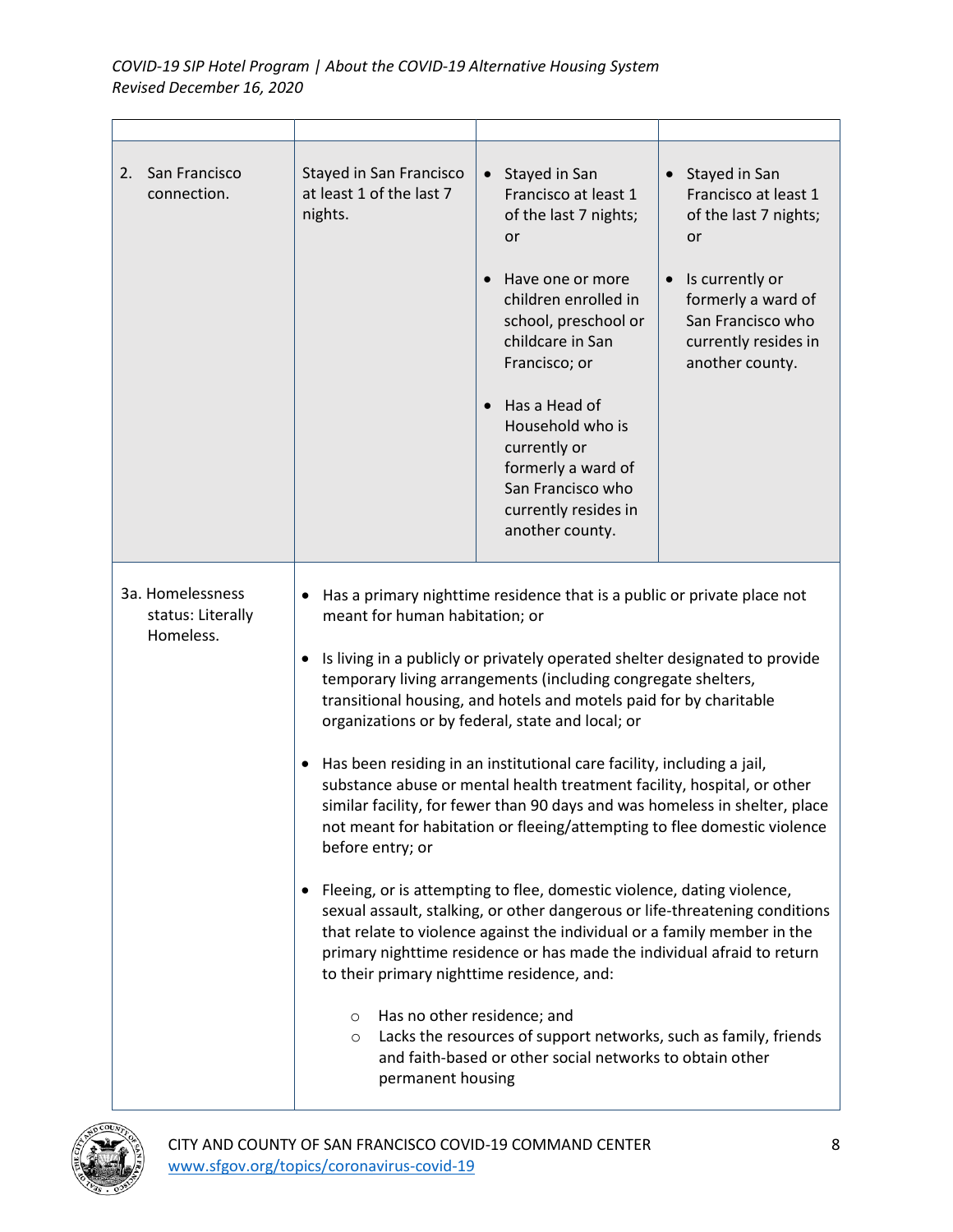### *COVID-19 SIP Hotel Program | About the COVID-19 Alternative Housing System Revised December 16, 2020*

| 3b. Homelessness<br>status: ARCH (At<br>Risk of Chronic<br>Homelessness). | An individual who is<br>diagnosed with serious<br>mental illness and/or<br>chronic substance<br>abuse exiting<br>institutionalized<br>settings, including, but<br>not limited to, jail and<br>mental health facilities,<br>who was homeless<br>prior to admission,<br>and:<br>Has no other<br>residence; and<br>Lacks the resources<br>of support networks,<br>such as family,<br>friends and faith-<br>based or other social<br>networks to obtain<br>other permanent<br>housing. | A family with a head of<br>household who is<br>diagnosed with serious<br>mental illness and/or<br>chronic substance<br>abuse exiting<br>institutionalized<br>settings, including, but<br>not limited to, jail and<br>mental health facilities,<br>who was homeless<br>prior to admission,<br>and:<br>Has no other<br>$\bullet$<br>residence; and<br>Lacks the resources<br>$\bullet$<br>of support<br>networks, such as<br>family, friends and<br>faith-based or<br>other social<br>networks to obtain<br>other permanent<br>housing. | An individual who is<br>diagnosed with serious<br>mental illness and/or<br>chronic substance<br>abuse exiting<br>institutionalized<br>settings, including, but<br>not limited to, jail and<br>mental health facilities,<br>who was homeless<br>prior to admission,<br>and:<br>Has no other<br>$\bullet$<br>residence; and<br>Lacks the resources<br>$\bullet$<br>of support<br>networks, such as<br>family, friends and<br>faith-based or<br>other social<br>networks to obtain<br>other permanent<br>housing. |
|---------------------------------------------------------------------------|------------------------------------------------------------------------------------------------------------------------------------------------------------------------------------------------------------------------------------------------------------------------------------------------------------------------------------------------------------------------------------------------------------------------------------------------------------------------------------|---------------------------------------------------------------------------------------------------------------------------------------------------------------------------------------------------------------------------------------------------------------------------------------------------------------------------------------------------------------------------------------------------------------------------------------------------------------------------------------------------------------------------------------|----------------------------------------------------------------------------------------------------------------------------------------------------------------------------------------------------------------------------------------------------------------------------------------------------------------------------------------------------------------------------------------------------------------------------------------------------------------------------------------------------------------|
| 3c. Homelessness<br>status: Homeless.                                     |                                                                                                                                                                                                                                                                                                                                                                                                                                                                                    | A family living in a<br>$\bullet$<br>San Francisco<br>Single Room<br>Occupancy (SRO)<br>unit or a family<br>living with one or<br>more other families<br>(except the parents<br>or children of<br>adults in the family)<br>in a housing unit; or<br>A family living with<br>$\bullet$<br>one or more other<br>families in a<br>housing unit except<br>for families living<br>with a parent or                                                                                                                                         |                                                                                                                                                                                                                                                                                                                                                                                                                                                                                                                |

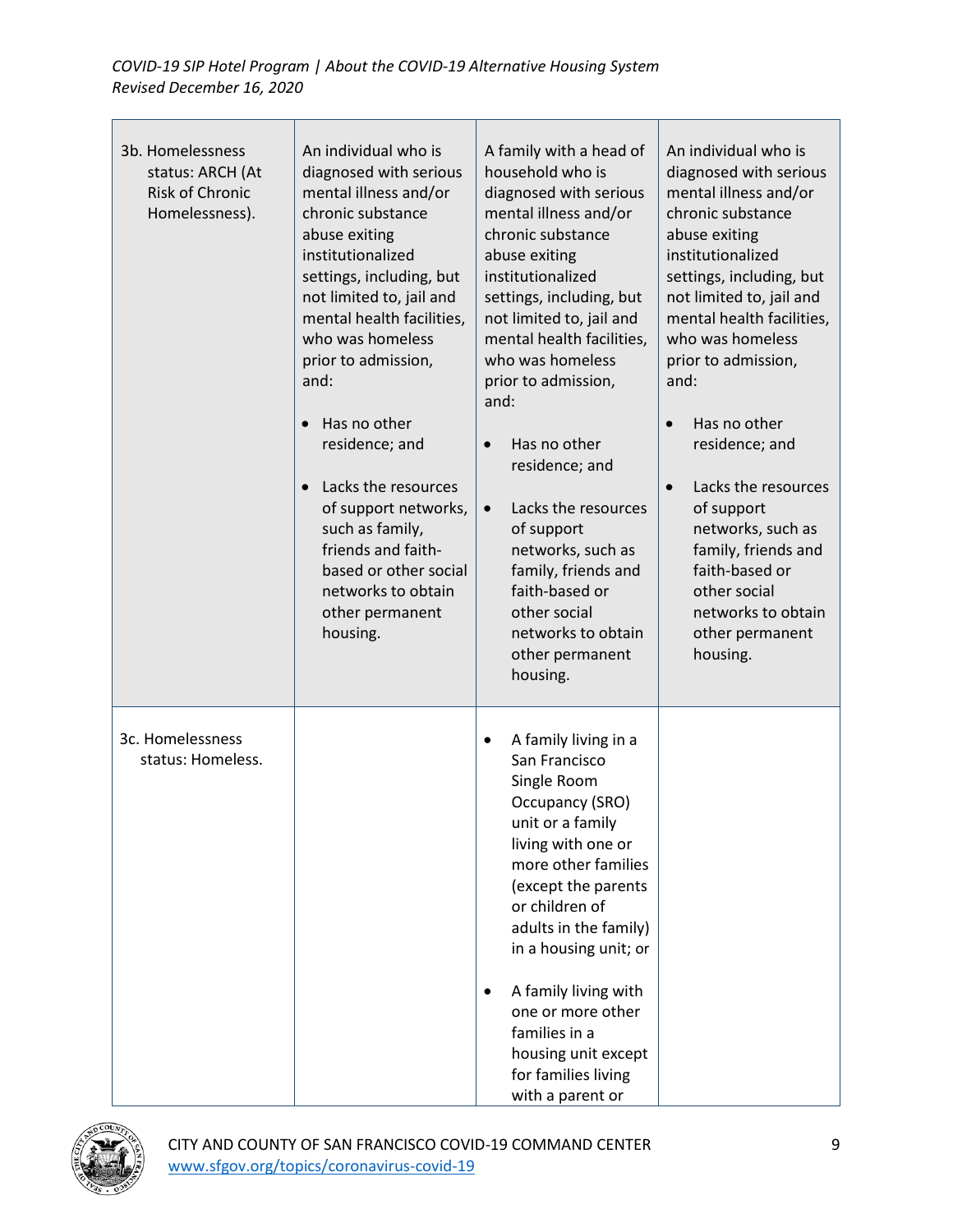|                                                                  | child of the adults<br>in the family.                                                                                                                                                                                                                                                                                                                                                                          |
|------------------------------------------------------------------|----------------------------------------------------------------------------------------------------------------------------------------------------------------------------------------------------------------------------------------------------------------------------------------------------------------------------------------------------------------------------------------------------------------|
| 3d. Homelessness<br>status: Imminent<br>Risk of<br>Homelessness. | Individual or family who will imminently lose their primary nighttime<br>residence, provided that:<br>Residence will be lost within 14 days of the date of application for<br>$\bullet$<br>homeless assistance;<br>No subsequent residence has been identified; and<br>$\bullet$<br>The individual or family lacks the resources or support networks<br>$\bullet$<br>needed to obtain other permanent housing. |

### **E. Must be able and agree to meet SFDPH COVID-19 guidelines.**

These may include:

- Guests must wear a mask at all times (must cover nose and mouth) except when actively eating, drinking, showering, and/or in their room.
- Staying six feet apart from others.
- Participating in COVID-19 screening upon checking-in to a site, upon re-entry, and/or at least daily.
- Participating in shelter-wide testing events.
- Washing hands often with soap and water for at least 20 seconds, or using hand sanitizer, specifically when entering shelter, before eating, after going to the bathroom, after blowing their nose, coughing, or sneezing, and before and after touching face or masks.
- Following other COVID-19 prevention guidelines as outlined by SFDPH.

#### **F. Other considerations.**

To help ensure successful referrals to the SIP Hotel Program, Referring Entities engage potential guests to identify any special needs (e.g. ADA needs, enhanced onsite support, women-specific beds, etc.) and to gauge their understanding and ability to adhere to the following criteria:

- Does not require acute hospitalization.
- Does not have infectious disease that requires isolation (e.g. active Tuberculosis or COVID-19).
- Alert and oriented to person, place, and time and has decision capacity.
- Able and agree to meet COVID-19 health guidelines for the Program, as stated above.
- Able and agree to meet the site's behavioral guidelines, including no discriminatory or disrespectful language.
- Independent or has adequate support in:
	- o Ambulation (with or without assistive device).
	- o Dressing, bathing and daily self-care.
	- o Can get in and out of bathroom/ toilet.
	- o Can get in and out of bed/shelter mat without assistance.
	- o Elimination of bowel and bladder without assistance.



CITY AND COUNTY OF SAN FRANCISCO COVID-19 COMMAND CENTER 10 www.sfgov.org/topics/coronavirus-covid-19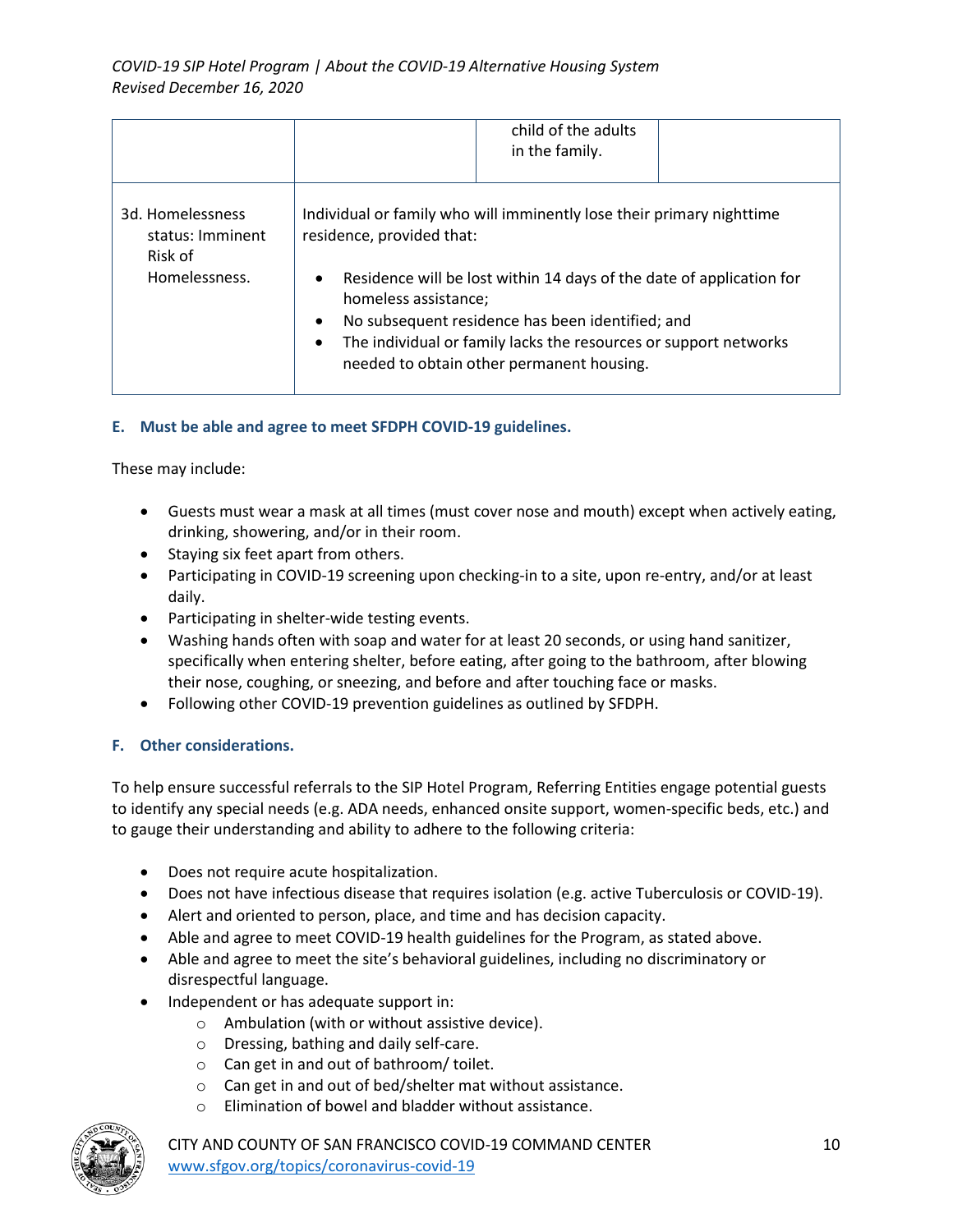*COVID-19 SIP Hotel Program | About the COVID-19 Alternative Housing System Revised December 16, 2020*

- Able to:
	- o Follow any hospital or other discharge instructions without assistance.
	- o Self-manage medical equipment (i.e. oxygen) or other medical supplies without assistance.
	- o Take medications without assistance.
	- o Manage wound care needs, or able to go to clinic for wound care.
- Understand and able to follow rules related to personal property and guests, including:
	- The limit as to how much personal property one may bring onsite, which cannot exceed two 30-gallon bags, one bike (fully assembled), one small rolled up tent, and a "carry on" equivalent (backpack or small suitcase).
	- The site's no visitors policy, which does not apply to outside care providers approved by the Site Manager.
	- The Program's inability to accommodate roommate requests after November 13, 2020, except as a Reasonable Accommodation.

### II. SIP HOTEL IPV PILOT

The SIP Hotel Program includes a pilot for SIP-eligible, adult, cis-gender, transgender, and queer women fleeing interpersonal violence. For more information, please contact either:

| San Francisco Department on the Status of | San Francsico Office of Transgender Initiatives |
|-------------------------------------------|-------------------------------------------------|
| Women (DOSW)                              | (OTI)                                           |
| Elise Hansell                             | Pau Crego                                       |
| Policy & Grants Manager                   | Deputy Director - Policy and Programs           |
| Phone: (415) 252-4653                     | Phone: (415) 671-3072                           |
| Email: elise.hansell@sfgov.org            | Email: pau.crego@sfgov.org                      |
|                                           |                                                 |

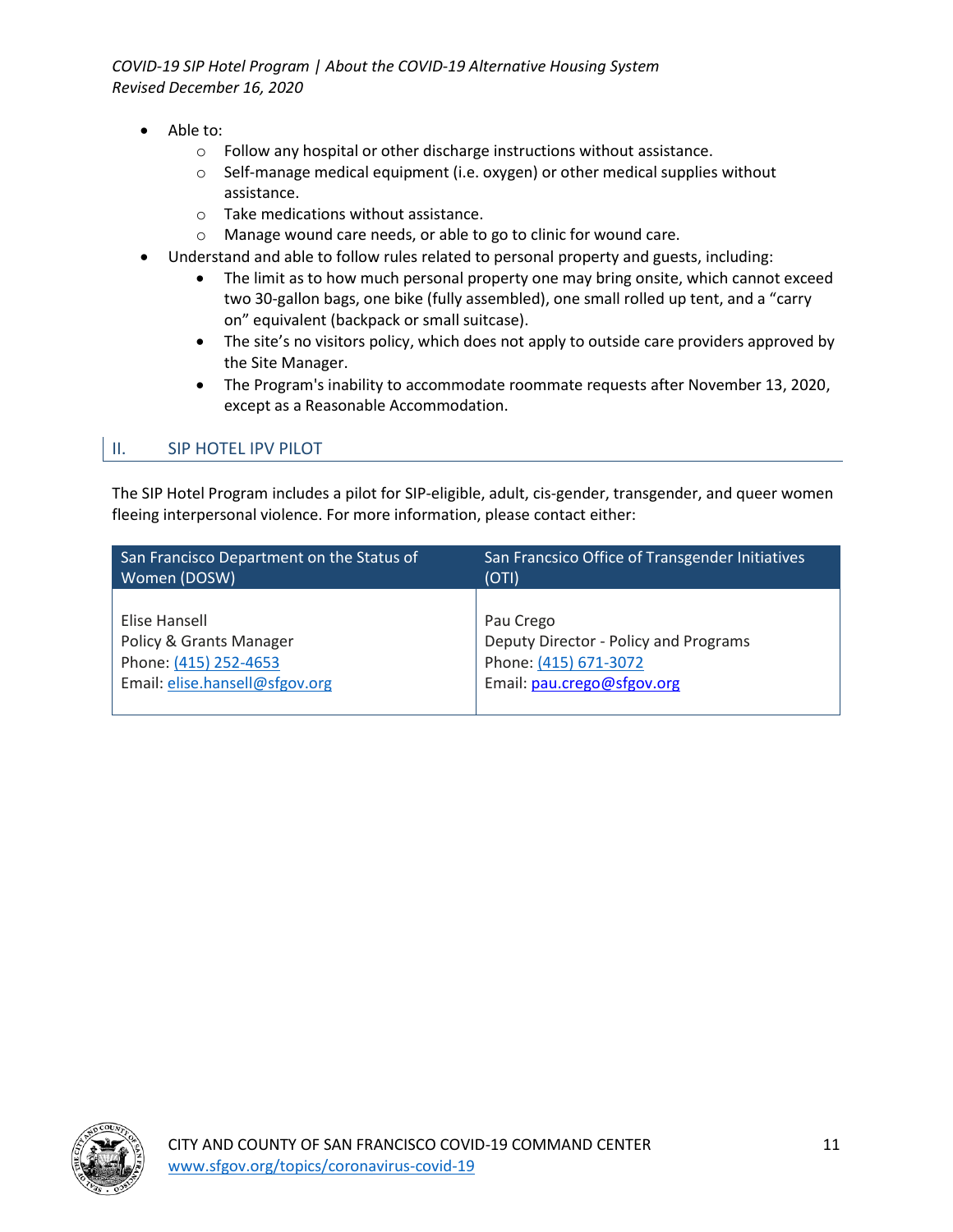

**City and County** of San Francisco

# POLICIES AND PROCEDURES

# GUEST REFERRALS, PLACEMENTS, AND INTAKES

Guests admitted to SIP Hotel sites as of **November 15, 2020,** will be held separately from ongoing rehousing efforts and will not be eligible for housing placement through the SIP Rehousing process, except as provided below.

### I. REFERRALS + PLACEMENTS

#### **A. Centralized Referrals Process prior to November 15, 2020.**

For policies and procedures related to SIP Hotel Program guest referrals, placements, and intakes completed by November 15, 2020, please see the SIP Hotel Program — Guest Placements Standard Operating Procedures.

#### **B. SIP guest discharges from I/Q or hospital system sites.**

As of **November 6, 2020**, any SIP Hotel guest who is transferred to an I/Q site because of COVID-19, or transferred to the hospital system (including medical respite and lower acuity continuing care programs) for any reason, will be able to return to the SIP Hotel Program upon their discharge so long as the guest has not been issued a Safety Exit Notice and/or Appeals decision that bars their readmission to the SIP Hotel Program.

The discharging I/Q or hospital system site will arrange for the guest's return to the SIP Hotel room they had occupied prior to their I/Q or hospital system stay if the guest has not been issued a Safety Exit Notice and/or Appeals outcome that bars their readmission to that SIP Hotel site; otherwise the discharging I/Q or hospital system site will arrange for the guest's return to another SIP Hotel site.

This policy applies only to SIP Hotel guests discharged from the I/Q Program and hospital system sites and does not include discharges from any other type of institution.

#### **C. Referrals to SIP Hotel IPV Pilot**

The SIP Hotel Program includes a pilot referral process for adult cis-gender, transgender, and queer women fleeing interpersonal violence. For more information, please contact either:

| San Francisco Department on the Status of | San Francsico Office of Transgender Initiatives |
|-------------------------------------------|-------------------------------------------------|
| Women (DOSW)                              | (OTI)                                           |
| Elise Hansell                             | Pau Crego                                       |
| Policy & Grants Manager                   | Deputy Director - Policy and Programs           |
| Phone: (415) 252-4653                     | Phone: (415) 671-3072                           |
| Email: elise.hansell@sfgov.org            | Email: pau.crego@sfgov.org                      |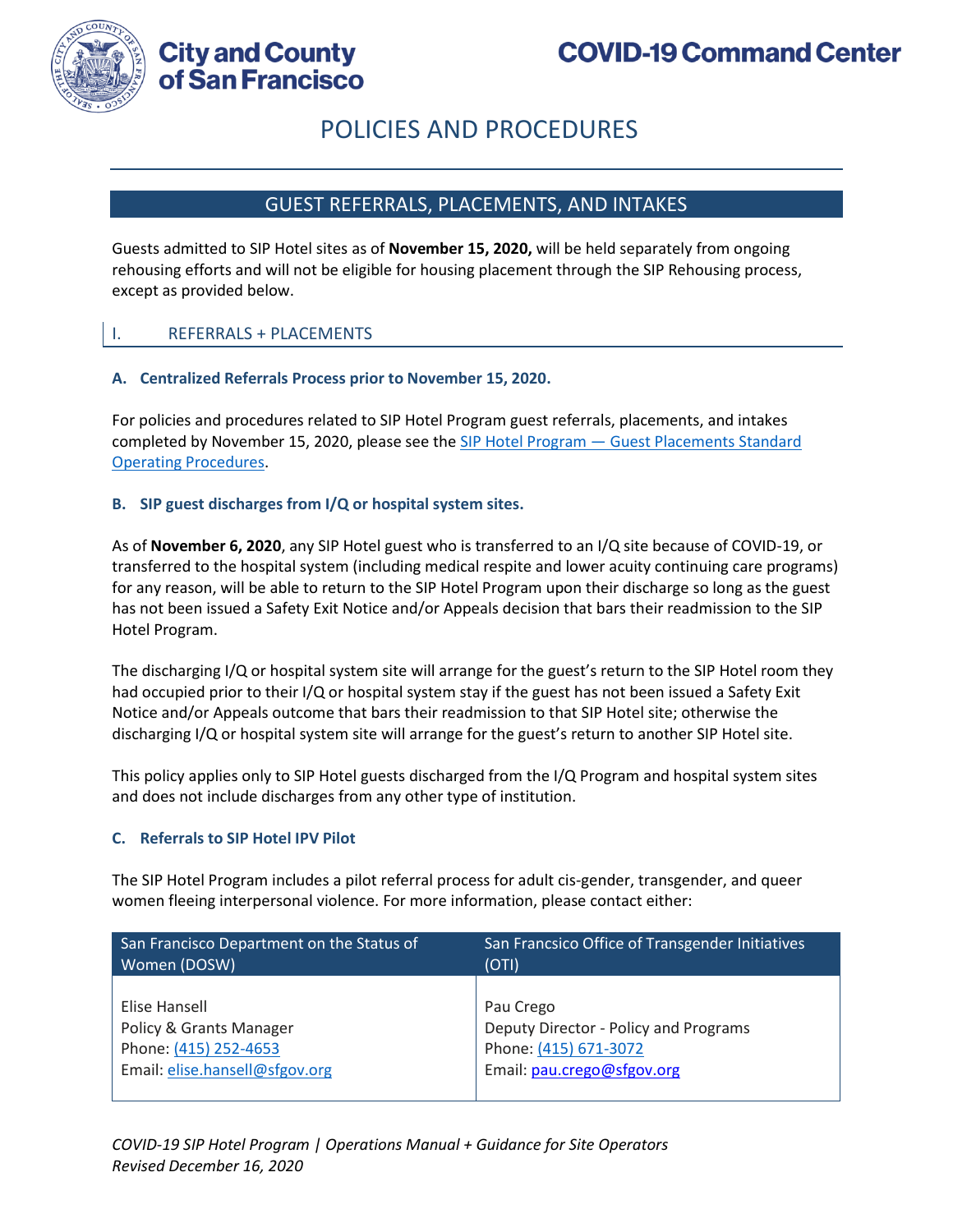### **D. Temporary hospital system placements to SIP Hotel sites.**

As of **November 23, 2020**, the CCC began providing hotel rooms for people experiencing homelessness who are discharged from hospital system sites, considered COVID vulnerable, and otherwise lack the ability to safely shelter during the pandemic. Placements made through this exception are temporary, and guests admitted per this policy will be held separately from ongoing rehousing efforts and will not be eligible for housing placement through the hotel. Rooms will be available for hospital discharge only. *Please see* SIP Hotel - Hospital System Temporary Placement Standard Operating Procedures for more information.

### **E. Referrals to SIP Hotel consolidation sites**

SIP Hotel Program guests who do not exit into permanent housing by the date of their sites demobilization will be offered a transfer to a SIP Hotel consolidation site. *Please see* Rehousing and Site Demobilization Process.

All transfers to SIP Hotel consolidation sites are voluntary, and referred persons are free to decline.

Self-referrals will not be accepted into SIP Hotel consolidation sites. Every effort will be made to match individuals who need assistance with self-care to sites that have enough staffing to ensure they are well cared for and safe, or else additional staffing will be sought.

Additionally, two individuals with a shared history of violence may not knowingly be placed in the same SIP Hotel consolidation site.

### **F. Roommate Policy**

Roommate requests were suspended as of **November 15, 2020**. Guests may only request a roommate after this cutoff through an approved Reasonable Accommodation request.

### II. TRANSPORTATION

The Emergency Medical Services Authority (EMSA) Unit within the CCC facilitates the safe transport of pre-identified SIP-eligible individuals from their referring location to a SIP Hotel site. Vehicles have been outfitted to enable appropriate physical distancing and will be utilized each day to provide transport. Each vehicle can transport up to two individuals at a time while maintaining appropriate social distance between riders and can accommodate wheelchairs and other mobility assistive devices.

Specially outfitted MUNI buses can be provided to carry up to eight individuals per trip when necessary. The drivers of the vehicles will be protected behind a plastic barrier and require a social services staff (HOT, DPH, etc.) to accompany guests from the referral site to the receiving site. Drivers for all vehicles will not exit the vehicles to assist guests with entering and exiting the vehicle. It is critical that care coordinators, social workers or other support at the sending and receiving sites are available to support guests regarding such needs.

### III. INTAKES

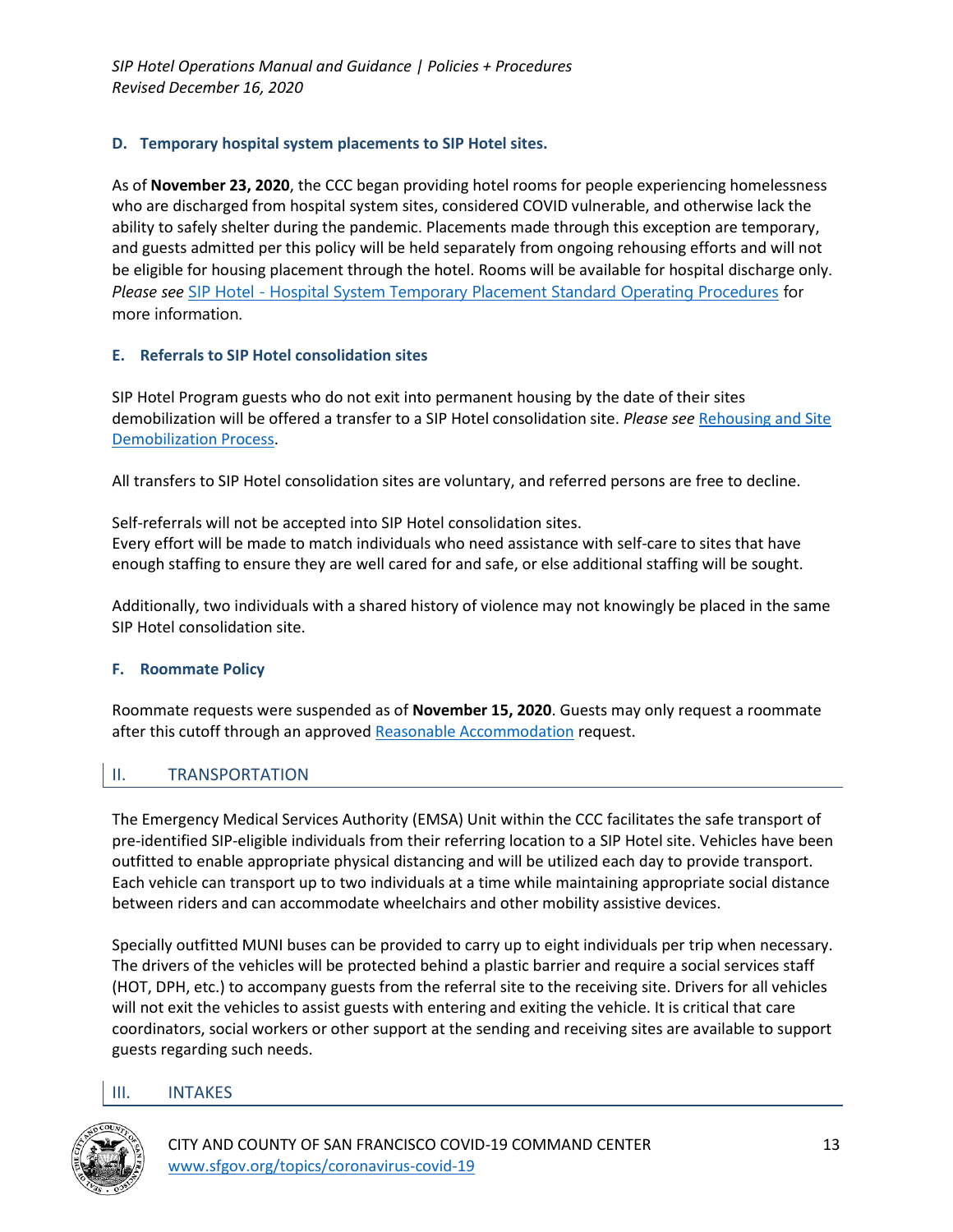Site Operators work together with medical partners to engage guests in a preliminary health screening, a security screening, general guest information collection, and a general medical assessment during intake.

### **A. Preliminary health screening.**

At the time of referral for an initial placement and at least daily, throughout a guest's stay, guests will be screened for COVID-19 symptoms, including temperature checks. When an individual screen with a temperature at or above 100.4 or other COVID-19 symptoms, site staff must contact SFDPH for transfer to another site. *Please see* Guest Health Screening.

#### **B. Security screening.**

#### **1. Weapons.**

Guests and roommates must turn in all weapons to security at intake. Firearms will be turned over immediately to the San Francisco Police Department. Other weapons will be stored by security staff in a safe and secure lockbox and will be returned when guests upon the end of their stay in the program. *Please see* Weapons.

### **2. History of violence screening.**

Two individuals with a shared history of violence may not knowingly be placed in the same site.

### **C. Guest information.**

Upon arrival at the site, guests and roommates will be asked to complete all necessary intake paperwork for enrollment that will be captured in RTZ and the ONE System including but not limited to:

- SIP Hotel Program Rules and Acknowledgment of Receipt;
- Homeless Response System Release of Information (if not already on file);
- Homeless Response System Intake (if not already on file);
- Agreement to participate in Coordinated Entry (if the person has not already been assessed); and
- Special dietary requirements (if relevant).

Please see Data and Privacy Training and Data and Reporting for more information.

### **D. General medical assessment.**

Particularly during periods where community clinics are unable to provide services, SFDPH providers may be available to assist with general medical assessment during intake. Site Operators should check with their CCC program managers for more information.

If there is any indication that an assessment for home care, durable medical equipment (DME) or behavioral health services is required, site staff should arrange for consultations with relevant partners as soon as possible. Support from In-Home Supportive Services and DPH Behavioral Health Services may

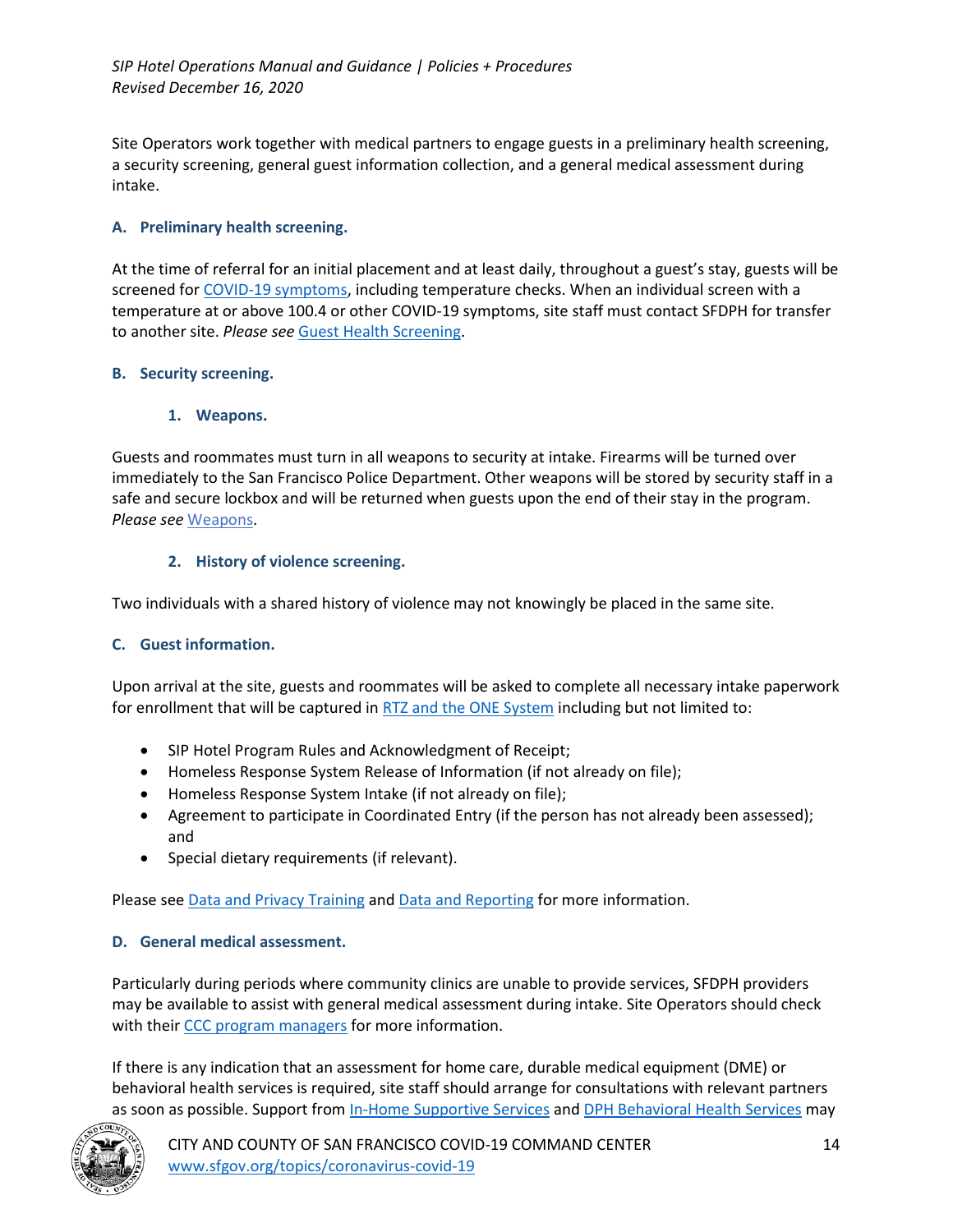be on site for intakes in certain situations.

### **E. Safe use/harm reduction kits.**

Staff should alert every guest at initial intake that pre-packaged safe use kits, sharps containers, and safer use health education materials are available to them onsite. Please see Harm Reduction for more information.

### **F. Site orientation.**

At the time of intake, or as soon as possible after program entry, guests should be provided an orientation to the site that includes critical information they might need for combatting isolation and promoting access to essential services, including instructions about how to send and receive mail, use in-room phones and Wi-Fi, relieve pets, and make use of on-site resources such as laundry services and harm reduction supplies. Site staff also should provide guests with information about the SIP Hotel Program's policies for Complaints, Requests, and Appeals.

### **G. Personal belongings, storage, and excess property.**

Guests may not be transported to any site with more than two 30-gallon bags, one bike (fully assembled), one small rolled up tent, and a "carry on" equivalent (backpack or small suitcase). Medical equipment (e.g. wheelchairs and CPAP machines) do not count towards this limit so long as it is fully assembled and functioning at the time of intake. Guests may not bring shopping carts. Referring Entities should work with guests on decluttering ahead of an intake appointment.

Guests must store all onsite belongings in their own room.

In the case that a guest arrives with excess personal belongings, site staff will work with each guest to determine a reasonable number of belongings that will be permitted inside the guest's room, with overall safety in mind. Site staff also direct guests to off-site when available and appropriate. Off-site storage will not accept firearms, electronics, propane tanks, bike and medical equipment parts, or assembled bikes and medical equipment that do not work at the time of intake, among other items.

Onsite personal belongings will be stored for a maximum of three days after a guest ends their stay at a site. Any items stored offsite will be kept for a maximum of 30 days after a guest ends their stay in the Alternative Housing System.

### **H. Wristbands.**

Guests will be issued wristbands at intake; these wristbands identify who has guest access to the site and should be worn at all times. Please see Guests checking in and out.

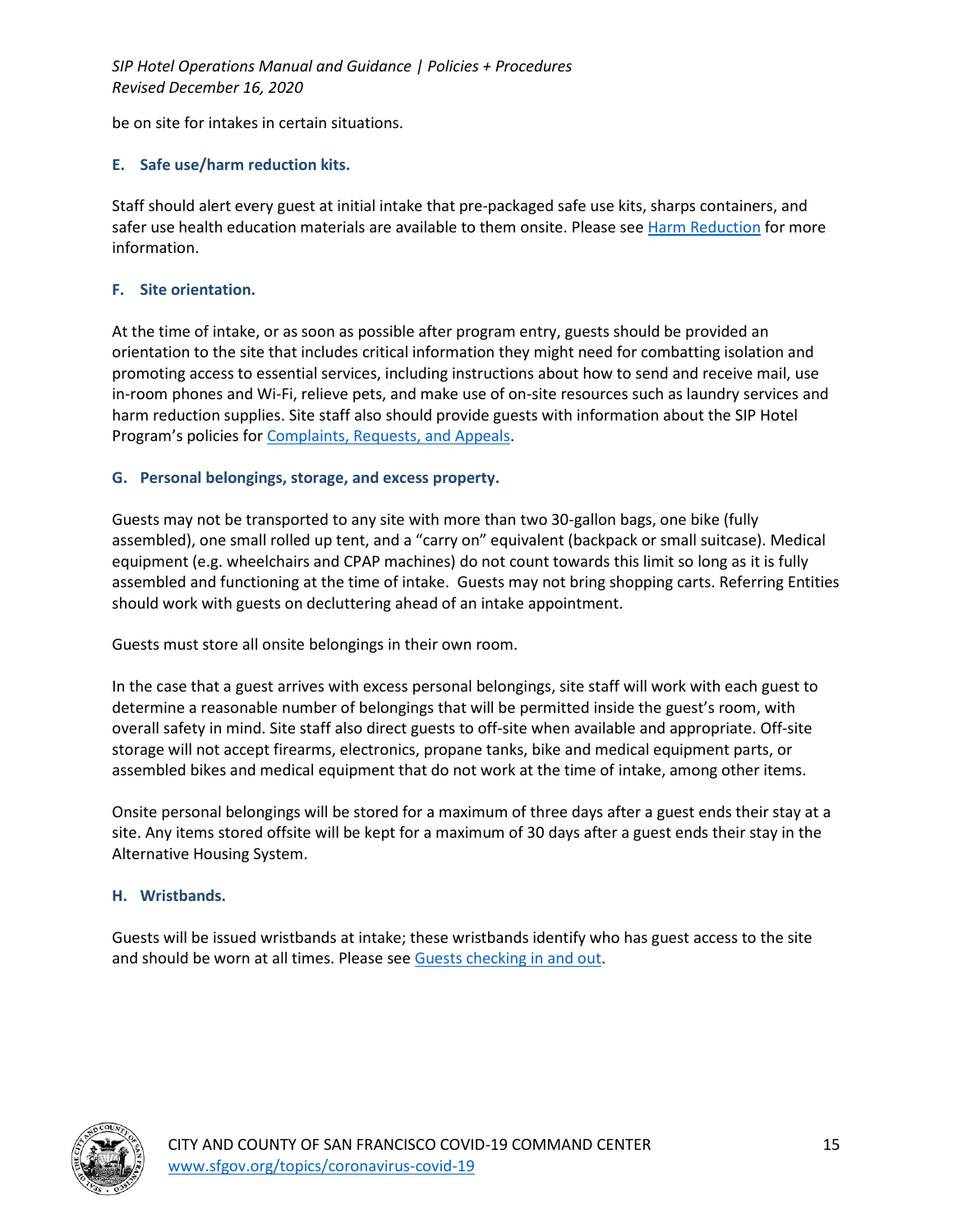## COMMUNITY EXPECTATIONS AND PROGRAM RULES

The COVID-19 Alternative Housing System provides places for people to shelter-in-place during the COVID-19 crisis. Every guest receiving temporary shelter at a COVID-19 Alternative Housing System site does so at the invitation of the City and County of San Francisco (CCSF). The Alternative Housing System does not provide permanent housing, and guests staying at a COVID-19 Alternative Housing System site do not have tenancy rights. Nonetheless, all guests are entitled to fair, respectful, and equitable treatment.

The community expectations and program rules described below apply to guests staying at Shelter-in-Place (SIP) Hotel Program sites. The program rules are similar to the rules in CCSF's shelters and navigation centers. The rules have been adapted to support guests in meeting essential needs during the COVID-19 crisis.

Site Operators must post the following Community Expectations, and Program Rules, and rules for filing Complaints, Requests, and Appeals onsite in the appropriate languages. In addition, guests must be provided a verbal and written description of the Participant Agreement, which reflects the Program Rules.

Guests cannot be issued a Warning Notice or Safety Exit for a rule violation where that rule has not been put into writing and posted for a minimum of one week prior to their effective date.

Site staff also must post information about the availability of advocacy support from the Shelter Client Advocate. Site Operators are responsible for contacting the **Shelter Client Advocate should any guest** requests its assistance.

Eligibility requirements must be provided to clients if requested.

*Please note.* These rules may be modified at any point in light of emerging public health and safety needs.

### I. COMMUNITY EXPECTATIONS

The following Community Expectations apply to everyone on site – guests and staff alike. These expectations must be posted at every SIP Hotel site.

- 1. We will treat everyone on site with respect, civility, and dignity.
- 2. When in common areas, we will protect everyone's health by properly wearing face coverings and staying at least six feet apart from other people.
- 3. We will participate in Wellness Checks and health screenings.
- 4. We will not invite or accept any visitors, except people who are delivering essential services.
- 5. We will respect quiet hours between 10:00 PM and 7:00 AM and will not enter or leave the site during those hours unless authorized by staff.
- 6. Any animals we bring on site will be under our direct control at all times.

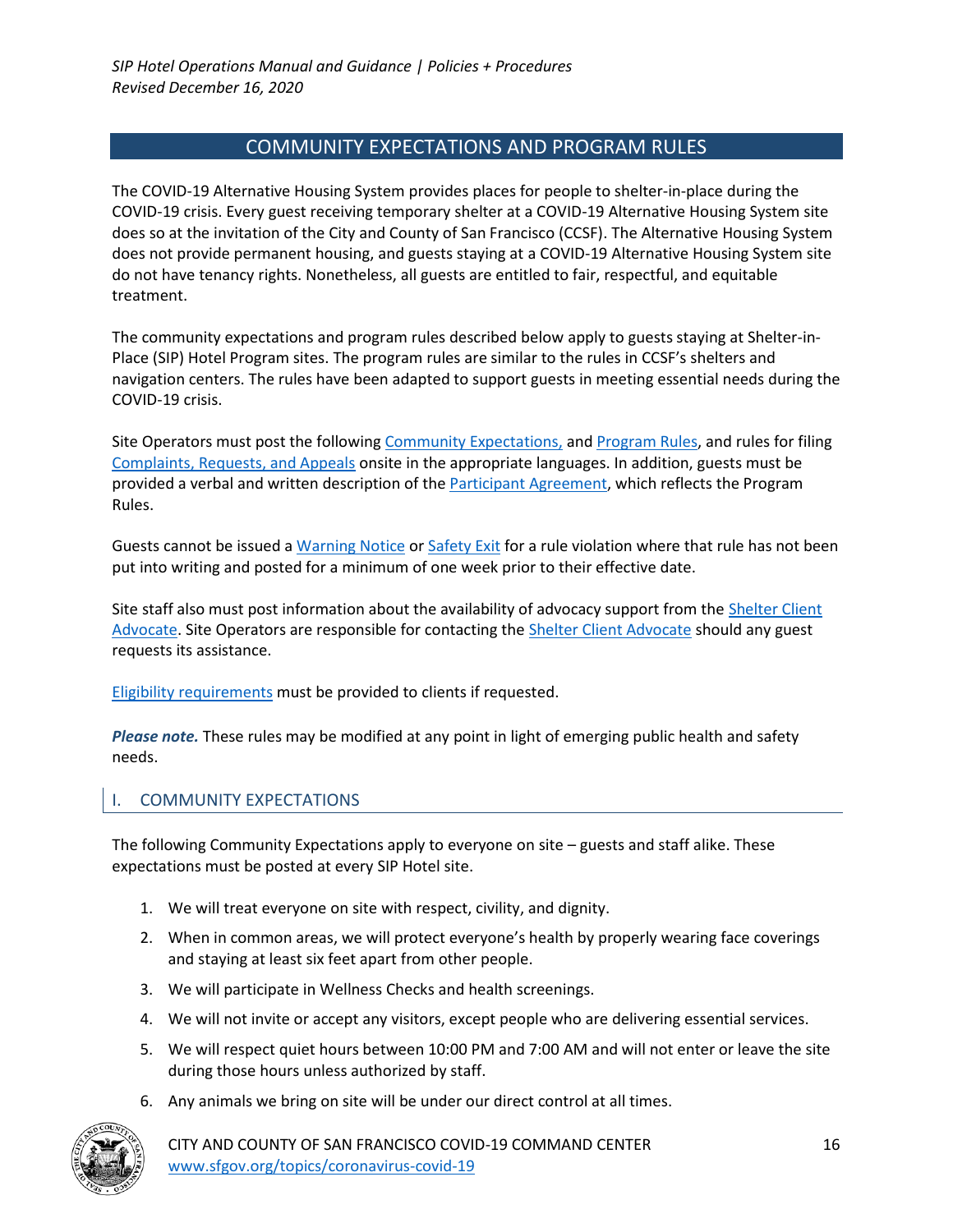- 7. We will smoke and relieve animals only in designated areas.
- 8. We will respect the property and keep it in good condition.
- 9. We will never threaten violence toward another person, commit an act of violence, or keep any weapons on site.

### II. PROGRAM RULES

The following rules may be modified by a San Francisco Department of Public Health directive with respect to emerging public health needs.

#### **A. Health screenings.**

At the time of referral for an initial placement and at least daily, throughout a guest's stay, guests will be screened for COVID-19 symptoms, including temperature checks. When an individual screens with a temperature at or above 100.4 or other COVID-19 symptoms, site staff must contact SFDPH for transfer to another site.

#### **B. Masks.**

All guests must wear masks any time they are not actively eating, drinking, showering, washing their face, brushing/flossing their teeth, shaving their face, and/or in their room. Site staff keep a supply of surgical masks that is available to guests.

- Masks must cover the nose and mouth and may be made from a variety of materials. The most effective fabrics for cloth masks are tightly woven fabrics that are breathable and 2 or 3 layers.
- Cloth masks should be washed frequency with detergent and hot water and dried on a hot cycle.
- Masks with ventilation valves or vents may not be worn.
- Masks should not be placed on young children under age 2.

### **C. Personal belongings, storage, and excess property.**

Guests may not bring than two 30-gallon bags, one bike (fully assembled), one small rolled up tent, and a "carry on" equivalent (backpack or small suitcase) onsite. Medical equipment (e.g. wheelchairs and CPAP machines) do not count towards this limit so long as it is fully assembled and functioning at the time of intake. Guests may not bring shopping carts. If a guest has a bike, the guest should talk to site staff.

Guests must store all onsite belongings in their own room.

#### **D. Weapons.**

Guests may not possess weapons in the site, including in their rooms. Guests must turn over any weapons for proper and safe storage when they enter the site; however, firearms will not be stored and will be turned over to the San Francisco Police Department.

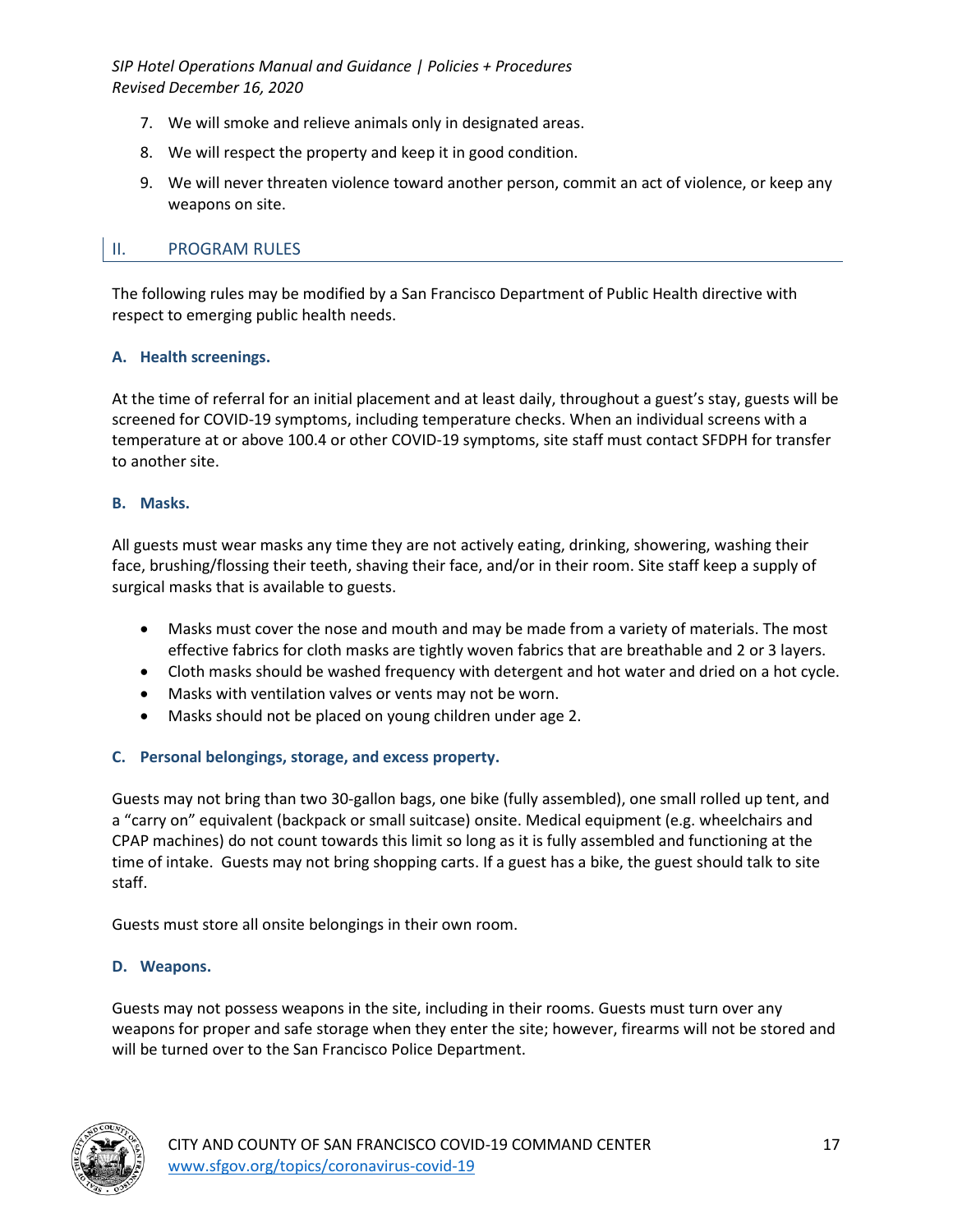### **F. Room keys and door locks.**

The COVID-19 Command Center will determine whether or not room keys will be provided to guests for the site.

If room keys or key cards are provided:

- Guests should safeguard their room keys or cards.
- If a room key or key card is lost, stolen, or misplaced, please report this to site staff immediately.
- Guests should not place any key cards near magnets or other magnetized cards. Doing so may demagnetize the card.
- Guests must return their room keys or key cards to staff when they end their stay at their SIP Hotel site.

If room keys are not provided:

- Guests should use the deadbolt on their room doors to keep the door open if they leave the room for a short period of time.
- If a guest will be leaving their room for an extended period of time, they should make sure the door is fully closed. Site staff will open the room door upon the guest's return.

Guests are prohibited from installing personal locks or door chains inside their rooms.

#### **G. Pest control.**

Guests must participate in pest inspection and treatment. Additional information, such as the schedule or instructions, will be provided by site staff.

#### **H. Room alterations.**

Guests may not alter or modify their guest room. Guests may not remove any furniture or fixture from the room at any time. Guests may not add other furniture to the rooms, including, from other rooms, the rest of the site or the outside. Guests also may not paint the walls or install any equipment or fixture.

#### **I. Room damages.**

Guests must report any damage or hazards (leaks, electrical problems, broken windows, etc.) to site staff right away. Guests must not purposely cause any damage or hazard. Any guest who causes damage or a hazard may be responsible for the cost of any damage to the room. Guests are also expected to respect the site property and refrain from damaging the property during their stay.

#### **J. Egresses.**

Guests must maintain their rooms in a safe manner, including but not limited to ensuring there are clear pathways to exits.



CITY AND COUNTY OF SAN FRANCISCO COVID-19 COMMAND CENTER 18 www.sfgov.org/topics/coronavirus-covid-19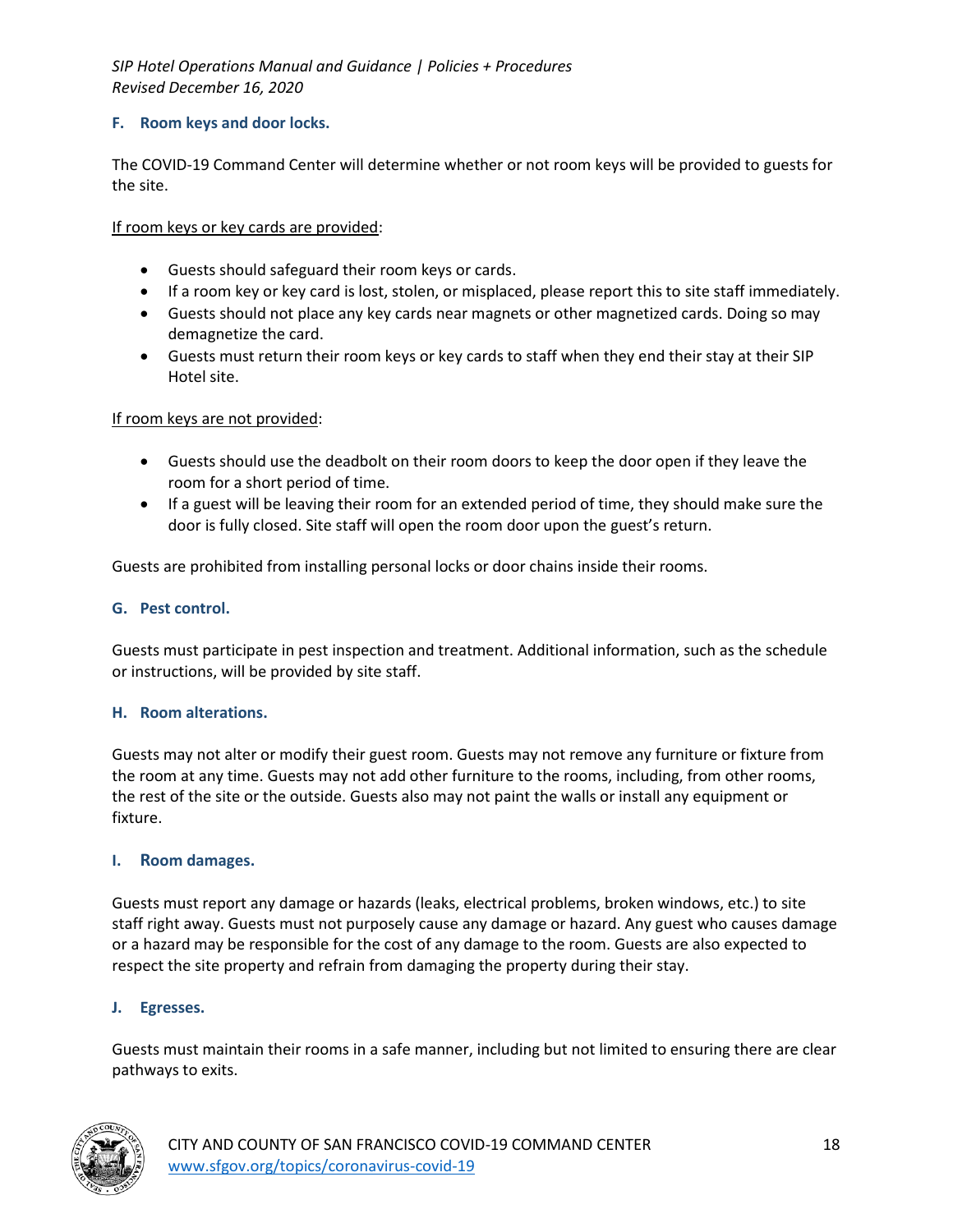#### **K. Windows.**

Guests may not display any items on the windows or cover any part of windows.

#### **L. Fire damage and arson.**

Guests should not engage in activities that might result in a fire starting onsite. Lighting candles and smoking indoors are not permitted. Any guest found responsible for starting a fire will be subject to immediate removal and may face legal repercussions.

#### **M. Smoking.**

Smoking is strictly prohibited in the rooms and in all common areas of the site. When smoking outside of the site, guests may smoke only at the curb, or if there is no curb, at least 15 feet from exits and entrances. When smoking, guests must continue to practice social distancing from others.

### **N. Manufacture or preparation of drugs (controlled substances).**

Guests may not manufacture or prepare controlled substances onsite. Any guest who engages in the manufacture or preparation of a controlled substance will be subject to immediate removal, as well as possible criminal prosecution.

#### **O. Safety equipment.**

Each room is equipped with a carbon monoxide detector and smoke detector. Guests may not tamper with these units or remove them. There may also be sprinklers installed in the rooms. If so, guests may not hang any items from the sprinklers.

### **P. Wellness checks.**

Guests must participate in daily wellness checks. These daily wellness checks include at least one opportunity for staff to observe, but not enter, each guest's room or trailer each day. Guests must open their door fully so that staff can assess the general room condition. Staff may not observe or enter a guest's room or trailer to do a wellness check if the guest is not present, except to conduct an Emergency Safety Check.

#### **Q. Room inspections.**

Guests must participate in weekly room inspections to maintain health and sanitation standards. Staff must be allowed to enter guest rooms to complete the inspections.

### **R. Emergency safety checks.**

Staff may enter a guest's room when there is reason to believe a guest is at immediate and substantial risk due to a medical, psychiatric, or facilities-related emergency. Staff performing an Emergency Safety Check will announce themselves and state the purpose of their visit, wait a few minutes for a response, and unlock the door if the guest does not do so themselves.

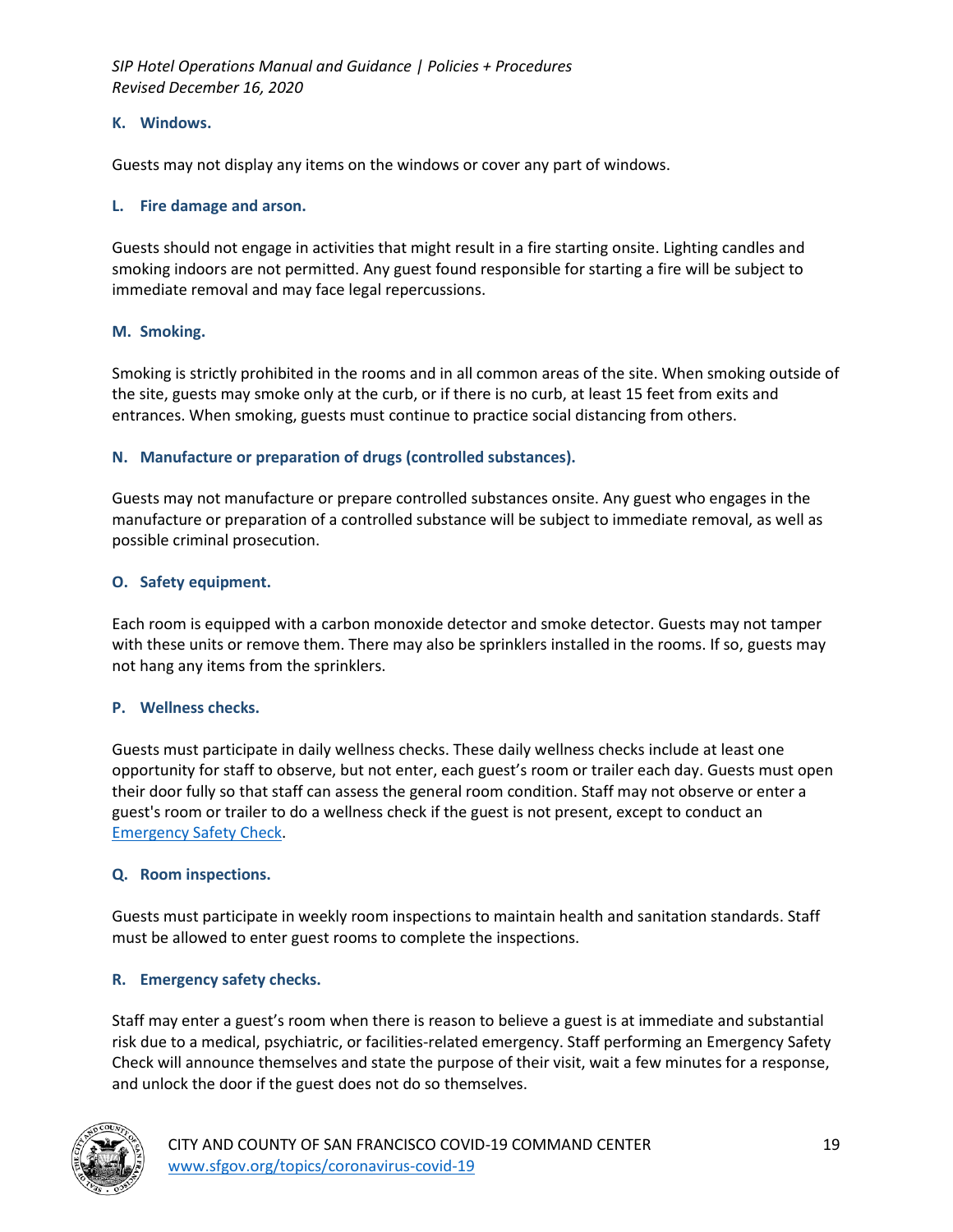#### **S. Leaving site for more than 48 hours.**

Guests may not leave the site for more than 48 hours without notifying and receiving prior approval from site staff.

#### **T. Visitors.**

No visitors are allowed, unless providing essential services to guests on-site. Guests are required to coordinate with site staff if they have essential services providers not already present on-site that need to assist them in their rooms, and to share the service schedule as far in advance as possible. Service providers are required to sign in and out of the site. Overnight visitors are prohibited.

#### **U. Roommates.**

These Program Rules, including exit procedures, apply to all roommates. Roommates who do not comply with these rules will be exited from the Program.

#### **V. Family/child rules.**

In units with children, the following additional rules apply:

- Children under the age of 15 must be under the supervision of their parents or legal guardians at all times. Child(ren) under the age of 15 must not be left alone in the room and may not be permitted to play outdoors unless they are adequately supervised by a parent or guardian.
- Children the age 15 and over may be allowed to be in their room alone, with their parent and site staff's approval, only during business hours.
- Minors of any age are not allowed visitors, including other guests, unless supervised by their parent and the program, for an essential service.
- Parents are responsible for the safety and behavior of their children at all times, as well as for any damages to property caused by their children.
- Due to COVID-19 and the citywide Shelter-in-Place directive, parents are not allowed to make babysitting arrangements with other guests or individuals who do not live at the site. All children must remain under the supervision of their parent or guardian as outlined above.
- Keep all hazardous or poisonous items, including cleaning products, medications, mouthwash, matches or lighters, cosmetics, toiletries or sharp objects, out of reach of young children.

### **W. Animals.**

If a guest had service animals and/or pets at the time of referral, the guest may have those same animals in the guest's room in the site. Guests may not bring additional pets to their rooms. Additional services animals may be approved through the reasonable accommodation process. Guests will be responsible for the behavior of their animals at all times. Guests with animals must comply with all the following rules:

• Animals must be on a leash or in a container when outside of their rooms, and guests must have direct physical control of their animals at all times.



CITY AND COUNTY OF SAN FRANCISCO COVID-19 COMMAND CENTER 20 www.sfgov.org/topics/coronavirus-covid-19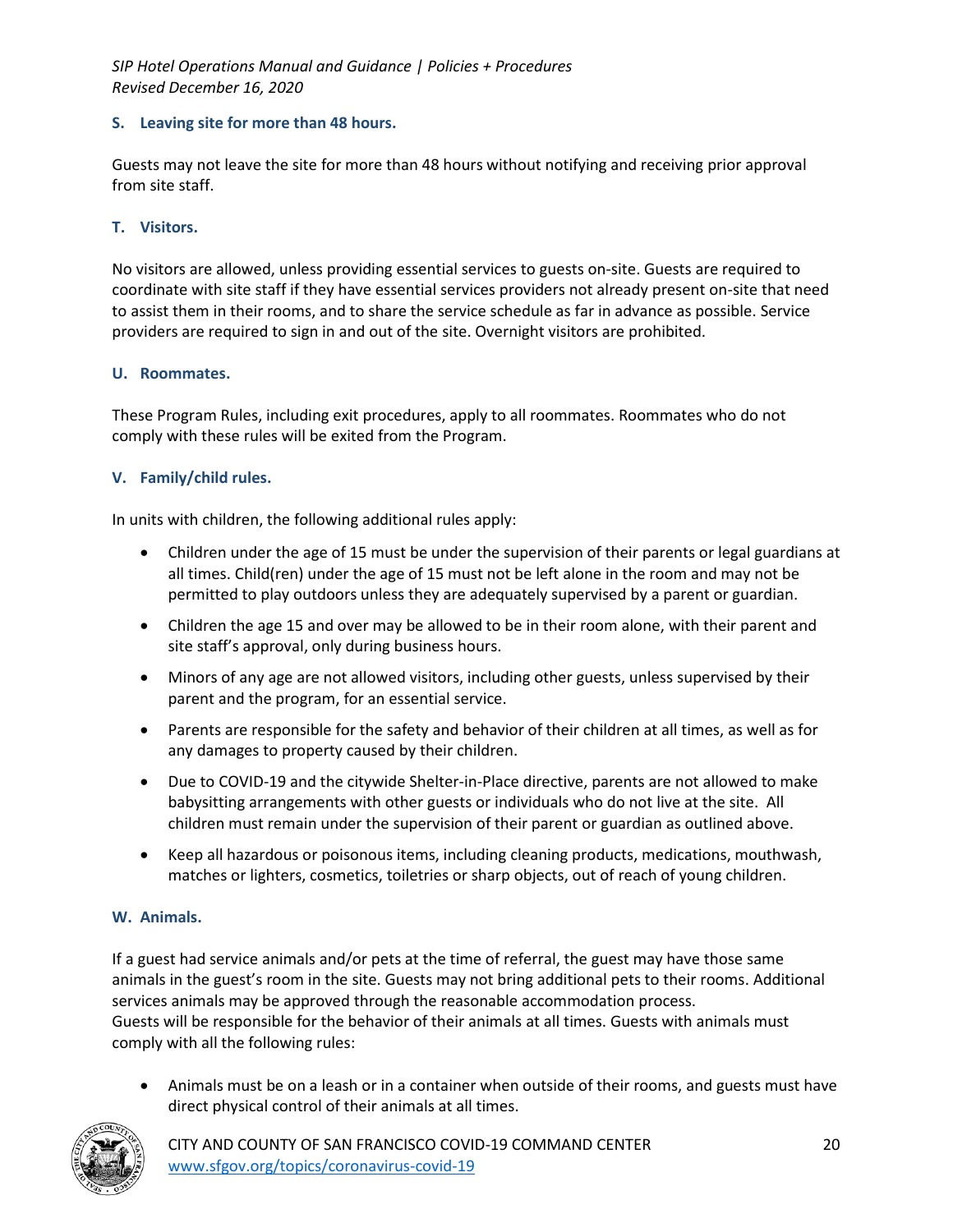- The guest is responsible for the care and feeding of their animal, including properly disposing the animal waste.
- Guests should feed and water animals only in designated areas.
- Animals may not be aggressive or loud.
- If an animal attacks or bites another animal or a person, site staff will report the incident to Animal Care and Control, and the guest must remove the animal from the site.
- Guests must have current rabies vaccination for their animals.
- Site staff can arrange for animals to be temporarily sheltered with Animal Care and Control if the animal needs to be removed from the site and the guest does not have other alternatives or if the guest can no longer care for the animal.

### **X. Respectful interactions with others.**

All guests are expected to behave respectfully when interacting with anyone at the site. Guests must refrain from all forms of harassment, abusive language, or lewd behavior when interacting with others at the site. All site staff and guests are expected to treat others with dignity, civility, and courtesy.

### **Y. Violent behavior.**

Violence is not permitted, including but not limited to pushing, shoving, slapping, kicking or throwing things at the site. Threats of violence are also not permitted. Any guest who engages in violence or threats could be subject to immediate removal from their site, as well as possible criminal prosecution.

### **Z. Curfew and quiet hours.**

The curfew is 10:00 PM. Guests must be inside their rooms during the quiet hours of 10:00 PM and 7:00 AM unless guests receive approval from site staff to perform an essential activity during this time.

### **AA. Removal of property.**

Guests must empty their rooms of trash and personal belongings when they leave the program. Any property that remains in the room after a guest ends their stay at the site – including by voluntarily giving up their room, 48-hour abandonment of the room, or immediate safety exit – will not be stored beyond seven calendar days, not including any period while a guest is in the process of appealing their exit.

#### **BB. Other rules**

Site Operators may develop additional rules and expectations for guests in response to urgent operational needs. Additional rules are subject to approval by CCSF. All rules must support guests to remain on site and practice physical distancing and appropriate hygiene in order to prevent and mitigate the spread of COVID-19.

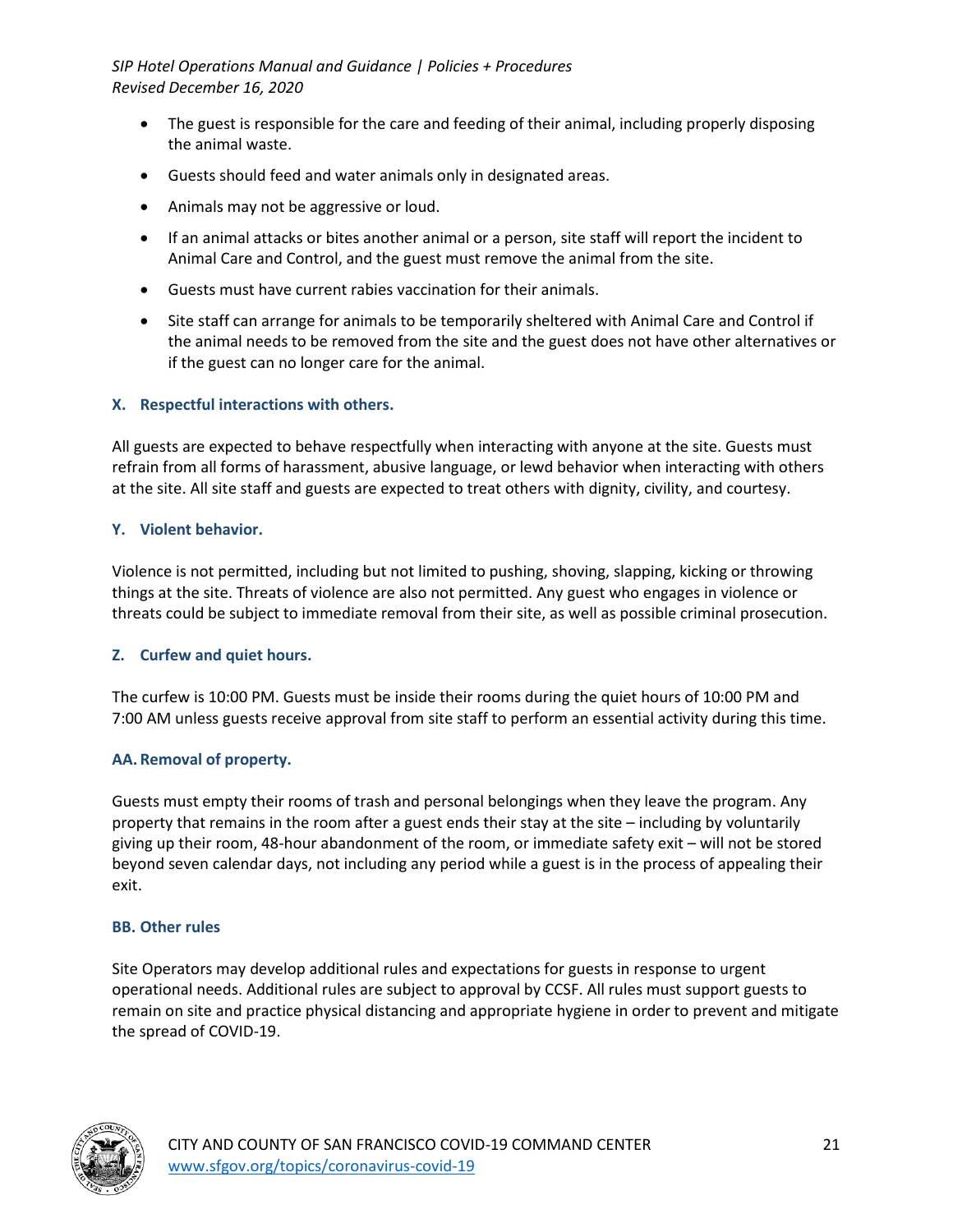# GUEST HEALTH AND WELLNESS

### I. WELLNESS CHECKS, ROOM INSPECTIONS, AND EMERGENCY SAFETY CHECKS PROTOCOLS

Wellness checks, room inspections, and emergency safety checks shall be conducted in a way that is sensitive to the likelihood of a guest's history of trauma and sense of violation or loss of dignity. All activities must be documented and specify a plan for following up on any identified facilities or supportive service needs.

Site staff shall conduct all Wellness Checks, Room Inspections, and Emergency Safety Checks in pairs with personal protective equipment, including fit-tested N95 masks, gloves, clothing protection, and eye protection.

#### **A. Wellness checks.**

Wellness checks combat isolation, further the safety and habitability of the site, identify needs that require connection to supportive services, and promote more timely interventions in the case of a crisis.

Wellness checks shall be performed at least once a day for every guest. Ideally, guests work with providers to set the wellness check cadence that feels right to them, within these parameters.

Wellness checks shall be conducted in a way that is sensitive to the likelihood of a guest's history of trauma and sense of violation or loss of dignity. All activities must be documented and specify a plan for following up on any identified facilities or supportive service needs.

Site staff shall conduct all Wellness Checks six feet away from guests, in pairs with appropriate PPE. Please see SFDPH's Interim Framework During the COVID-19 Pandemic for PPE Use by City and County of San Francisco (CCSF) Disaster Service Workers and Contractors Working in Settings with Significant Commingling of Individuals with Varying COVID-19 Status.

*Wellness checks at sites with trailers.* At sites with trailers, daily wellness checks must include at least one opportunity for staff to observe, but not enter, each guest's trailer each day. Guests must open their door fully so that staff can assess the general room condition.

#### **B. Room inspections.**

Room inspections involve staff entering the guest's room specifically to assess the condition of the room and its furniture and fixtures, and to identify and resolve any concerns regarding safety or habitability. Site Operators must conduct room inspections for each guest at least once weekly and include documentation and follow-up on identified needs for repairs or other interventions.

Staff may not observe or enter a guest's room or trailer to do a wellness check if the guest is not present, except to conduct an Emergency Safety Check.

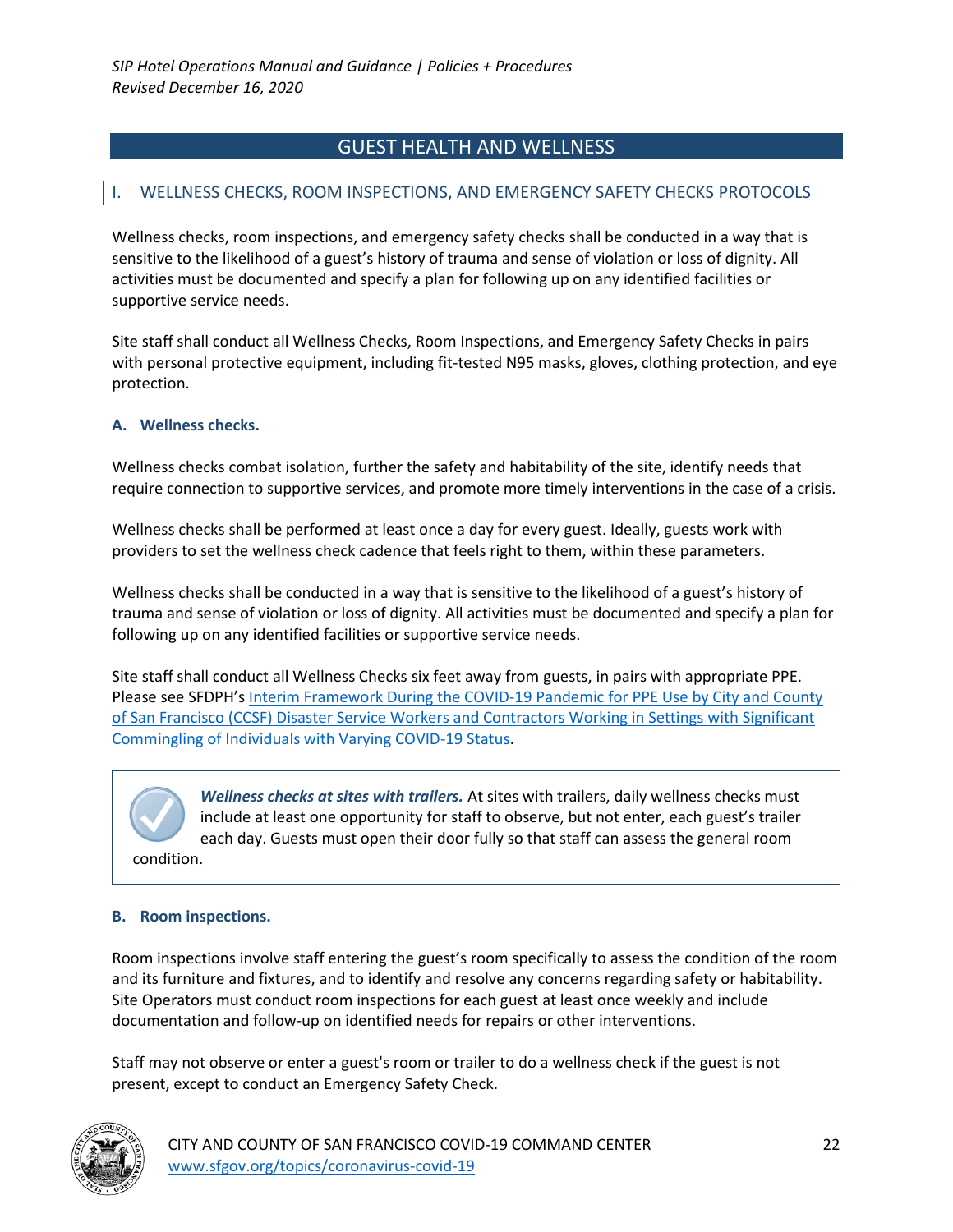### **C. Emergency safety checks.**

When there is reason to believe a guest is at immediate and substantial risk due to a medical, psychiatric, or facilities-related emergency, site staff and/or authorized provider staff (such as In-Home-Supportive Services) shall perform an emergency safety check. Staff performing an emergency safety check will announce themselves and state the purpose of their visit, wait a few minutes for a response, and unlock the door if the guest does not do so themselves.

SIP Hotel site staff should take an active role in identifying and making referrals for appropriate supportive services. CCC Providers Connect provides contact information to support services partners and has sample flyers to be made available on site to guide staff in making support services referrals.

While Site Operators may or may not provide supportive services directly, all have a critical role in care coordination for guests in their sites. Site Operators must coordinate site access and schedules for onsite services, identify unmet needs, and support guests' engagement with service providers to the extent possible. Site Operators must designate a staff person to perform these care coordination roles.

# II. ACCESS TO ESSENTIAL SERVICES

While supporting guests to remain in place, SIP Hotel sites should provide robust and proactive supports for guests to meet essential needs, and to make and maintain connections with others. Guests must be able to access the following supports without leaving their SIP Hotel site.

#### **A. Clothing and hygiene items.**

Guests in need of basic clothing and hygiene items should be provided these items on site free of charge. The Site Operator may set reasonable limits on type and quantity of supplies available.

#### **B. Meals.**

Guests must be provided three full meals and one snack each day. The meals should be healthy and reflect USDA MyPlate Nutrition Guidelines. Menus should rotate for the sake of variety.

- Breakfast should include: four ounces protein (yogurt, eggs, cottage cheese, cheese, beans, sausage, etc.); fruit; four ounces starch (muffin, bagel, tortilla, baked good, etc.); and orange juice, apple juice, or water (no added sugar). Breakfast may be hot or cold.
- Lunch and Dinner should each be 14-16 ounces in total weight, with roughly: six ounces protein; four ounces starch or grain; four ounces vegetable; and bottled water (12-16 ounces). Dinner must be hot; lunch may be either hot or cold.
- No meals should have nuts or shellfish.
- No meals should contain apples or raw carrots.
- All meals should be low in sodium.

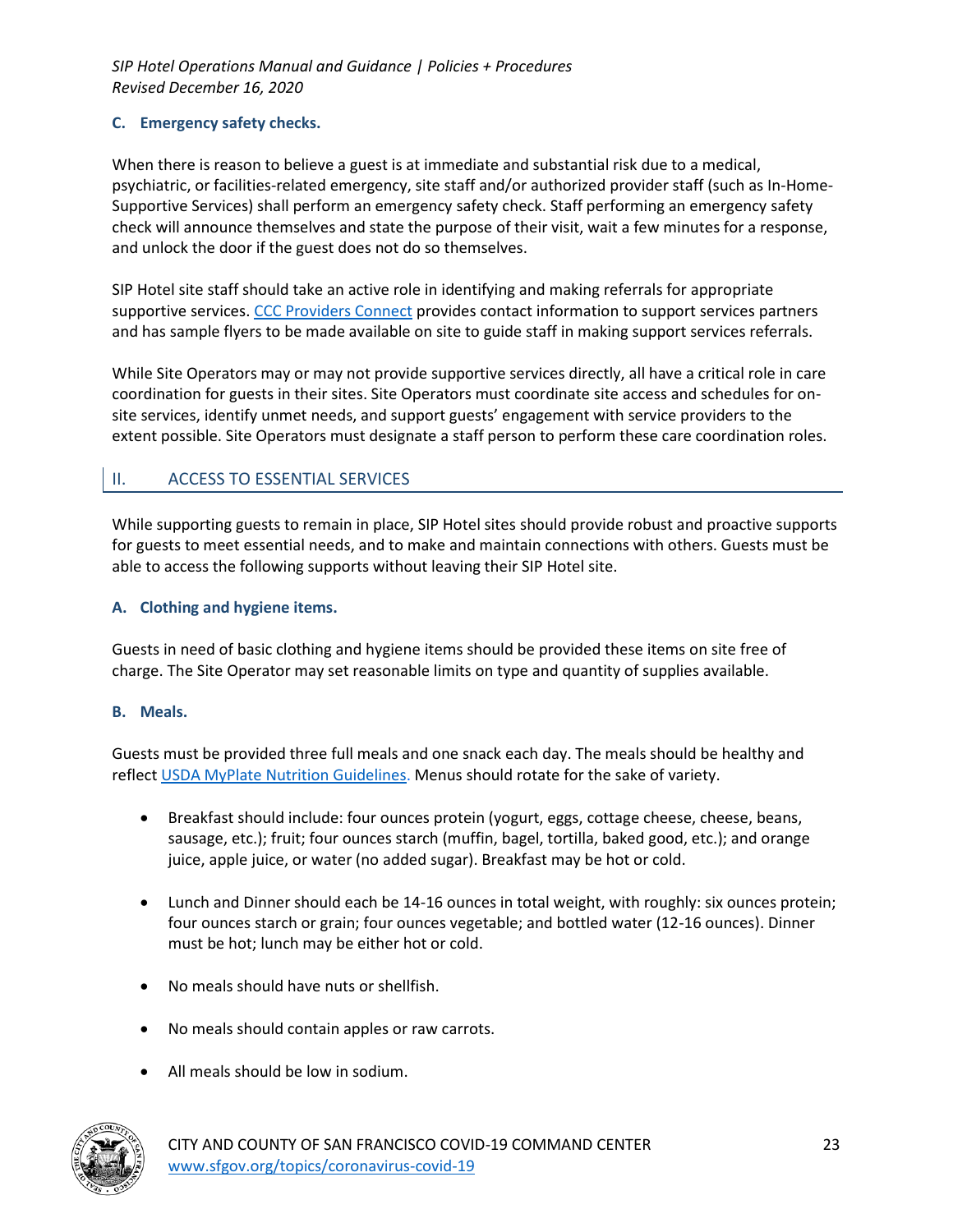- No more than 50 percent of meals provided at a given mealtime should have pork.
- The following dietary requirements or preferences must be accommodated:
	- o Mechanical soft (for those with dental issues).
	- o Diabetic-friendly.
	- o Food allergies.
	- o Vegan.
	- o Vegetarian.
- Meals should be individually wrapped or boxed, with compostable utensils and napkins.

Meal providers must have appropriate food safety training and certification. If the Site Operator has direct control over handling or preparation of meals (either in place of, or in addition to, a subcontracted arrangement), at least one supervisor or manager overseeing this function must pursue certification of proficiency in safe food handling principles.

Program sites must have procedures in place to:

- Track and communicate the number of meals needed daily to the caterer or appropriate liaison.
- Solicit information from guests about their dietary needs.
- Ensure that guests with dietary requirements get the appropriate meal.
- Distribute meals in a contactless manner in order to promotes physical distancing and mitigate the spread of the virus.
- Ensure guests sit 6 feet apart when eating
- Maintain food at safe temperatures prior to mealtimes.
- Minimize potential for spoilage or contamination during delivery and distribution.
- Collect, evaluate, and respond to guest feedback on meal quality and service.

CCC Providers Connect includes guidance around menu planning and logistics, as well as sample menus.

### **C. Laundry.**

Sites must provide freshly laundered towels and bedsheets and/or blankets for guests. CCSF offers laundry service for collecting towels and bedsheets/and/or blankets for laundering service to guests as a courtesy only. Guests should not include any personal laundry with these items, personal laundry will not be returned. If staff are handling guest laundry, ensure that they wear gloves.

Each site also must provide access to laundry facilities (which must include laundry detergent) on site for free, or else arrange for complimentary, weekly wash-and-fold laundry service with pick-up and delivery on site. Guests must place items for laundering in a clear plastic bag and tie it securely.

Typically, laundry service for linens and towels owned by the facility will be arranged separately from laundry for personal items. At sites that arrange for separate laundry services for linens and towels owned by the facility versus personal items:

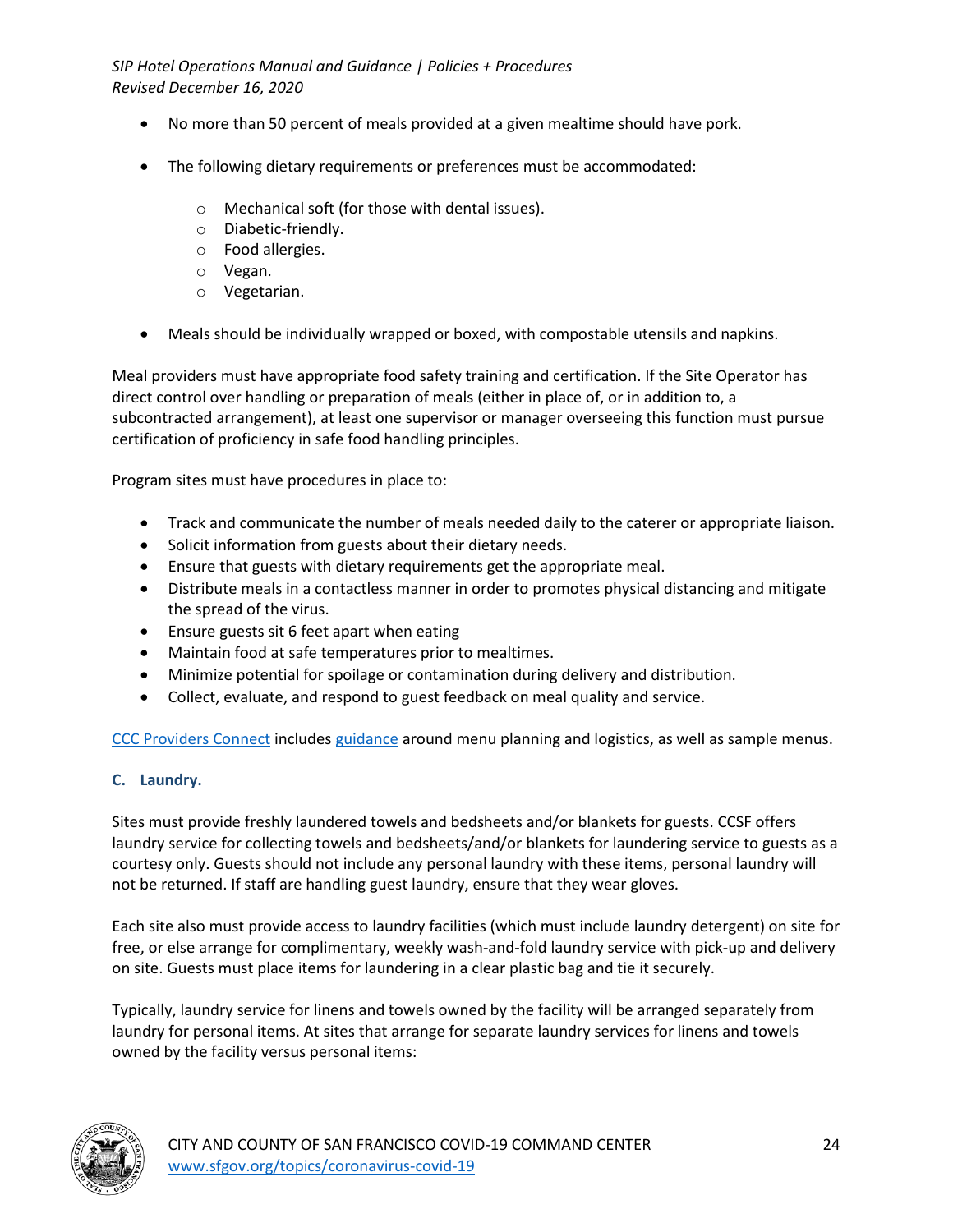- Sites should establish a regular schedule for collecting towels, bedsheets, and blankets for laundering service. Site staff must provide information on the schedule and instructions for collecting the items for laundering. Guests should not include any personal laundry with these items.
- Where the site uses an outside wash-and-fold laundry service for personal items, guests must place items for laundering in a clear plastic bag and tie it securely. Guests should take care to empty all pockets and ensure that personal laundry does not contain valuables or dangerous items.

These services are provided as a courtesy only, and CCSF is not responsible for lost or damaged items. CCSF is not responsible for lost or damaged items. Guests should take care to empty all pockets and ensure that personal laundry does not contain valuables or dangerous items.

### **D. Care coordination.**

Care Coordinators should take an active role in identifying and making referrals for appropriate supportive services. CCC Providers Connect provides sample documents to be made available on site to guide staff in making referrals.

Care Coordinators must coordinate site access and schedules for on-site services, identify unmet needs, and support guests' engagement with service providers to the extent possible.

### **E. Phone service.**

Site Operators must ensure that guests have access to phone service on site to make and receive calls (local calls must be free of charge to the guest; long-distance calls may incur a fee).

### **F. Mail.**

Guests may arrange to receive mail and packages at their site. If mail is addressed to another location, or to a P.O. Box, guests may arrange with the U.S. Postal Service for a temporary order to forward mail to the site. Any mail forwarding must be temporary. Site staff will receive guest mail that is sent or forwarded to the site, including packages, and deliver them to guests. For packages, staff will contact guests first regarding delivery.

### **G. In-room maintenance.**

Maintenance should only be performed in rooms that have been appropriately cleaned. If a maintenance issue presents a safety or habitability concern and must be addressed:

- Move the guest and their belongings to another room.
- The original room should then be cleaned, maintained, and prepared for a new guest. Follow the room turnover procedure; if maintenance needs are time-critical, arrange for cleaning services first, and then additional re-set services only after maintenance is complete.

CCC Providers Connect includes a sample on-site resource to guide SIP Hotel site staff to arrange for room turnover efficiently and safely.

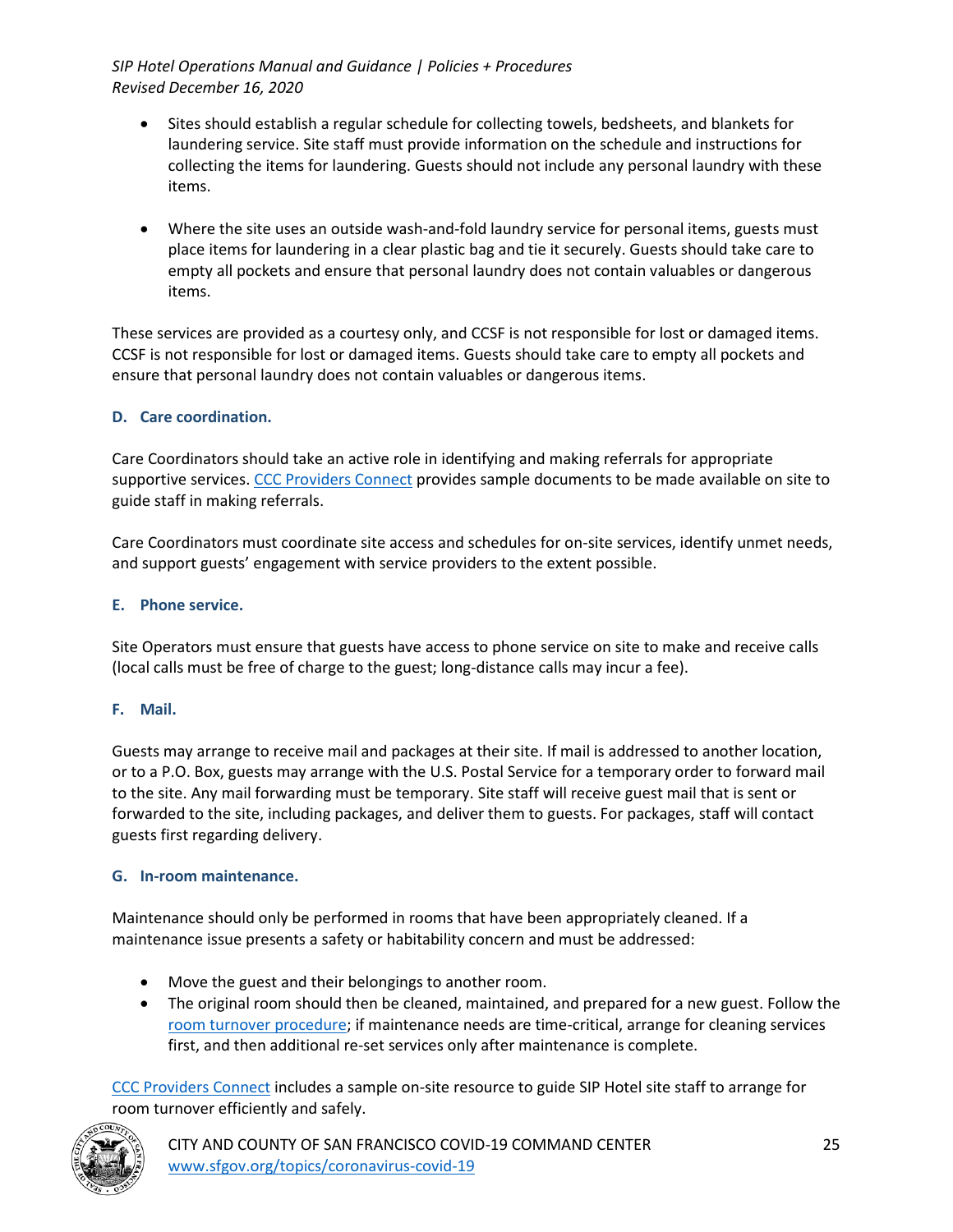### **H. Pest control.**

Sites should develop procedures to limit risks of infestations by bedbugs and other pests; to monitor guest and their belongings for conditions indicating such an infestation; and to promptly notify facilities management to arrange pest control services when necessary, coordinating with guest(s) to support their compliance.

#### **I. Animal supplies.**

Site Operators should provide animal supplies, including food and waste bags, as needed to any guests who have an animal on site. Please see Animals.

Site Operators are encourage to make use of free supplies available through Full Belly Bus by visiting the Full Belly Mondays events 3:00 p.m. – 4:00 p.m. on the first and third Mondays of each month at St Anthony's (121 Golden Gate Avenue).

#### **J. Room Turnover.**

Room turnover between guests should be managed carefully in order to avoid potential exposure to the COVID-19 virus by staff or guests. Site Operators have some flexibility to arrange cleaning and re-set services, but room turnover procedures should follow these basic steps:

If the room was previously occupied by a guest with symptoms of COVID-19:

- 1. Arrange with the program manager for CCC-provided decontamination services.
- 2. Instruct the decontamination team to place sheets and towels from the room with other soiled sheets/towels.
- 3. Arrange for room cleaning and re-set. Provide supplies for re-set (clean linens and towels, toilet and facial tissue, and toiletries).

If the previous occupant did not have COVID-19 symptoms:

- 1. Arrange for room cleaning and re-set. Provide supplies for re-set (clean linens and towels, toilet and facial tissue, and toiletries).
- 2. The staff performing these services will collect soiled linens and towels for laundering, and bag and dispose of trash.

### III. MEDICAL CARE

Basic, accessible medical services must be available on site at no fee to guests. Unless a Site Operator arranges for an alternative medical provider, SFDPH provides nursing and medical services to SIP guests.

SFDPH medical personnel may be on site or on call. If not on site, call Shelter Health at (415) 369-7969. This team can provide consultations over the phone, conduct in-person assessments, and arrange for appropriate ongoing care.

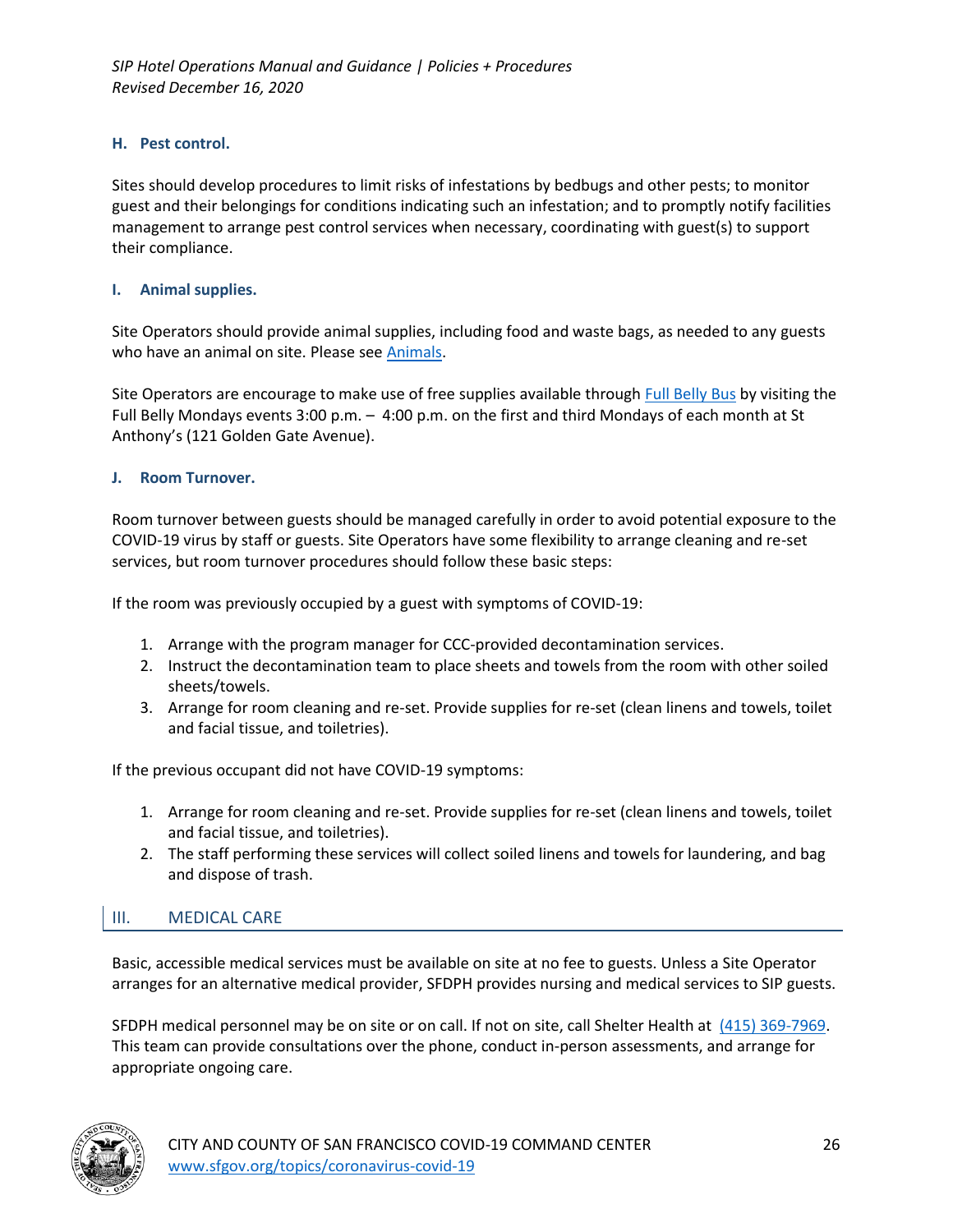**Always call 911 if any guest, staff, provider, or vendor is in danger or in need of immediate medical assistance.**

#### **A. Access to medication and medical supplies.**

Only licensed medical staff may administer medication or take part in medication management.

In instances where medications are couriered to the site for use by medical staff, but medical staff are not available to receive them, site staff should not open the package and should immediately store these items in a secure location until medical staff retrieve them.

Medical providers may arrange for guests' medications to be delivered by courier to the site. As with any other delivery, site staff should deliver items addressed to an individual guest promptly to that guest. Guests may also order medications and medical supplies for parcel delivery; these should be distributed to guests in the same manner as other mail and parcels. Guests must have access to a refrigerator if they are prescribed a medication that must be refrigerated.

Site staff should not deliver any medications not individually packaged and shipped for a specific guest. Staff should not open unlabeled packages and in no case should they distribute medications outside of the scenarios listed above.

Site Operators should implement signed delivery logs to protect against improper access to medications by staff and guests.

#### **B. Occupational/physical therapy.**

Shelter Health can make referrals for occupational or physical therapy to be delivered on site, if they determine those services are needed for a guest to live safely in their hotel room.

### IV. HARM REDUCTION

In order to minimize the spread of COVID-19, guests must be provided access to the essential supplies they need to shelter-in-place, including sharps containers, safe use/harm reduction supply kits, and naloxone/Narcan. Site Operators may elect one of the following supply access models:

**Model A** includes an unattended station or stations where guests can access supplies 24/7 as needed. Larger sites may require a station on each floor for guests. This model will require designated staff to refill the supplies at stations as needed.

**Model B** partners with on-site medical care and social work staff (requires daily regular nursing staff to be on-site and available to provide access to safer use supplies).

Both models require personal sharps containers to be placed in each guest room and a safe disposal station(s) for guests to dispose of full sharps containers and get new ones.

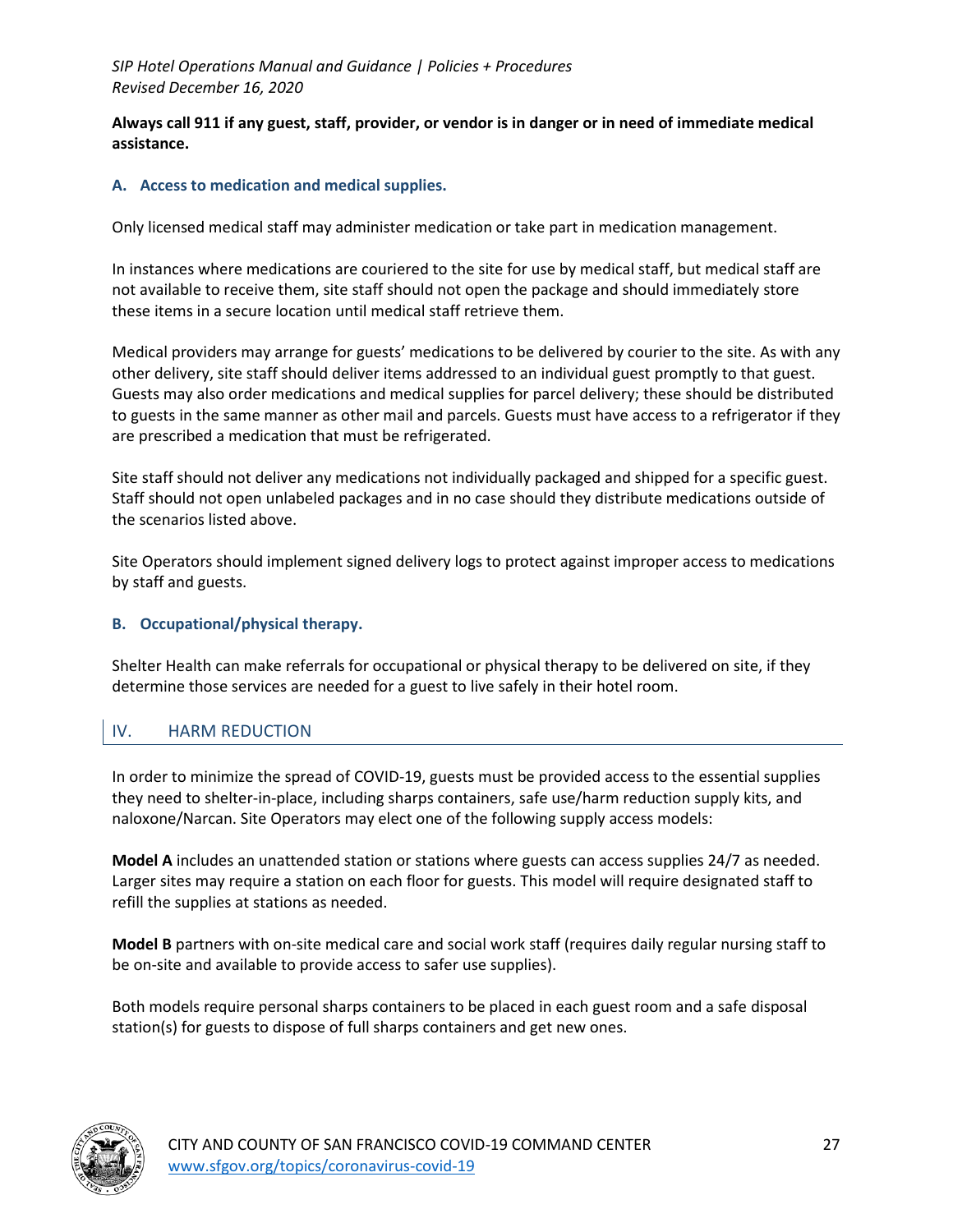Providing these supplies is safe, legal, and ensures guests at this site have what they need to reduce their risk for overdose, disease transmission, and other harms, while also allowing them to adhere to the shelter-in-place order.

### **A. Safe use / harm reduction kits.**

Pre-packaged safe use kits, sharps containers and safer use health education materials will be provided by the San Francisco AIDS Foundation Syringe Access and Disposal Services.

- Pre-packaged safer use kits will include cooker caps, twist ties, sterile water ampoules, cotton filters, alcohol pads, and tourniquets.
- 31-gauge 5/16", 28 or 30-gauge 1/2", and 27-gauge 5/8" syringes will be available in sealed packages containing 10 syringes each.

If SFDPH medical personnel are on-site regularly, they can distribute the kits and naloxone upon request; otherwise, kits should be accessible at each designated harm reduction station.

Staff should alert every guest at initial intake these supplies are available.

### **B. Sharps containers.**

Personal sharps containers will be available in every room, regardless of guest's medical history. Additional personal sharps containers will be accessible for guests to get a new personal container to take back to their room after disposing of full sharps containers.

At least one larger disposal container will be located on each floor and/or in designated locations.

Instructions on proper sharps/medical waste disposal will be posted at each station and/or designated location for safe disposal and personal sharps containers.

Staff may not handle used sharps containers or used syringes/supplies. Site Operators must identify designated staff who will request syringe/medical waste removal and 19-gallon sharps container replacement when a larger 19-gallon sharps container is ¾ full.

### **C. Narcan and nalaxone.**

Nasal Narcan and injectable naloxone kits and overdose prevention/response training will be provided by the Drug Overdose Prevention and Education (DOPE) Project. Nasal Narcan kits will be accessible at each station or attached to laminated signage throughout each floor, depending on site needs.

Instructions on how to identify an overdose and how to respond will be posted at each station. Site Operators must identify designated staff to replenish Narcan as needed on their rounds.

### **1. Narcan and naloxone overdose protocol.**

Access to Nasal Narcan and injectable naloxone kits and overdose prevention/response training provided by the Drug Overdose Prevention and Education (DOPE) Project must be made available by Site

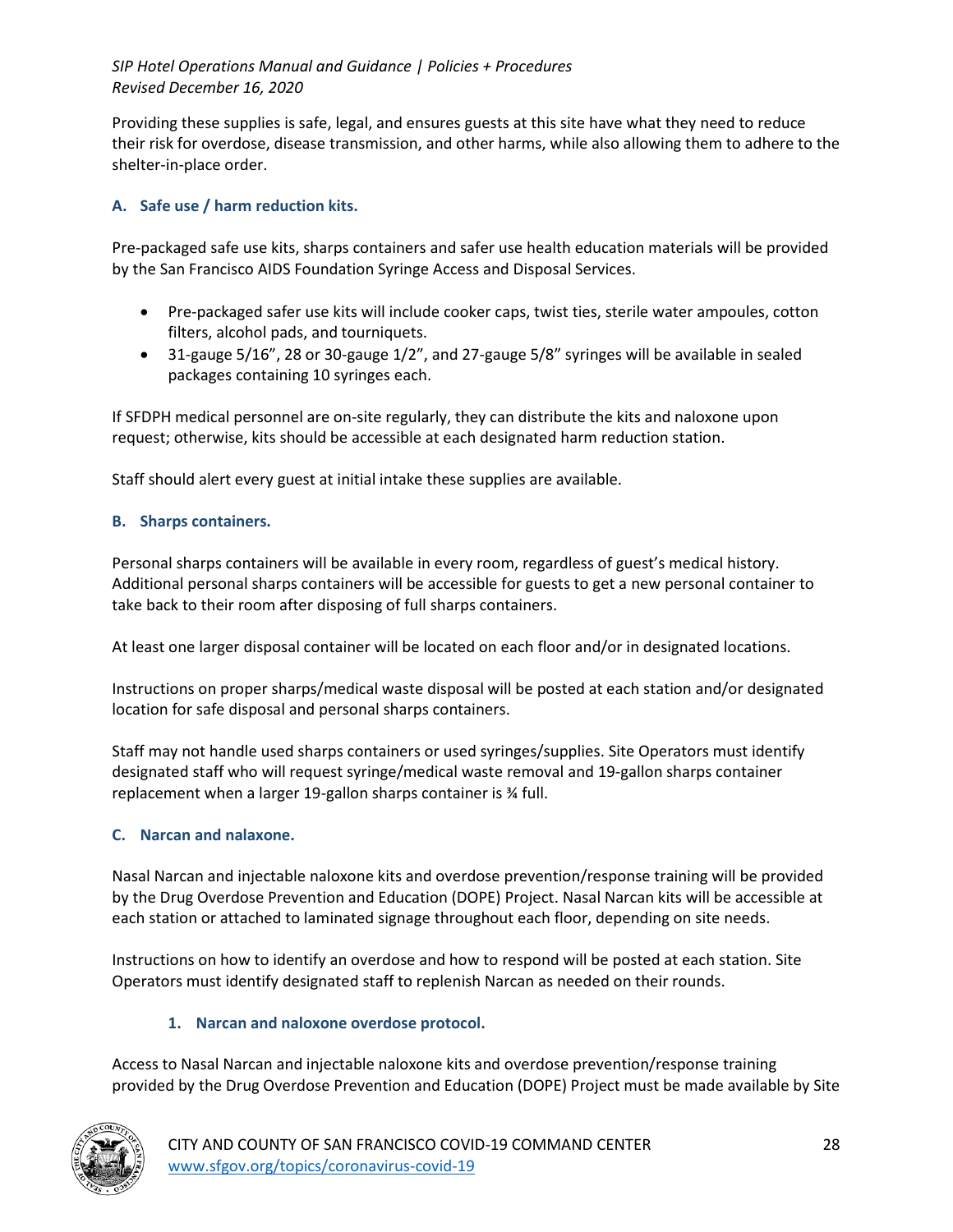Operators to site staff. Nasal Narcan kits will be accessible at each station or attached to laminated signage throughout each floor, depending on site needs.

Instructions on how to identify an overdose and how to respond must be posted at each station.

If a guest reports an overdose to staff:

- Instruct the guest to administer nasal Narcan available on each floor, if they haven't done so already, and follow chain of command to alert designated leadership of a medical emergency
- Confirm 911 has been called or medical staff has been alerted.
- Staff are not obligated to respond to medical emergencies, only to alert designated staff, but if staff choose to respond:
	- o Wash hands and wear appropriate PPE, if possible.
	- $\circ$  If a guest is not responsive and not breathing, assume you are responding to an opioid overdose. If someone is not breathing, they will be unconscious, their skin color will be a blue-gray or an ashen gray, with blue, purple, or gray lips. They may be making a deep, irregular snore-gurgle sound.
	- o Verbally and physically stimulate them: Yell their name, administer sternum rub or hard pinch/twist on arm.
	- o Administer the first dose of nasal Narcan by putting the device all the way up a person's nostril. Naloxone will begin to work in 2 - 3 minutes, so a dose should be administered once every 2 minutes to give the naloxone time to work. Have a staff member or guest keep time, if possible. Narcan is accessible at Harm Reduction Stations on each floor, with floor monitors,
	- and with Shelter Health.  $\circ$  Begin rescue breathing. Opioid overdose is a respiratory emergency, not necessarily
	- a cardiac emergency, so prioritize rescue breathing, as chest compressions aren't necessarily helpful. If available, use ambu-bag to avoid mouth-to-mouth contact, or at least a breathing shield.

Try and get the person lying flat on their back. Open their mouth, pinch their nose closed, put your mouth over theirs and form a seal. Provide one breath every five seconds. Make sure the chest rises with each breath.

- $\circ$  Continue administering one dose of nasal Narcan every two minutes and providing rescue breathing until the person begins to respond, or EMS arrives on scene.
- EMS will assess the patient and either transport them to the hospital, or the patient will refuse transport if they are responsive and breathing again. If a patient denies transport, they should be monitored by staff or friends to observe for re-sedation for at least 90 minutes. Agency and staff are not liable if a patient refuses transport or leaves the scene.

Follow Critical Incident Report protocol, and ensure staff and guests debrief and receive support after the incident.

### **D. Ordering harm reduction supplies.**



CITY AND COUNTY OF SAN FRANCISCO COVID-19 COMMAND CENTER 29 www.sfgov.org/topics/coronavirus-covid-19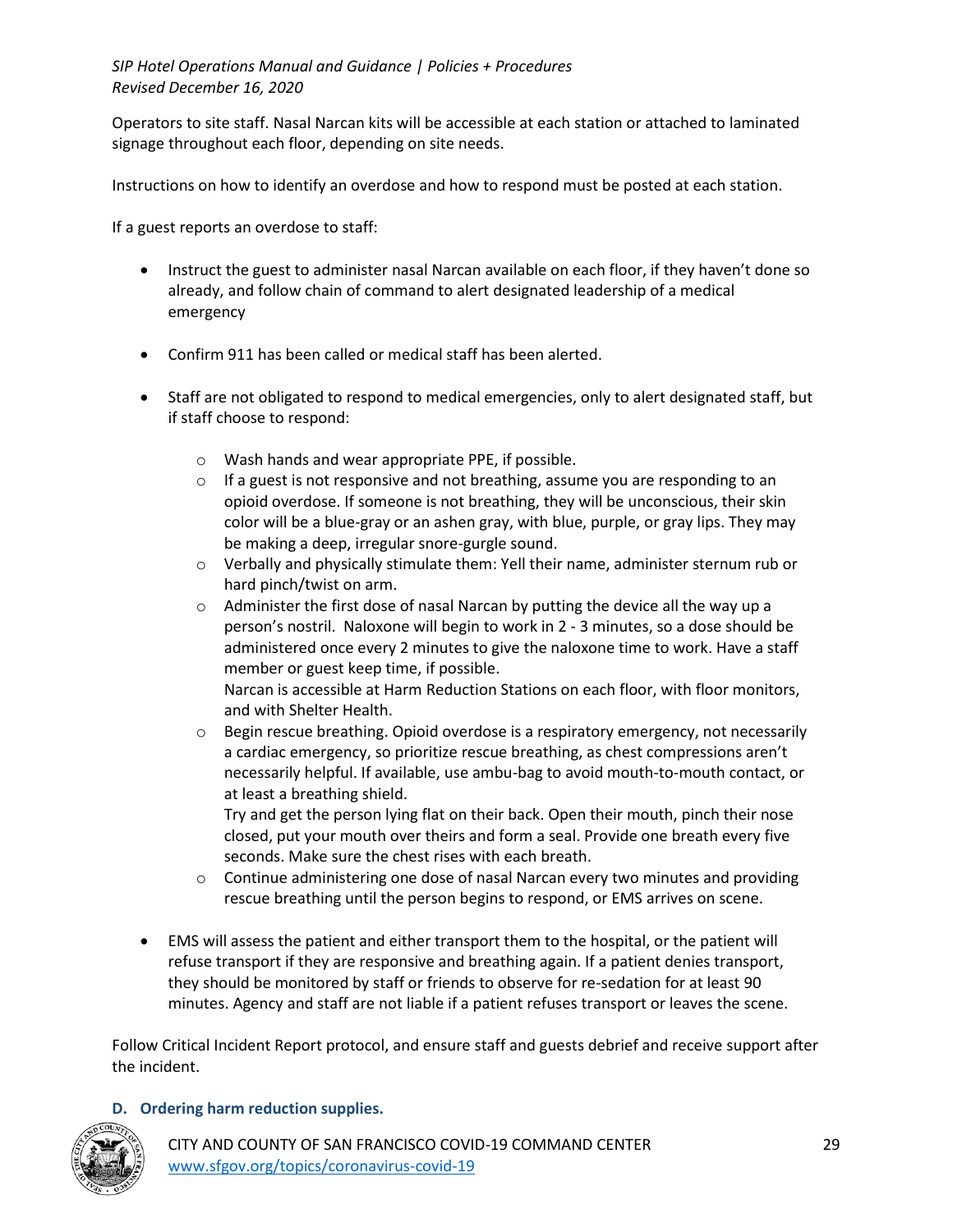Staff must contact Whit Bastian, Harm Reduction Center Manager at the San Francisco AIDS Foundation, at mwbastian@sfaf.org or (415) 992-2776 when harm reduction supplies need replenishing as follows:

- Fill out a Harm Reduction Supplies Order Form to include each item you are ordering, the site, site address and site contact details for the person who will receive each order.
- Text a photo of completed order form or scan and email completed order form to Whit Bastian.
- You will receive a confirmation that the order has been received and orders will be delivered within one business day.

## **E. Legal liability.**

Under California law, a prescriber may issue a standing order authorizing the administration of naloxone by any trained layperson to someone who may be experiencing an opioid overdose. If the program does not have an authorized prescriber (anyone who has prescribing privileges in the state of California), then they may work with a program that provides training and naloxone distribution to come provide training to staff.



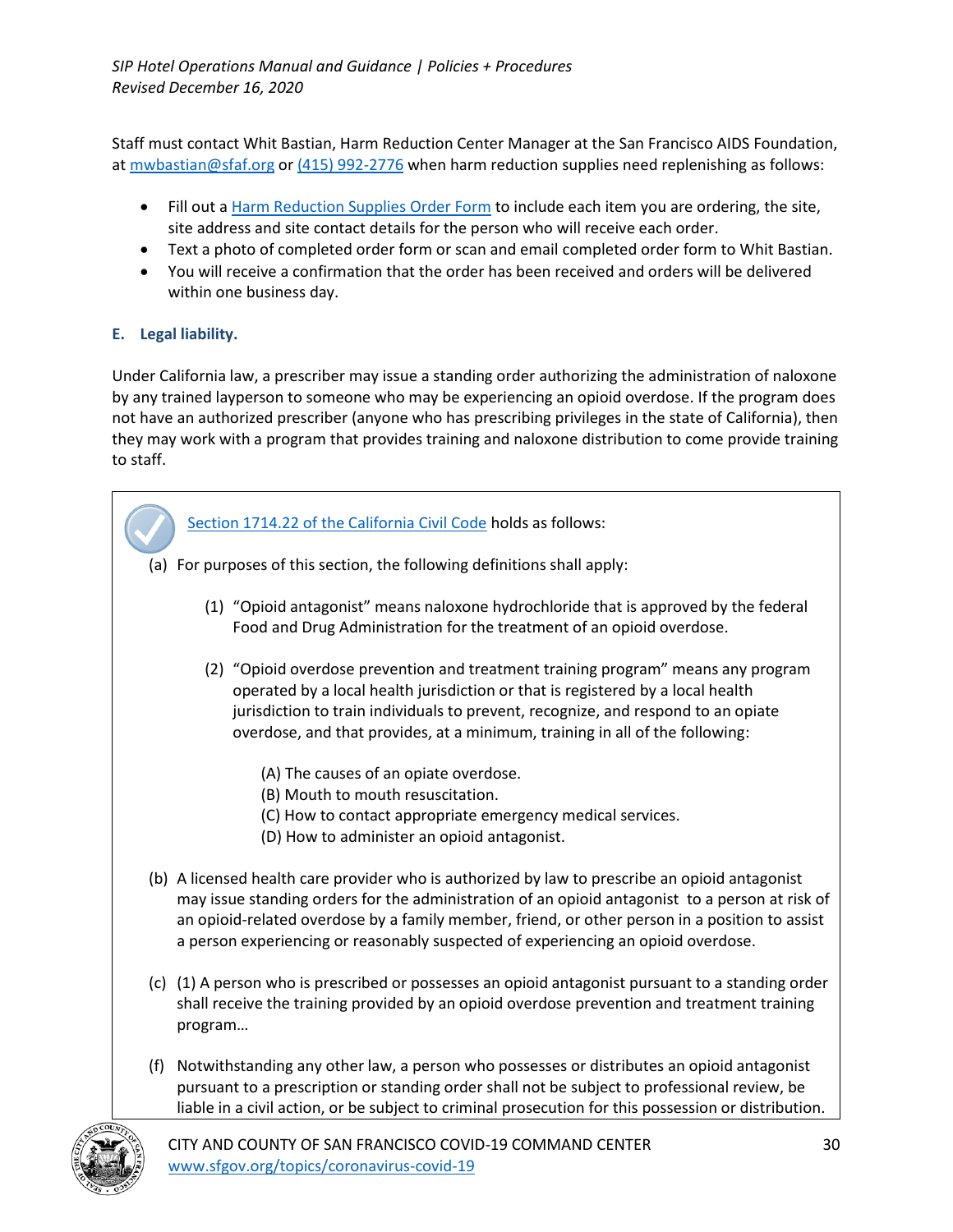> Notwithstanding any other law, a person not otherwise licensed to administer an opioid antagonist, but trained as required under paragraph (1) of subdivision (d), who acts with reasonable care in administering an opioid antagonist, in good faith and not for compensation, to a person who is experiencing or is suspected of experiencing an overdose shall not be subject to professional review, be liable in a civil action, or be subject to criminal prosecution for this administration.

### **F. Harm reduction services contacts.**

| San Francisco Department of Public Health                                                                                                                                                                                               | Harm Reduction Coalition, DOPE Project                                                                                                                                        |
|-----------------------------------------------------------------------------------------------------------------------------------------------------------------------------------------------------------------------------------------|-------------------------------------------------------------------------------------------------------------------------------------------------------------------------------|
| Eileen Loughran,<br><b>Community Health Equity and Promotion</b><br>Health Program coordinator<br><b>Population Health Division</b><br>San Francisco Department of Public Health<br>Mobile: (415) 218-8582<br>eileen.loughran@sfdph.org | Kristen Marshall<br><b>DOPE Project Manager</b><br><b>Harm Reduction Coalition</b><br>Mobile: (628) 225.2801<br>marshall@harmreduction.org                                    |
| San Francisco AIDS Foundation, Syringe Access and Disposal Services                                                                                                                                                                     |                                                                                                                                                                               |
| Robert Hoffman<br>Director of Operations<br>Syringe Access and Disposal Services,<br>San Francisco AIDS Foundation<br>Mobile: (415) 609-8778<br>rhoffman@sfaf.org                                                                       | <b>Whit Bastian</b><br>Manager, Harm Reduction Center<br>Syringe Access and Disposal Services<br>San Francisco AIDS Foundation<br>Mobile: (415) 992-2776<br>wbastian@sfaf.org |

### V. BEHAVIORAL HEALTH

### **A. General behavioral health support.**

DPH Behavioral Health Services has arranged a multi-faceted model of care to address behavioral health concerns regarding a guest. Email BHSConsultation@sfdph.org or call the consultation line at (415) 379- 0414. This line operates Monday through Friday, 8:00 AM – 5:00 PM After hours and on weekends, call the Mobile Crisis line at (415) 970-4000.

**Always call 911 if any guest, staff, provider, or vendor is in danger or in need of immediate medical assistance.**

#### **B. De-escalation.**

Site Operators may elect to train and support staff who are not behavioral health professionals to engage in de-escalation when necessary. See the CCC Providers Connect for a sample of guidance to support staff in de-escalation. Trainings are also available through the CCC.

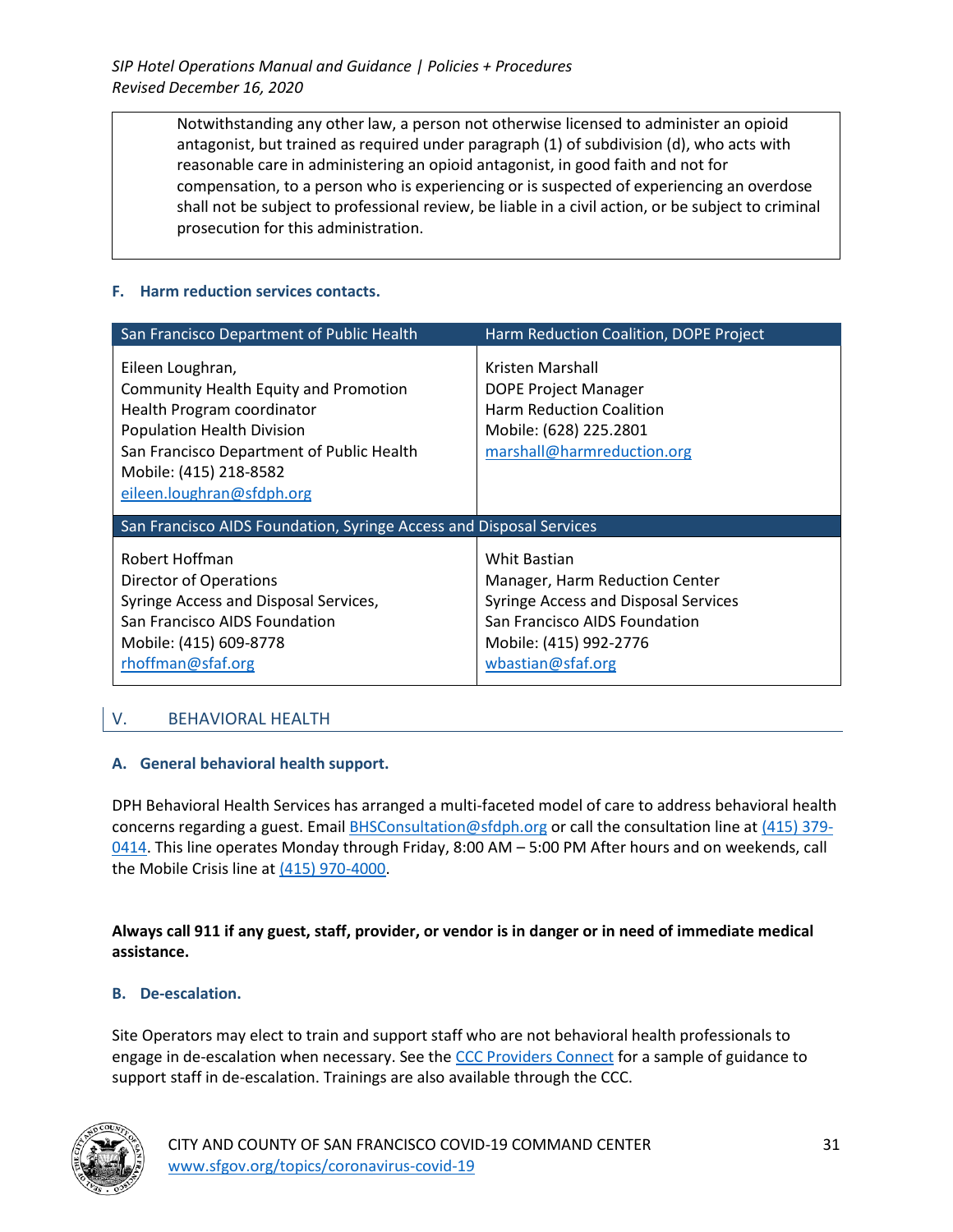### VI. HOMECARE

The Homebridge Caregiver Emergency Response Team (CERT) can assist guests with home care needs. These may include mobility support, dressing or bathing, toileting, room cleanliness, and laundry. Since homecare providers assist guests with activities of daily living, including cleaning and dressing, Site Operators should coordinate with home care staff to ensure they have access to cleaning and supplies and other guest supplies.

To make a referral, request an assessment, or coordinate care, email **HSADOCHomeCare@sfgov.org**. If an urgent response is needed, call Homebridge at  $(415)$  967-2151. This line operates from 9:00 AM to 6:00 PM, seven days a week.

An informational flyer, How to Refer a Guest for Caregiver Assistance, should be available on site for SIP Hotel site staff.

### VII. REPORTING ABUSE AND SELF-NEGLECT

When abuse or self-neglect is suspected, staff should contact Adult Protective Services (APS). APS responds to reports of abuse and self-neglect involving older adults and adults with disabilities via its 24 hour hotline: (800) 814-0009.

When the suspected abuse involves minors ages 0-17, staff must report to or consult with Family and Children's Services (FCS) by calling the 24-hour hotline any day of the week: (800) 856-5553. Anyone can make a confidential report of suspected child abuse, neglect, or exploitation. Be prepared to provide the child's name, address, approximate age, and situation.

Any site staff who are mandated reporters should additionally follow any other protocols put forth in state or local guidelines.

For more information about understanding signs of abuse or self-neglect, please see the "Reporting Abuse or Self-Neglect*"* on CCC Providers Connect.

### VIII. FALL RESPONSE

SIP Hotel sites are encouraged to provide training and feedback about appropriate responses to serious falls. When someone falls and cannot get up on their own, only appropriately trained staff should attempt to move or lift them. These situations constitute medical emergencies and, as such, are critical incidents.

In the absence of staff on site who are appropriately trained, staff should call 911 if someone who has fallen cannot get up on their own or is seriously injured.

### IX. REASONABLE ACCOMMODATIONS

Guests must be informed at move-in of their right to request a reasonable accommodation for a disability that inhibits their ability to shelter in place at their Alternative Housing System site. Requests

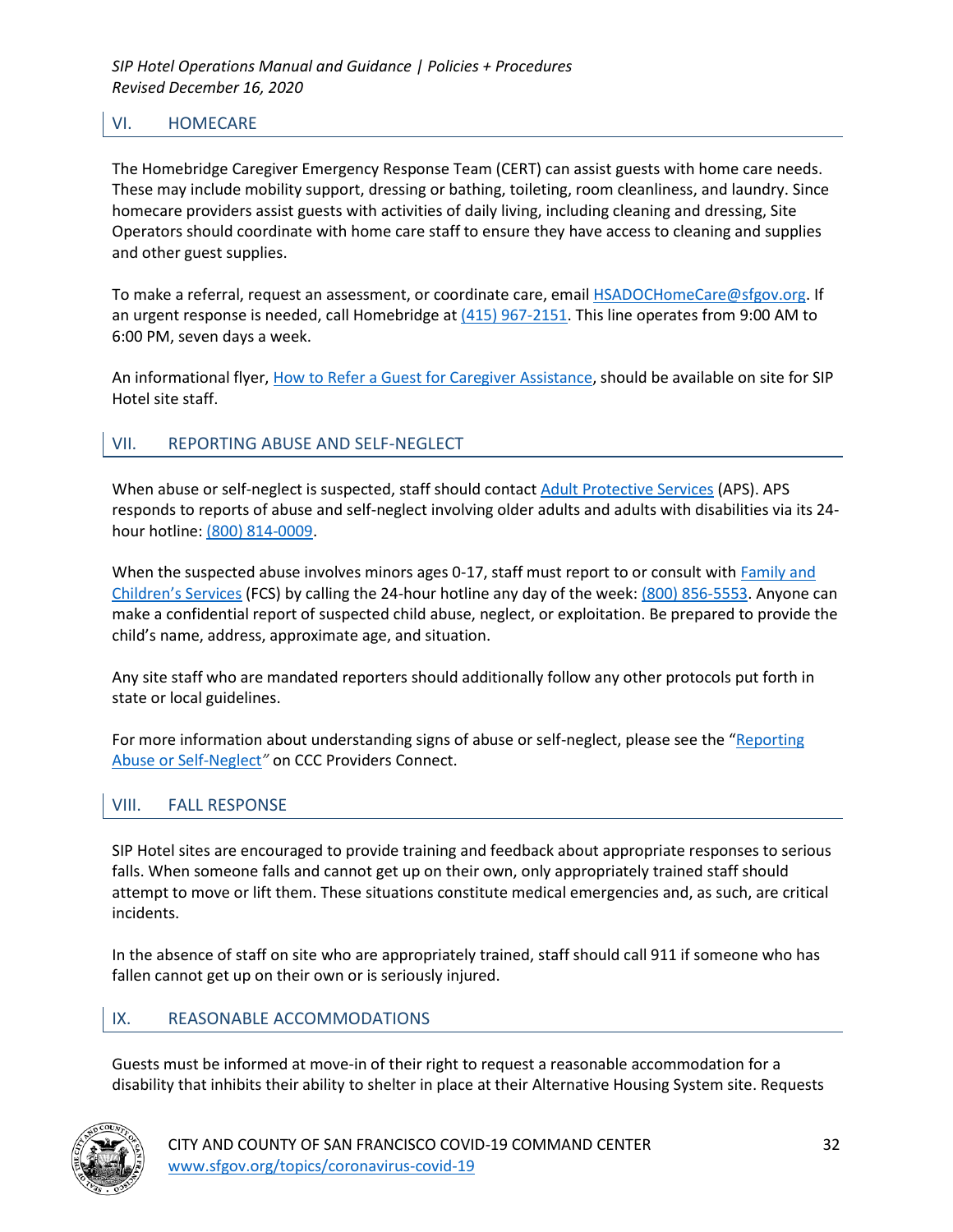must be submitted to site staff first, either in writing or verbally. Please see Requests for more information.

### X. LIFE SAFETY TRANSFER REQUESTS

Guests who believe they face, or a member of their onsite household faces, imminent danger at their site may request a life safety transfer by submitting a written request to HSBHousing@sfgov.org, or by calling (415) 314-4247. Please see Requests for more information.

### XI. DEATHS ON SITE

SIP Hotel sites are encouraged to develop additional site-specific protocols to support guests and staff in case of a death on site. Each onsite death must be recorded in a Critical Incident Report.

### XII. PILOT PROGRAMS AND INITIATIVES

CCSF may enact pilot programs and new initiatives in coordination with Site Operators and other partners. Site Operators will be offered reasonable opportunities to review and respond to proposed new initiatives and may choose not to participate in any of these programs if participation presents an undue burden.

## COVID-19 MITIGATION AND PREVENTION

All aspects of program operations and policies must support staff and guests to protect against the spread of COVID-19 to the fullest extent possible by:

- Supporting guests to remain in place on site;
- Enforcing full compliance with mask wearing rules, physical distancing, and handwashing rules;
- Encouraging other personal hygiene best practices;
- Enforcing appropriate use of personal protective equipment by all staff, including safe donning and doffing;
- Configuring communal and staff areas, such as stairwells, elevators, and lobbies, to alleviate "choke points" that interfere with physical distancing;
- Meeting the COVID-19 Minimum Environmental Cleaning Standards for Businesses, Schools, and SRO Settings published by the San Francisco Department of Public Health; and
- Any other practices recommended by the San Francisco Department of Public Health in response to the COVID-19 crisis.

In practice, this means the provision of disposable face masks to guests and staff; contactless delivery of meals, mail, or other items to guests; use of physical barriers to promote effective distancing; and promoting communicating with guests by phone or video technology whenever possible.

### I. GUEST HEALTH SCREENING

Sites must conduct daily health screening of all guests and staff, as well as health screening of guests at intake and whenever guests re-enter the building. Alternative Housing System sites must conduct daily

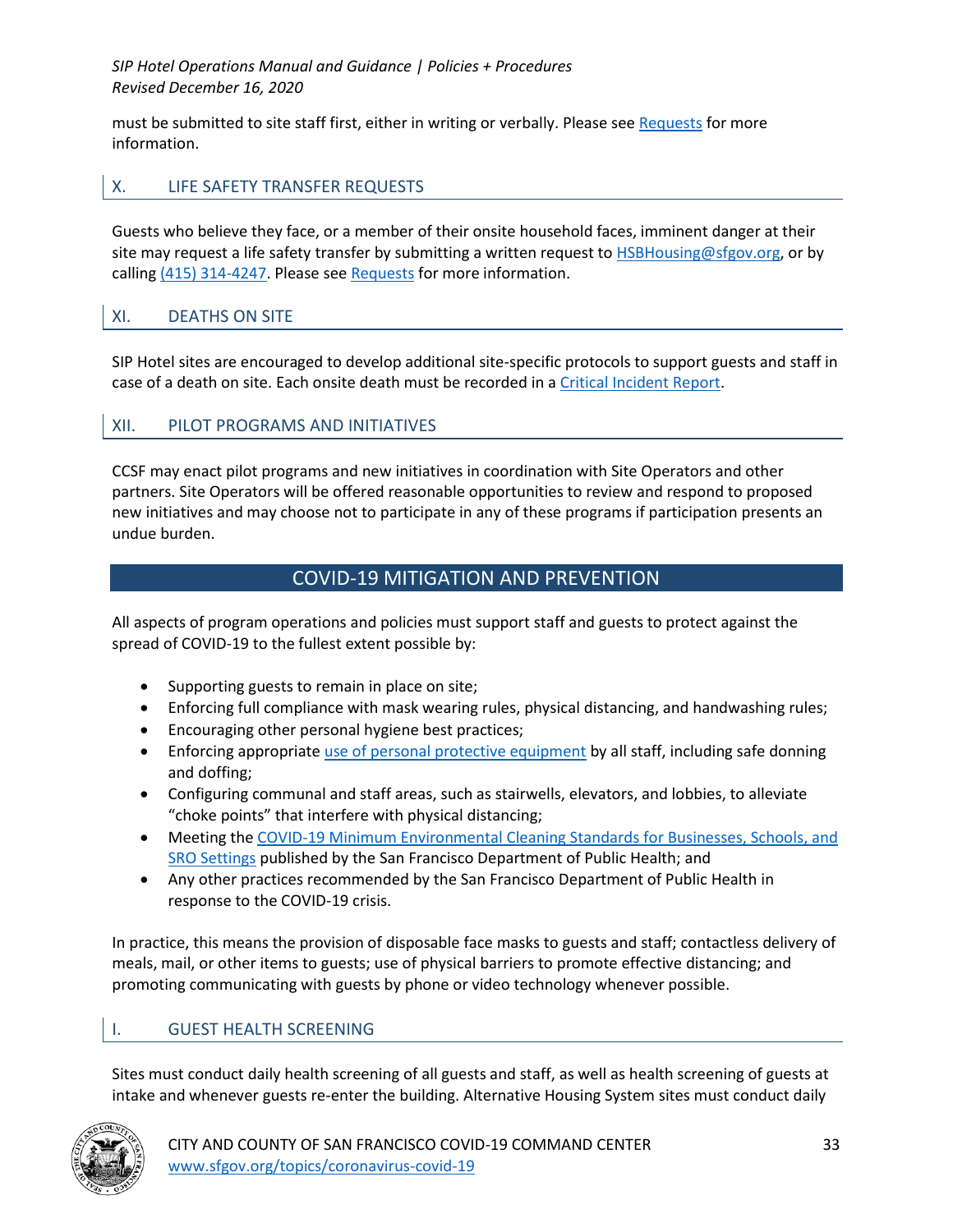health screening of all guests and staff, as well as health screening of guests at intake and whenever guests re-enter a site.

Staff who are checking guest temperatures must use a system that creates a physical barrier between the guest and the screener as described here.

- Screeners must stand behind a physical barrier, such as a glass or plastic window or partition that can protect the staff member's face from respiratory droplets that may be produced if the guest sneezes, coughs, or talks.
- If social distancing or barrier/partition controls cannot be put in place during screening, PPE (i.e., facemask, eye protection [goggles or disposable face shield that fully covers the front and sides of the face], and a single pair of disposable gloves) can be used when within 6 feet of a guest.
- However, given PPE shortages, training requirements, and because PPE alone is less effective than a barrier, try to use a barrier whenever you can.

# *Health Screening Protocol.*

- 1. Designate a limited number of staff members to conduct screening and use appropriate PPE.
- 2. Ask the person being screened if they have any one of the following signs or symptoms, which are new or not explained by a pre-existing condition:
	- Fever, Chills, or repeated shaking/shivering
	- Cough
	- Sore throat
	- Shortness of breath or difficulty breathing
	- Feeling unusually weak or fatigued
	- Loss of taste or smell
	- Muscle pain or body aches
	- Headache
	- Runny or congested nose
	- Diarrhea
	- Nausea or vomiting
- 3. Take their temperature with a non-touch (infrared) thermometer.
	- For the purpose of screening, SFDPH defines a fever as a temperature ≥100.4°F (38.0°C)
	- If an individual reports any symptoms or has a temperature ≥100.4°F (38.0°C), follow the steps for isolation below.
	- If individuals have a temperature less than 100.3, they may remain in the shelter or navigation center if no other symptoms.

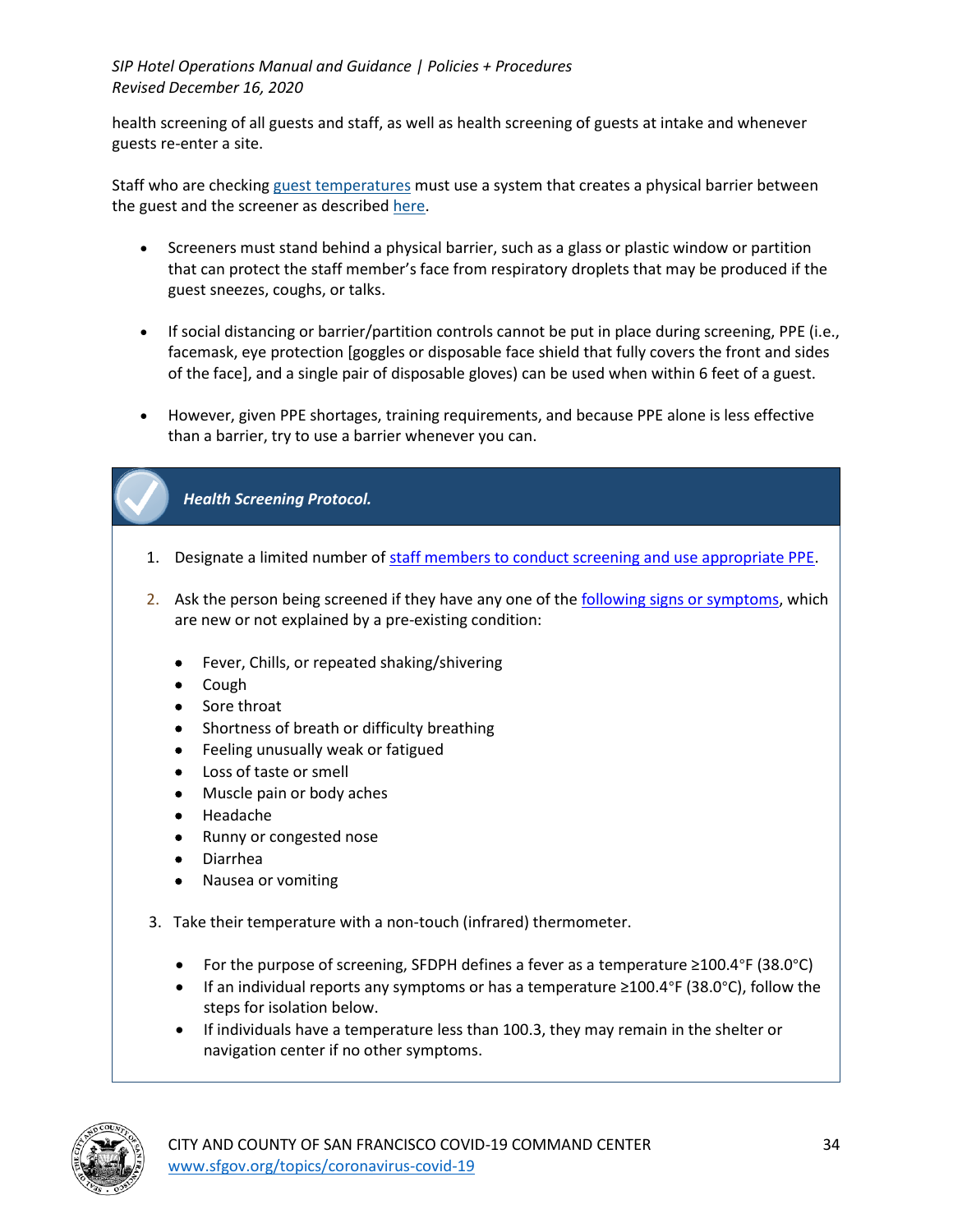- 4. If any guest or staff person has a positive symptom screening result (say yes to any question and/or have a fever of greater than 100.4 degrees), follow the medical screening protocol:
	- Ensure guest is wearing a mask
	- If it is decided they need further assessment/transport offsite: escort them (while staying six feet apart) to an isolation area and ask them to stay in isolation until transportation arrives.
	- Begin referral to isolation and quarantine as described below

\* For detailed instructions on screening, please see SFDPH symptom screening guidance.

## II. DEFINITION OF 'CLOSE CONTACT'

A *Close Contact* is someone who was within 6 feet of an infected person for a cumulative total of 15 minutes or more over a 24-hour period starting from 2 days before illness onset (or, for asymptomatic patients, 2 days prior to test specimen collection) until the time the patient is isolated.

SFDPH continues to consider the following persons as Close Contacts regardless of the cumulative time of exposure:

- A person who had direct contact with that person's body fluids or secretions while they were not wearing a facemask, gown, and gloves.
- People in the home of, sex partners of, and people who take care of or are taken care of by the person with COVID-19.
- For pods/cohorts of children under 12, SFDPH considers all children and staff in a cohort to be Close Contacts.

### III. WHAT TO DO IF A GUEST EXHIBITS COVID-19 SYMPTOMS

If a guest is identified with fever or any symptom above and has confirmed COVID-19 infection; or is an identified Close Contact to someone with COVID-19:

- 1. Identify a space where the guest may be isolated from other guests (ideally in their own hotel room) while awaiting further evaluation.
- 2. Immediately provide a mask to the guest and isolate from other guests.
- 3. If this is a medical emergency or the guest has trouble breathing, persistent pain or pressure in the chest, new confusion, or blue lips/face, call 911 for further evaluation.
- 4. Notify your direct supervisor and onsite SFDPH shelter health staff (if onsite).

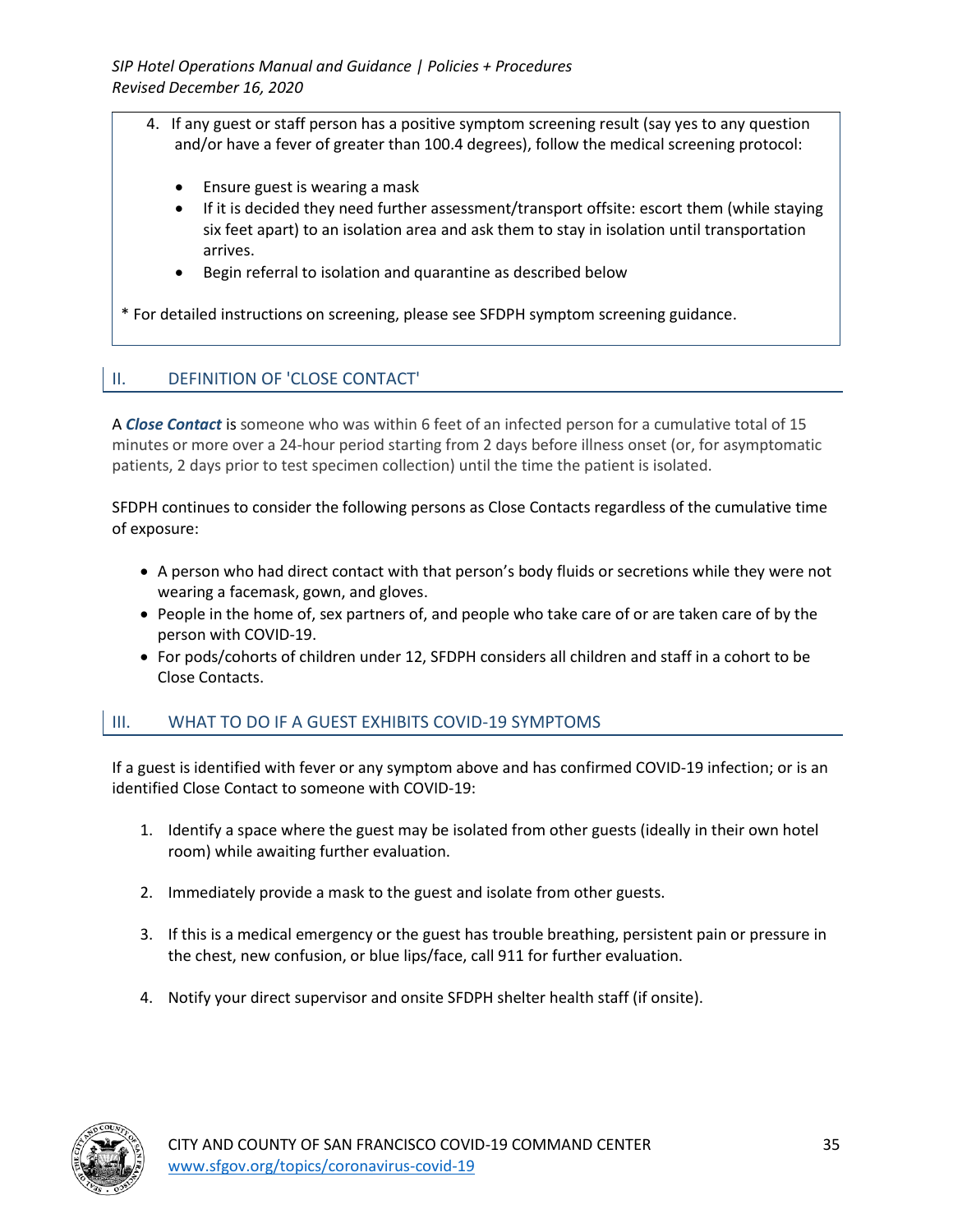| Normal business hours; 7 days a week. |                                                                                                                                                                                                          |  |
|---------------------------------------|----------------------------------------------------------------------------------------------------------------------------------------------------------------------------------------------------------|--|
| From 7 AM - 7 PM                      | If the guest does not have trouble breathing, is alert, and has normal skin<br>color, use https://covid19isorequest.getcare.com/referral refer the guest to<br>an Isolation and Quarantine hotel.        |  |
| From 7 AM - 7 PM                      | Staff may call (628) 652-2820 to talk with a nurse if they have questions about<br>the referral.                                                                                                         |  |
| After hours; 7 days a week.           |                                                                                                                                                                                                          |  |
| From 7 PM - 7 AM                      | If the COVID positive or symptomatic person cannot be isolated onsite in a<br>private room with a private bathroom, call 911 for transport out of the<br>facility.                                       |  |
| From 7 PM- 7 AM                       | Identified Close Contacts with NO symptoms in non-congregate settings may<br>isolate in the designated isolation room until morning, when they can be<br>referred to the Isolation and Quarantine Hotel. |  |
| From 7 PM- 7 AM                       | Staff may call the SFDPH Clinical Consult line at (415) 554-2830 for medical<br>support                                                                                                                  |  |

### IV. COMMUNICATION WHEN A RESIDENT HAS SUSPECTED OR CONFIRMED COVID-19

### **A. Site staff.**

Staff should notify their direct supervisor.

If a guest attempts to leave the site while awaiting COVID-19 test results or if they are confirmed to have COVID-19, site staff must inform them that they cannot return to the SIP Hotel site until they are confirmed to be COVID-19 negative, and attempt to convince them to stay onsite until next steps can be determined.

#### **B. Site Manager.**

The Site Manager must notify:

- Their CCC Program manager;
- SFDPH Outbreak Management at PEHoutbreak@sfdph.org; and
- Onsite SFDPH medical personnel (if applicable).

The Site Manager must then prepare to work SFDPH on general exposure notification of COVID-19 case to the rest of the site.

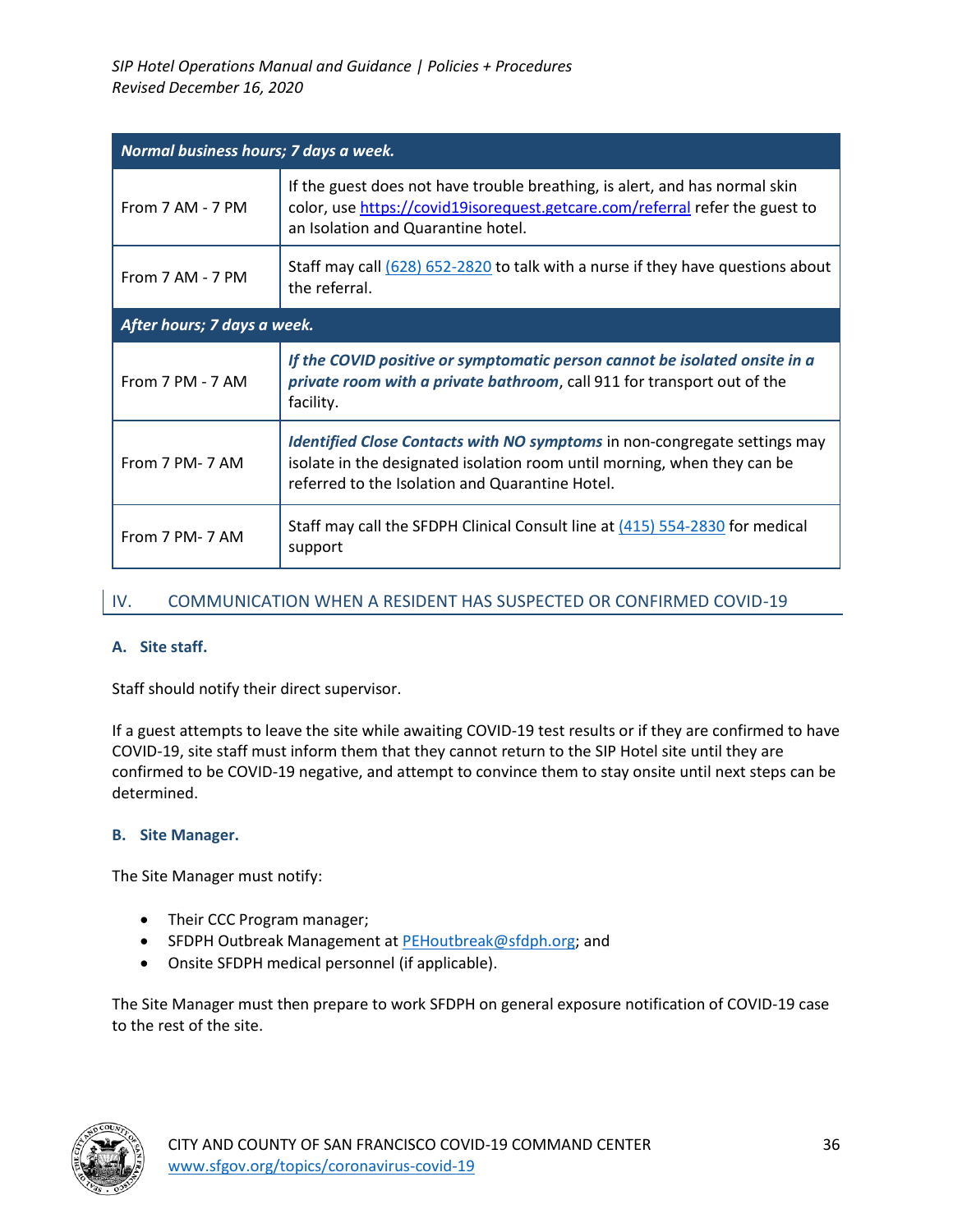### **2. SFDPH next steps.**

If a shelter guest tests positive for COVID-19, SFDPH will take the following steps in partnership with shelter or navigation center:

- SFDPH will work with CBO and CCC leadership to notify staff and guests of COVID-19 case.
- SFDPH Outbreak Management will be available to answer questions from guests or staff.
- SFDPH will conduct a case investigation including identification of Close Contacts.
- SFDPH may recommend testing of guests and staff

### **3. After isolation and quarantine ends.**

SIP Hotel guests who ultimately do not develop COVID-19 may return to their SIP Hotel site at the end of their quarantine.

Individuals who test positive will be returned to their SIP Hotel site once they are medically cleared to do so (typically a period of 10 days). Exceptions are made on a case-by-case basis to accommodate individuals for whom the SIP Hotel Program would present a serious barrier.

Site Operators must have protocols in place to ensure that guests showing COVID-type symptoms are informed of their options and supported through the process of movement to an Isolation and Quarantine site.

### V. TESTING AND OUTBREAK MANAGEMENT

Staff and guests have complimentary access to testing for COVID-19 through CityTestSF.

The CCC makes arrangements for testing of SIP Hotel guests in consultation with SFDPH, with a shared focus on implementing a sustainable and effective testing strategy that detects cases of COVID-19 as early as possible. Site Operators must cooperate fully with any CCSF initiatives for testing among guests. Test data related to potential outbreaks at Alternative Housing System sites is carefully monitored by public health experts in order to identify and quickly address potential outbreaks.

# GUEST SAFETY AND INCIDENT MANAGEMENT

### I. SECURITY SCREENING AND PATROLS

Safety and de-escalation personnel must be present onsite at all times. Safety and de-escalation personnel duties include, but are not limited to, the following:

- Wand guests upon entry to the site.
- Check and tag weapons upon intake; return weapons upon discharge.
- Deny entry to unauthorized people and provide entry to authorized people.
- Ensure that guests check out prior to leaving the site and check back in when they return.
- Make rounds to check doors and other access points.
- Escort staff as they move throughout the site, upon request.

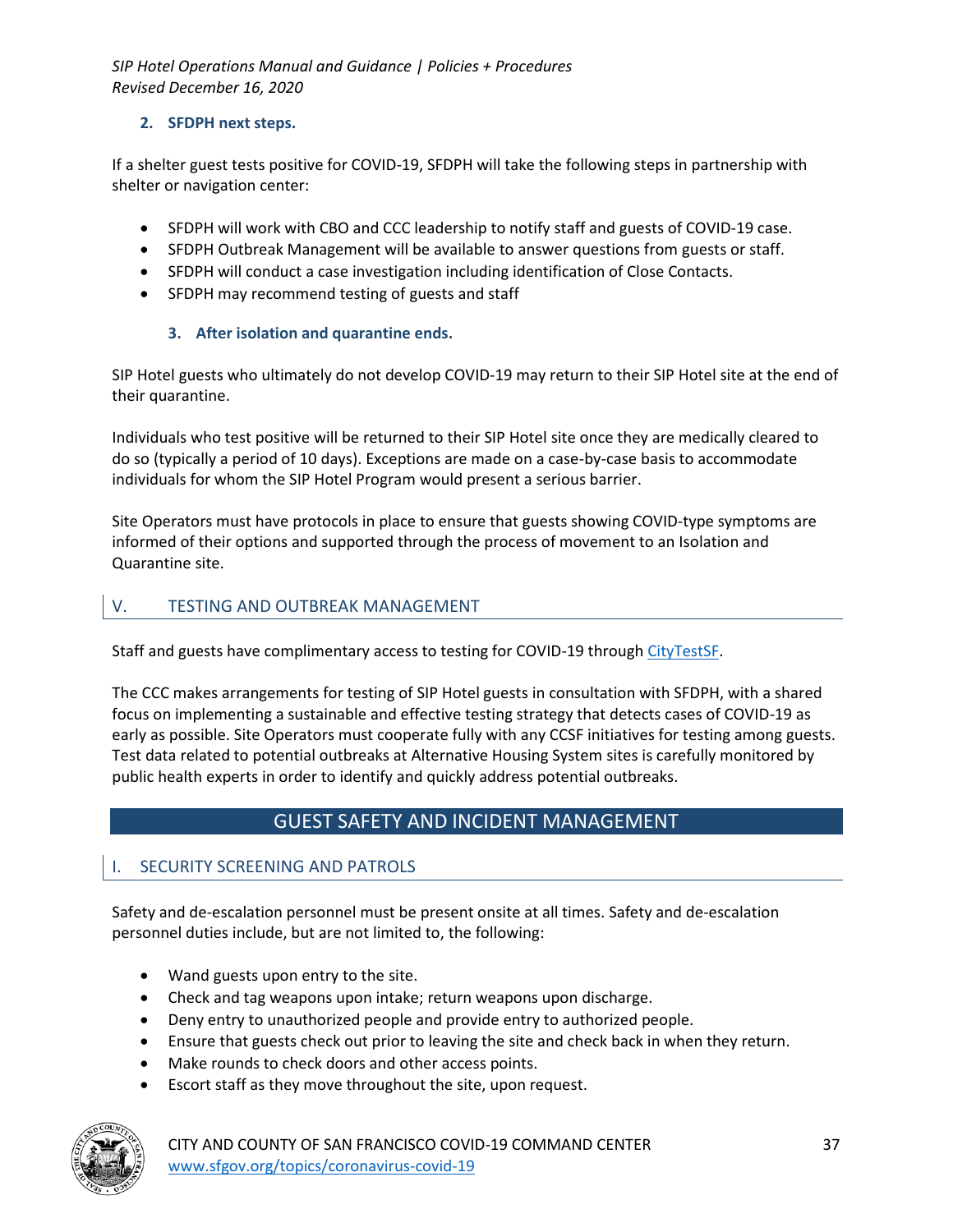• Call 911 if any guest, staff, provider, or vendor is in danger or in need of immediate medical assistance and interface with emergency services staff.

# II. GUEST CHECKING IN AND OUT

All guests must check out when they leave the site for any reason other than going out for a smoke break. Guests must also check back in when they return to the site. Having guests check in and check out allows site staff to maintain an accurate and up-to-date list of who is on site at any given time in case an emergency evacuation occurs and staff need to account for everyone on site.

If a guest has signed out for longer than 48 hours without prior notification, they shall be exited from the program. Please see Safety Exits.

Each site will identify staff member or safety and de-escalation personnel who will be stationed at or near the site's entrance and be in charge of documenting when guests leave and return to the site. Persons in these positions will record the guest's name, room number, the time they left the site, and the time they returned. All persons entering the site must also receive a health screening and be checked for weapons; Site Operators may choose to conduct weapons checks outside of the site's entrance, or at the check-in area.

## III. CRITICAL INCIDENTS

Critical incidents on site are considered any of the following:

- A violation of an Immediate Safety Exit rule;
- A violation of a Non-Immediate Safety Exit rule;
- Fire alarm triggered.
- Theft.
- Serious breach of PHI or ethics violation.
- Arrest.
- Medical emergencies, including overdose cases and injuries.
- Mental health emergencies resulting in or requiring a 5150 involuntary hold.
- Suicide Attempt/Threat.
- Suspected abuse of older adults, adults with disabilities, or children.
- Death.
- Fire alarm triggered.
- Theft.
- Serious breach of PHI or ethics violation.
- Arrest.
- Medical emergencies, including overdose cases and injuries.
- Mental health emergencies resulting in or requiring a 5150 involuntary hold.
- Suicide Attempt/Threat.
- Suspected abuse of older adults, adults with disabilities, or children.
- Death.

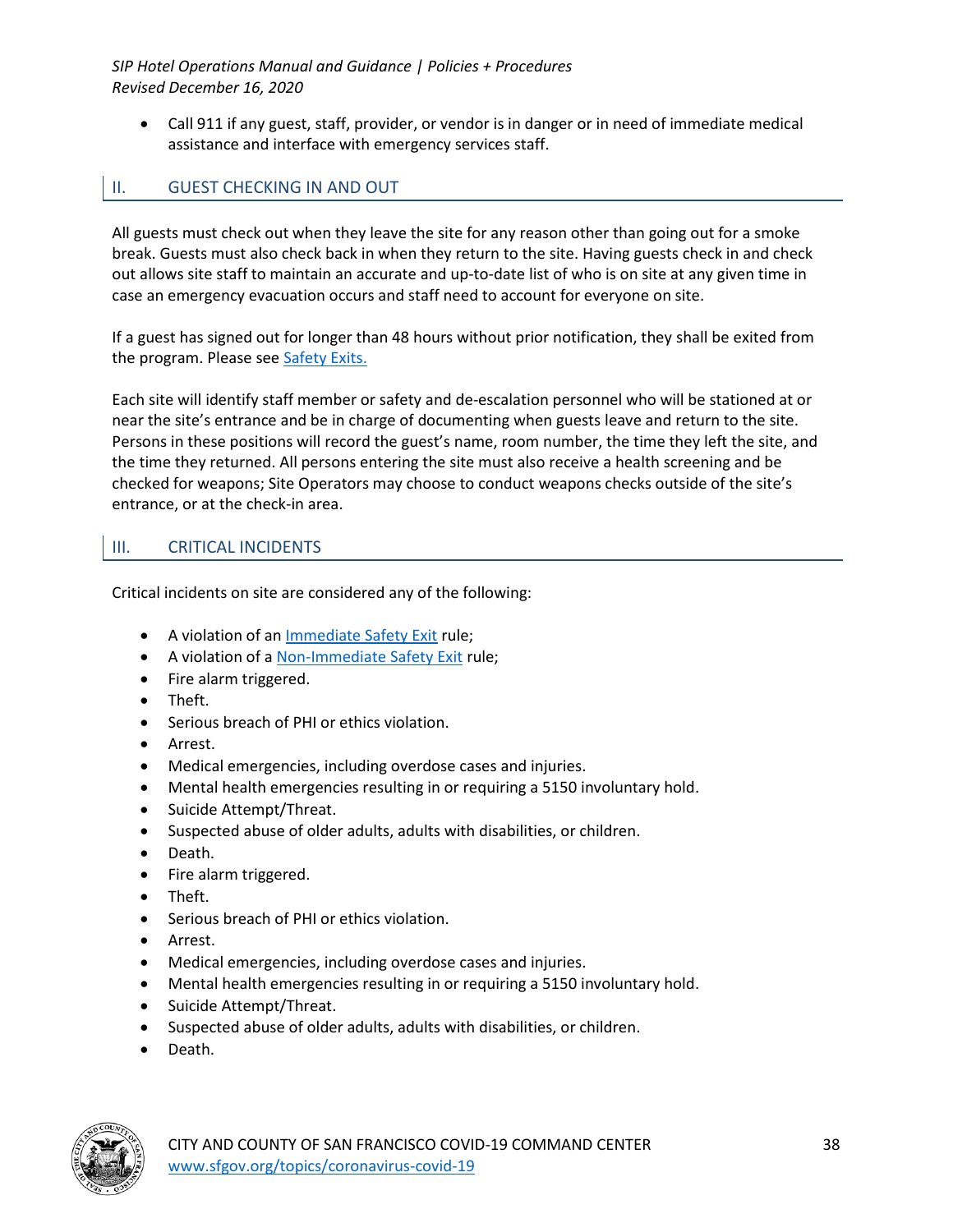#### **Call 911 if any guest, staff, provider, or vendor is in danger or in need of immediate medical assistance**.

All critical incidents require that the CCC program manager be notified immediately by phone or text message, and that SIP Hotel site staff fill out a Critical Incident Report (CIR).

Staff must complete this report by the end of the shift in which the incident occurred. If multiple staff are involved, one CIR should be completed by each party involved. A facility issue, service disruption, information breach, or discovery of a death/overdose that was discovered but not witnessed, can be reported on one CIR.

When the incident is reported, the program manager will notify the CCC's Housing Group Lead, as well as the leads for the Alternative Housing System Management Unit, Guest Services Unit.

If trauma support for staff and guests might be helpful following a critical incident, SIP Hotel site staff may call Mobile Crisis at (415) 970-4000.

## IV. SAFETY EQUIPMENT

Each room is equipped with a carbon monoxide detector and smoke detector. SIP Hotel sites are also equipped with fire extinguishers, fire hoses, signage, and fire exits, and sprinklers installed in the rooms. The condition and adequacy of all safety equipment are confirmed prior to the launch of any Program site.

Staff should encourage guests not to tamper with any of these items. Alert the site's program manager if any of these items are missing or damaged.

### V. MEDICAL WASTE

In keeping with the program's Harm Reduction Policy and Procedure, and in order to minimize the spread of COVID-19, SIP Hotel site guests will be provided access to the essential supplies they need to shelter-in-place, including sharps containers, safe use/harm reduction supply kits, and naloxone/Narcan.

Personal sharps containers are to be available in every room, regardless of guest's medical history. At least one larger disposal container will be located on each floor and/or in designated locations.

Additional personal sharps containers will be accessible for guests to get a new personal container to take back to their room after disposing of full sharps containers.

Instructions on proper sharps/medical waste disposal will be posted at each station and/or designated location for safe disposal and personal sharps containers. Staff should not handle used sharps containers or used syringes/supplies.

When a larger 19-gallon sharps container is ¾ full, request syringe/medical waste removal and 19-gallon sharps container replacement. Requests for replacement and removal of a full 19-gallon sharps container should be made by referring to the Harm Reduction protocol. Sharps disposal should be arranged through the CCC's Harm Reduction Supplies contacts.

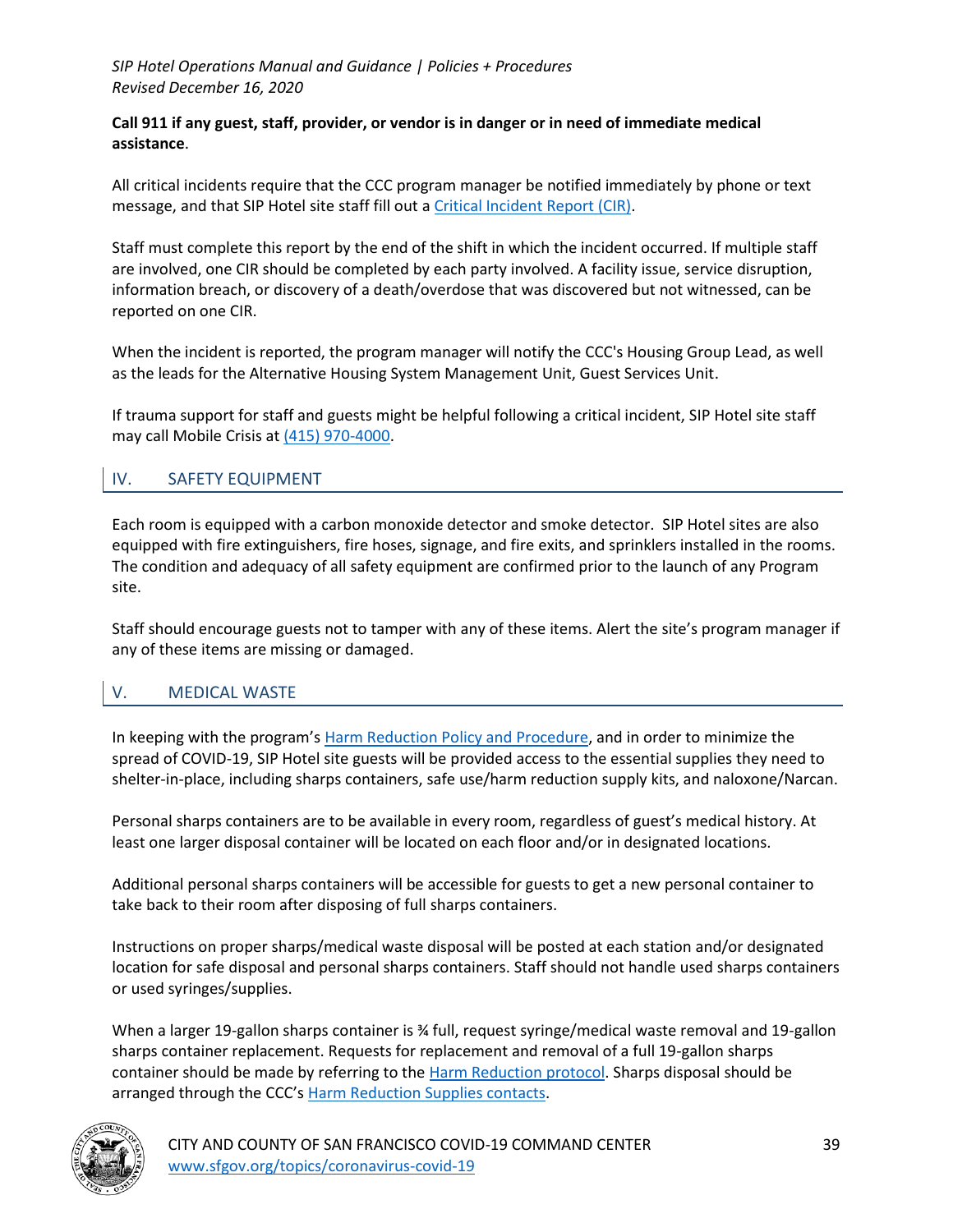# VI. EVACUATION AND SAFETY PLAN

Each site must have a comprehensive evacuation and safety plan that is tailored to the specifics of each site. The plan should account for fires, earthquakes and facility emergencies such as a flood, gas leak, power failure or small explosion. To the extent possible, it should minimize risks of transmission of COVID-19 during evacuation and in assembly/refuge areas. The program manager will provide support and assistance in developing this plan in coordination with facility management staff.

Site Operators must ensure that staff receive regular training related to the evacuation plan, which should include training on their specific responsibilities in the event of an evacuation or other emergency.

# LAW ENFORCEMENT ACCESS TO ALTERNATIVE HOUSING SYSTEM SITES

Whenever a government or law enforcement official arrives at a SIP Hotel site and makes a request, site staff shall be polite and professional and notify management. Site staff shall cooperate with the law enforcement officials, but assistance may only be given in the following circumstances.

In any case where site staff are unsure how to handle a request by any law enforcement agency to enter the premises, Site Operators shall contact their legal counsel immediately for guidance.

### I. ARREST WARRANTS

If law enforcement indicates that an arrest warrant has been issued for the commission of a felony or misdemeanor against a guest, the following information can be shared with them: the guest's name, address, phone number, birth date, SS#, and physical description of the guest. Law enforcement is not required to produce the warrant.

If the guest is present at the SIP Hotel, escort law enforcement to the guest. Law enforcement may make an arrest at the SIP Hotel. Site staff should accompany law enforcement as they conduct business at the SIP Hotel, unless to do so would create an undue safety issue for site staff.

If the guest is not present, inform law enforcement of this fact. If site staff knows when the guest may return to the SIP Hotel, site staff may inform law enforcement of this fact.

Law enforcement may NOT review SIP Hotel business documents (logs, room lists, guest files, etc.) without a subpoena.

### II. HOT OR "FRESH" PURSUIT

When law enforcement is in "hot pursuit" of a suspect, SIP Hotel site staffs should assist law enforcement as requested. Law enforcement decides when "hot pursuit" exists. If law enforcement determines that "hot pursuit" exists, they may enter the building without a warrant and arrest the suspect. Law enforcement can be accompanied by a member of the site staff when police business is being conducted.

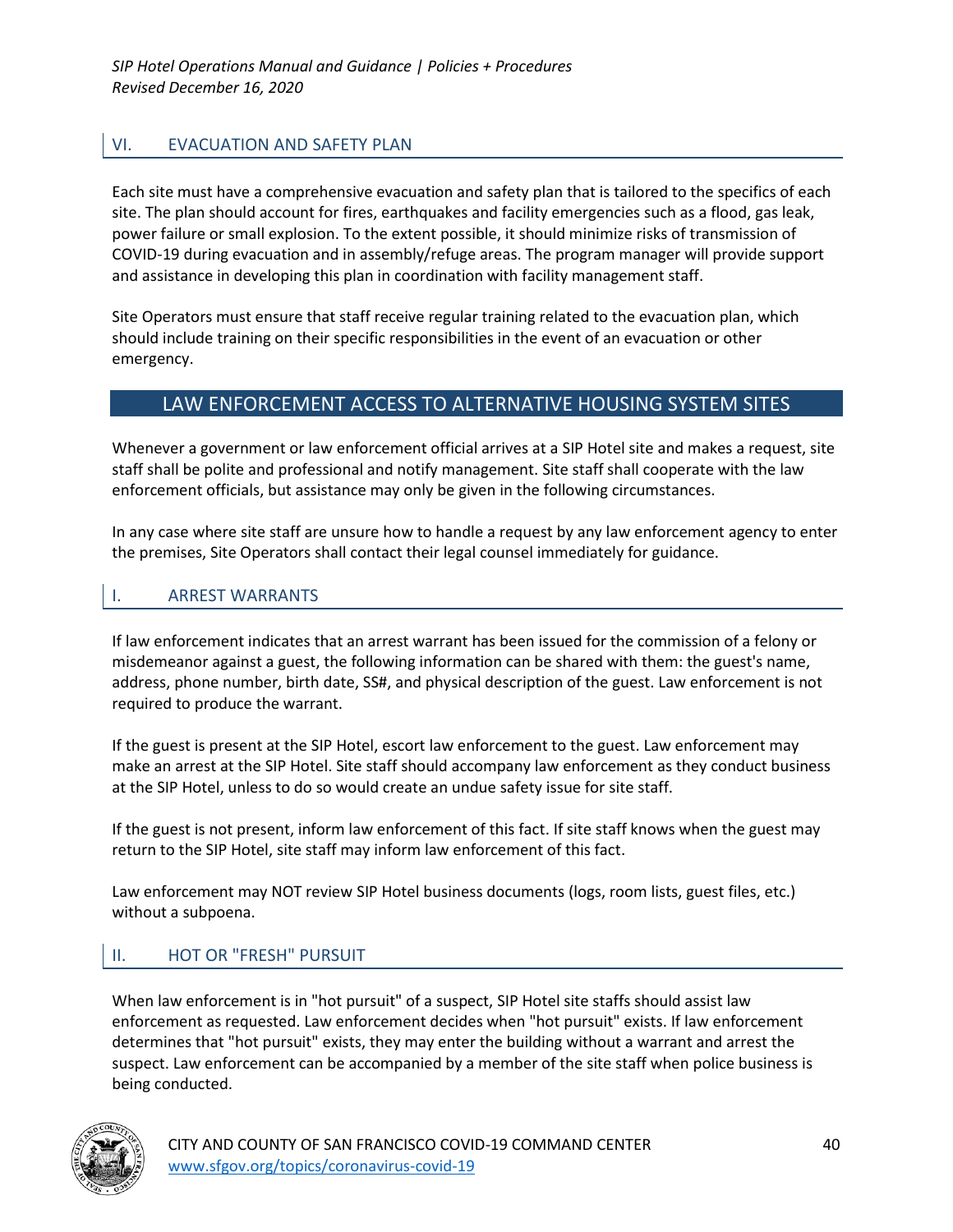# III. EXIGENT CIRCUMSTANCES

Another exception to the warrant requirement exists under the theory of "exigent circumstances." In general, "exigent circumstances" are those circumstances that exist when people are in imminent danger, evidence faces imminent destruction, or a suspect will escape. Generally, an emergency, a pressing necessity, or a set of circumstances requiring immediate attention or swift action constitutes exigent circumstances. When "exigent circumstances" exist, SIP Hotel site staff should assist law enforcement as requested. Law enforcement decides when "exigent circumstances" exist. If law enforcement determines that "exigent circumstances" exist, they may enter the building without a warrant. Law enforcement can be accompanied by a member of the site staff when police business is being conducted.

## IV. EMERGENCY PROTECTIVE ORDERS (EPOS)

At times, law enforcement is required to serve Emergency Protective Orders against individuals requiring them to stay away from a victim pending the outcome of a request for a permanent order. These orders are emergency orders by definition and service of these orders constitutes an exigent circumstance. Site staff shall cooperate with law enforcement and grant access to a SIP Hotel for purposes of serving these protective orders.

## V. PAROLEES AND CLIENTS ON PROBATION

Generally, persons on parole waive certain 4<sup>th</sup> Amendment rights and are subject to search at any time. Warrants are not required to arrest or detain a parolee. Site staff must cooperate with parole officers or police officers who come to a SIP Hotel to talk to or detain a parolee. When law enforcement comes to a SIP Hotel, site staff should do the following:

- Safety and de-escalation personnel or other site staff working at the front desk shall contact their supervisor for assistance.
- Safety and de-escalation personnel or other site staff working at the front desk shall ask Law Enforcement for ID, and site staff shall record the officer's name and badge number in an incident report which shall be completed each time an officer comes to the SIP Hotel. Officers are not required to provide proof that the guest is a parolee.
- If the guest is present, site staff shall escort the officer to the guest. If the guest is not present and the officer wants to search the guest's belongings, the SIP Hotel may inform the officer that the SIP Hotel cannot consent to such a search; however, the officer may proceed with such a search without SIP Hotel consent. Site staff shall always accompany officers when present in the SIP Hotel.

Similarly, guests on probation may also have a search condition. If law enforcement states that a guest on probation has a search condition, SIP Hotel site staff shall cooperate with law enforcement.

### VI. DECEASED CLIENTS

When law enforcement informs a SIP Hotel in writing that a guest is deceased and cannot be properly



CITY AND COUNTY OF SAN FRANCISCO COVID-19 COMMAND CENTER 41 www.sfgov.org/topics/coronavirus-covid-19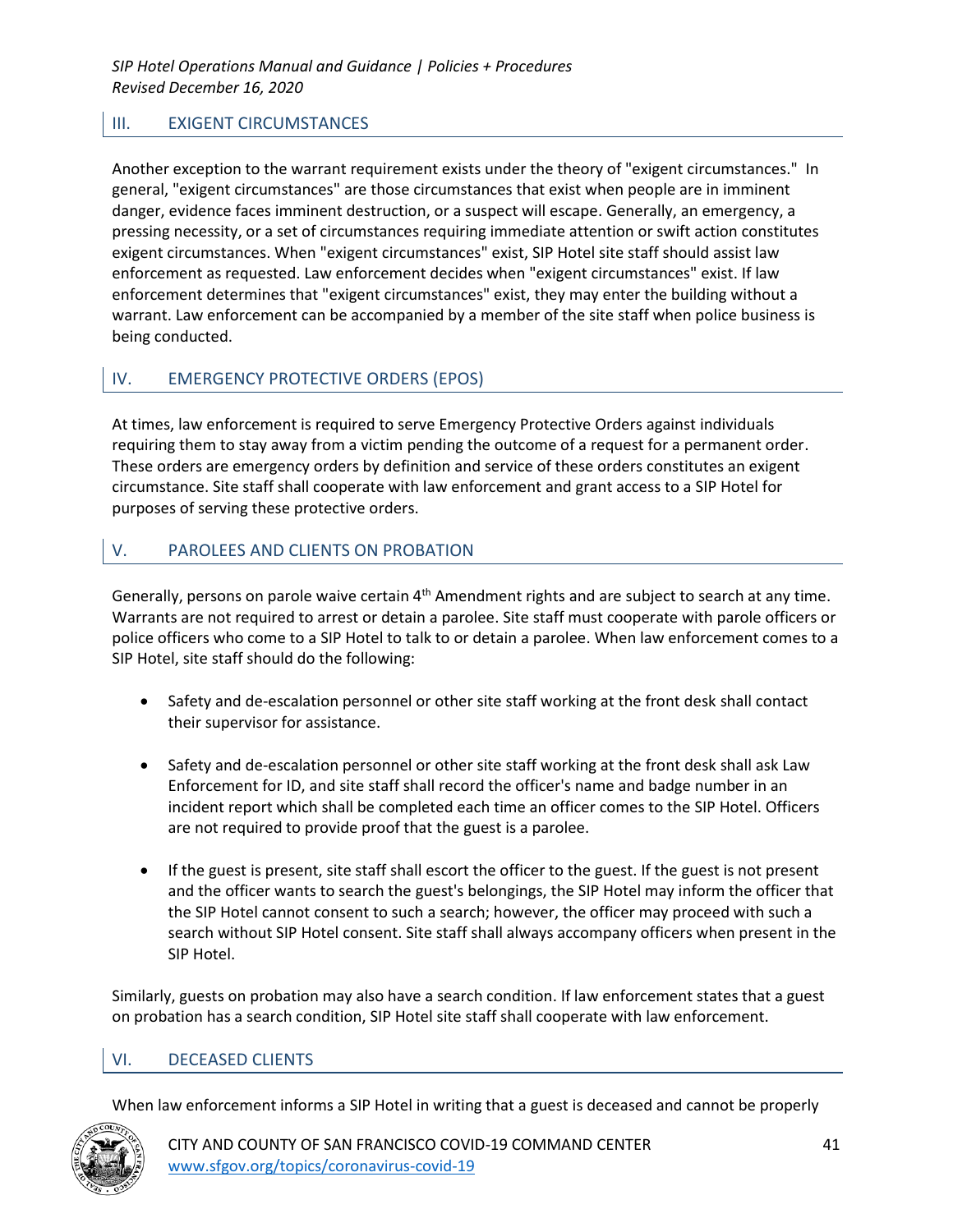identified, SIP Hotel site staff may disclose the name, address, phone number, birthdate, SS#, and physical description of the guest. The request may also be made via phone, but a written request must follow within 5 days of the release.

### VII. SUBPOENAS

### **A. Documents.**

Subpoenas for documents shall be directed to CBO leadership, who should contact the COVID-19 Command Center for assistance.

#### **B. Persons.**

Law enforcement is not entitled access to a SIP Hotel in order to serve a guest with a subpoena. In addition, SIP Hotel site staff shall not deny nor confirm whether or not a guest is present in the SIP Hotel for purposes of service of process. Law enforcement may leave a subpoena with SIP Hotel site staff at the front desk, who may deliver it to the guest, but SIP Hotel site staff cannot deny nor confirm whether or not site staff were successful in delivering the subpoena.

### VIII. ICE WARRANTS

### **A. Civil Search Warrant.**

ICE may possess a civil search warrant issued by a judge granting access to a SIP Hotel within a specific time frame. These warrants are generally valid grounds for entering a SIP Hotel. Site staff shall have their counsel review the warrant in question to ensure that the warrant has not expired and that the scope of the warrant supports access to the SIP Hotel.

### **B. Warrant of Deportation (Form I-205).**

This form does not provide ICE officials with the right to enter a SIP Hotel and search. Site staff shall not deny nor confirm whether a guest is present in the SIP Hotel for purposes of service of process. ICE officials may leave a warrant of deportation with SIP Hotel site staff at the front desk, who may deliver it to the guest, but SIP Hotel site staff cannot deny nor confirm whether or not site staff was successful in delivering the warrant of deportation to ICE.

### **C. Warrant of Arrest (Form I-200).**

Generally not signed by a judge and does not carry the same weight as a civil or criminal search warrant. Again, Site Operators shall have their counsel review the warrant in question to determine whether or not the warrant supports access to the SIP Hotel.

### **D. Immigration Detainer (Form I-247).**

Advises another law enforcement agency that ICE seeks custody of an alien presently in the custody of that agency for the purpose of arresting the alien. Does not permit ICE to enter and search a SIP Hotel.

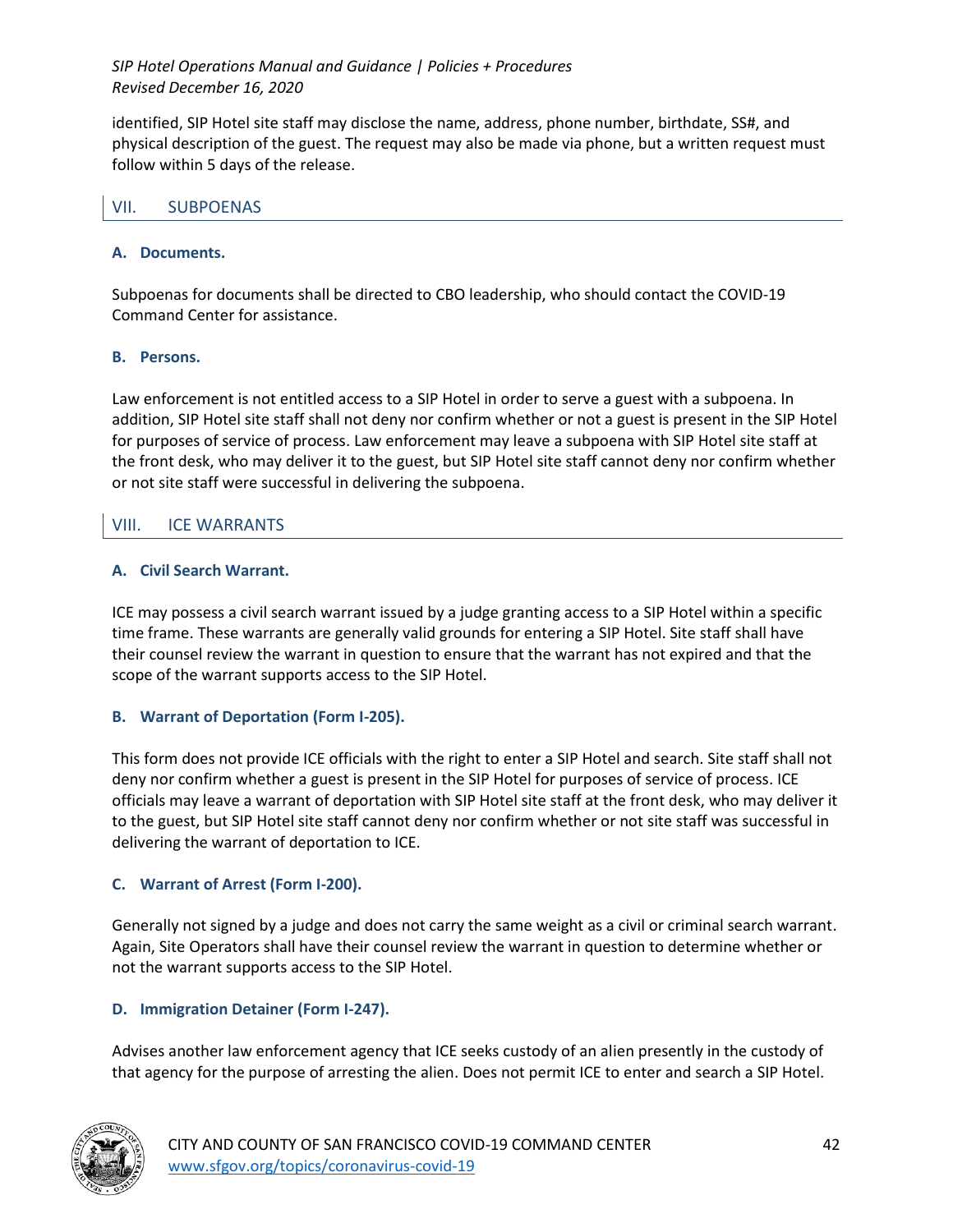# SAFETY EXITS

The following policies and procedures apply to the SIP Hotel Program. They do not apply to shelter sites that coordinate placements outside of the CCC's centralized referral process including CCSF-funded emergency shelters serving families or minors and Transitional Housing. Additionally, these policies and procedures do not apply to Safe Sleep sites at this time.

All policies and procedures shall be carried out in ways that are consistent with COVID-19 prevention guidelines as outlined by the San Francisco Department of Public Health, including the use of face coverings and social distancing. All records shall be kept in accordance with the COVID-19 Alternative Housing System's document retention policy.

### I. IMMEDIATE + NON-IMMEDIATE SAFETY EXITS

### **A. Immediate Safety Exits.**

Guests who receive an Immediate Safety Exit must vacate the site immediately. Items belonging to a guest who has been issued an Immediate Safety Exit will be stored for seven calendar days, not including any period while a guest is in the process of appealing their exit.

#### **1. Rule violations.**

Site staff shall execute an Immediate Safety Exit when a guest commits one of the following rule violations:

- Outright refusal to comply with the mask program rules.
- Acts of violence.
- Credible threats of violence that include specific actions or plans that either are:
	- o Witnessed by staff; or
	- o Reported by another guest and investigated by staff.
- Possession or display of a weapon, including firearms. Firearms will not be stored.
- Arson.
- Manufacture or preparation of drugs (controlled substances).
- Property destruction or interference that endangers another guest's ability to shelter-in-place safely, or results in a shutdown of vital site operations, even for a brief period.

Those who report being threatened must be given support about ways to protect themselves with actions that enhance their safety.

### **2. 48-hour absences.**

If a guest would like to take a leave from their site for more than 48-hours, they should discuss the matter in advance with site staff. Written approvals will be granted on a case-by-case basis.

If a guest has been absent from their site for more than 48 consecutive hours without receiving prior written approval, site staff shall execute an Immediate Safety Exit.

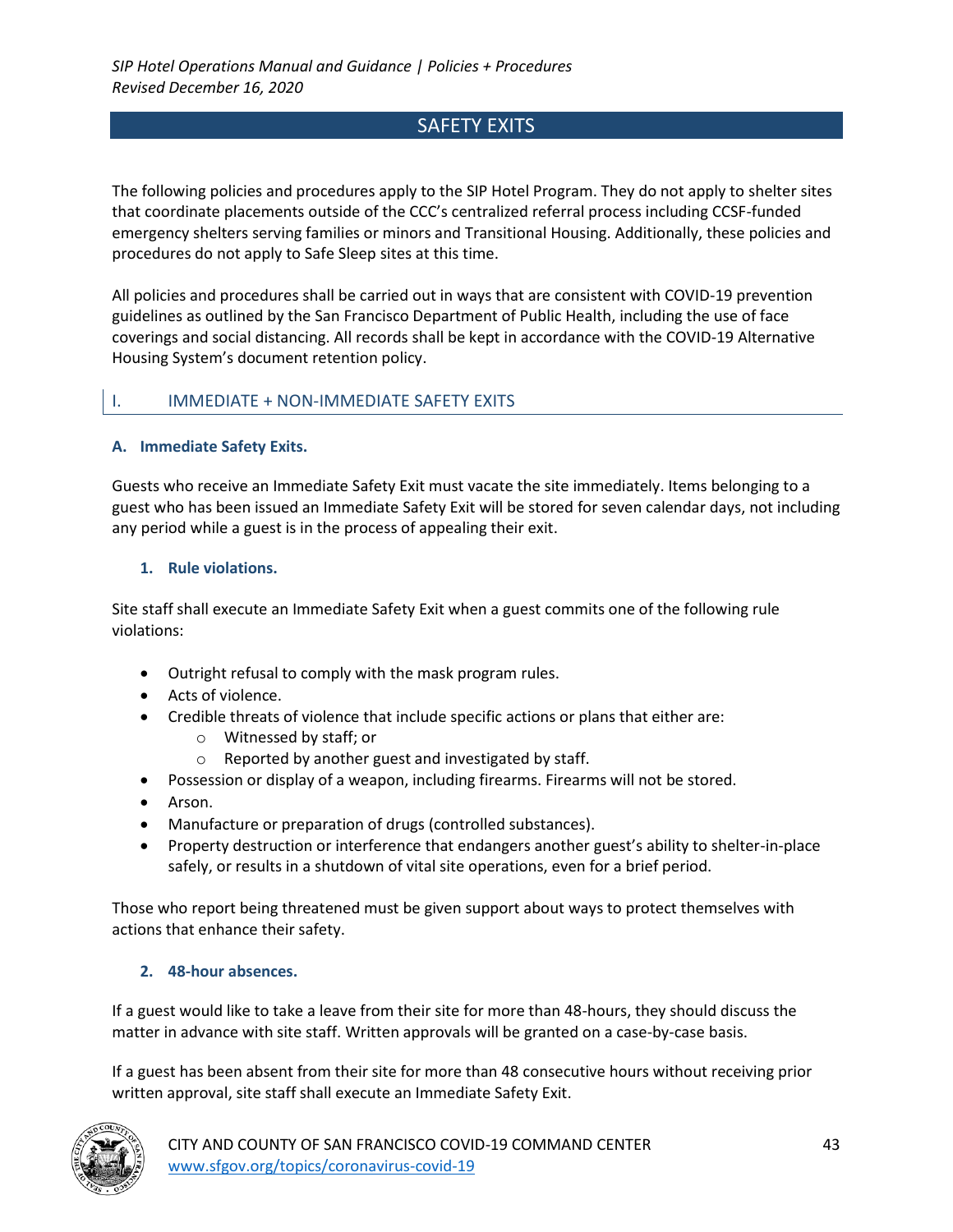If a guest returns after being offsite for more than 48 consecutive hours without prior approval the guest may request readmission to the site. Guests are advised to provide any written documentation that supports their absence due to:

- Verified hospitalization.
- Illness or injury.
- Death of an immediate family member.
- Arrest.
- Incarceration.
- Other circumstances beyond the person's control.

### **B. Non-Immediate Safety Exits.**

The third rule violation of the same rule in this category, where all three violations were committed in the last 30 days and each violation is separated by at least six hours, is grounds for a Non-Immediate Safety Exit.

Non-Immediate Safety Exits may not be executed on weekends, before 8 AM or after 5 PM, or on legal holidays when the CCC is not open.

### **1. Repeated failure to follow the mask program rules.**

Where a guest has **not refused** to follow program masking rules, but rather fails a third time to follow those rules, that guest must leave the site immediately. The guest may not remain onsite while waiting for the resolution of any subsequent Request for Readmission process.

Staff must engage Behavioral Health staff as soon as possible to assess a guest's ability to follow program masking and social distancing rules to avoid getting to a Non-Immediate Safety Exit for this rule violation.

### **2. Other third rule violations.**

The third violation of the same rule included in the enumerated list below, where all three violations were committed in the last 30 days and each violation is separated by at least six hours, may result in a Non-Immediate Safety Exit:

- General threats that lack specificity (e.g., "I'm going to get you");
- Disruptive behavior that is ongoing, continuous, uncontrollable, and presents a clear risk to the health and safety of the facility, guests, or staff; and
- Property destruction to a common space that presents a nuisance (graffiti, etc.).

Guests receiving a Non-Immediate Safety Exit for any other rule violation in this category must be informed that they may remain at the site until the resolution of any subsequent Request for Readmission or Appeals processes.

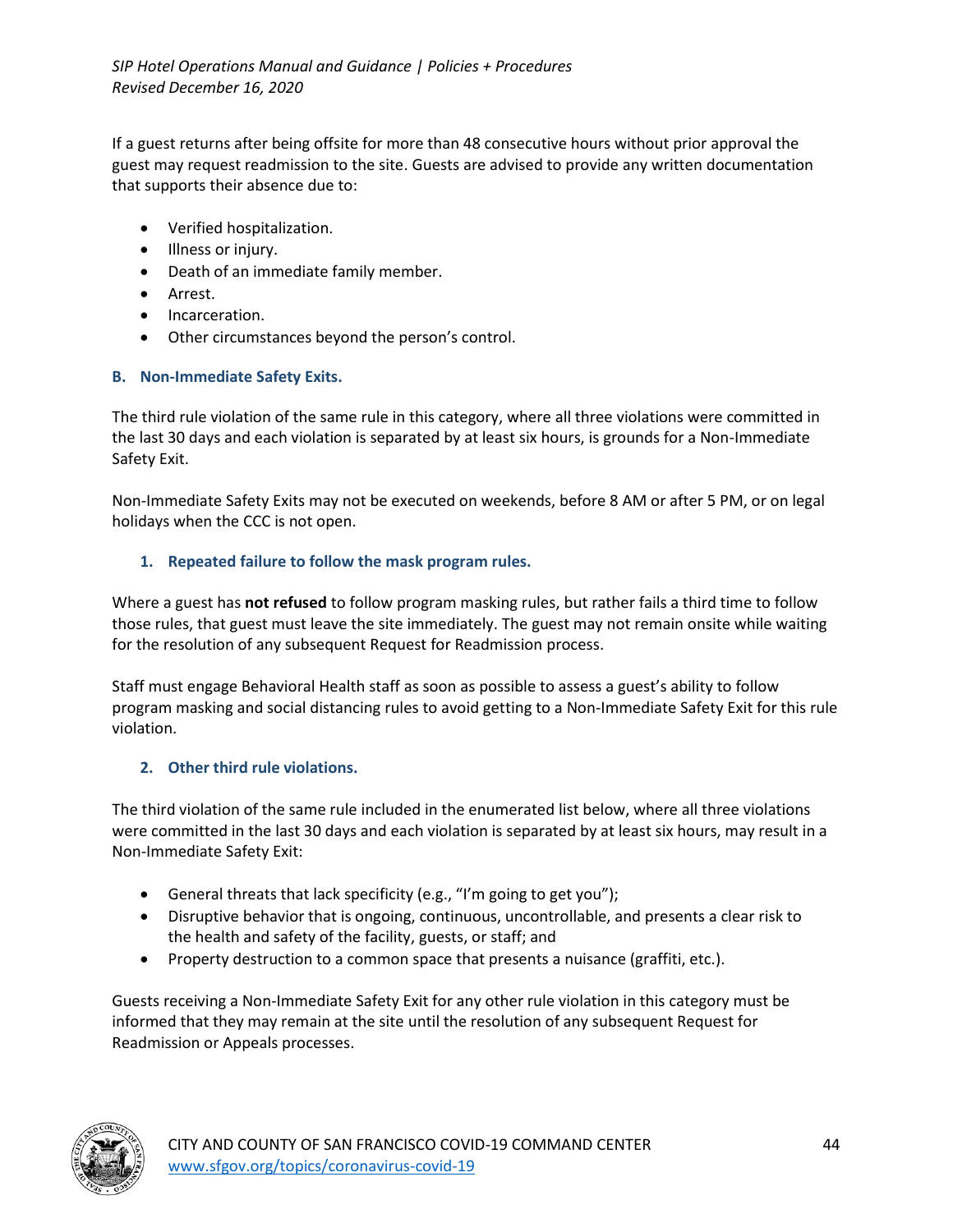### **4. Property destruction to a guest's room.**

If a guest damages their room to the extent that they must be moved for health or safety reasons, the guest will be asked to sign a statement on a Warning Notice that they will not to damage their second room. If the guest refuses to sign the agreement, they will be offered a placement at a COVID-Related Congregate Shelter site as a life safety transfer.

If the guest signs the Warning Notice but damages the second room to the extent that they must be moved for health or safety reasons, they will be exited from the site and must vacate the site immediately. The CCC's Guest Placements Team will attempt to find a place for the guest at a COVID-Related Congregate Shelter site, but availability is not guaranteed.

# II. NOTICES

Warning and Safety Exit Notices must be issued at the time of the rule violation. Documentation of guest rule violations ensures that warnings and Safety Exits are appropriate and verifiable.

### **A. Hard copies.**

Particularly for situations where the guest is not present, SIP Hotel operators must retain copies of the notices as follows to ensure guests will receive these notices and have them explained by a staff person should they return to their site:

- A physical copy of the Notice should be provided to the guest in their primary language before they are exited. If it is not safe or reasonable to issue the Notice before the guest leaves the site, Site Operators shall provide the guest pre-printed general statement of site rules and the complaint and appeals process in their primary language.
- Site Operators must submit a copy of the Safety Exit Notice to HSBHousing@sfgov.org. The City and County of San Francisco shall retain this copy according to the CCC's document retention policy;
- Site Operators must be able to produce a copy of the Safety Exit Notice in case the guest returns.

In addition to issuing a written notice, shelter staff must verbally explain the notice, and provide information about the Shelter Client Advocate and the guest's rights, unless the guest is not present in the shelter, or the guest refuses the written notice.

Shelters must post a notice (in English and the threshold languages) stating how a guest may access their Notices, particularly with respect to guests who were given an Immediate Safety Exit without written notice due to safety issues.

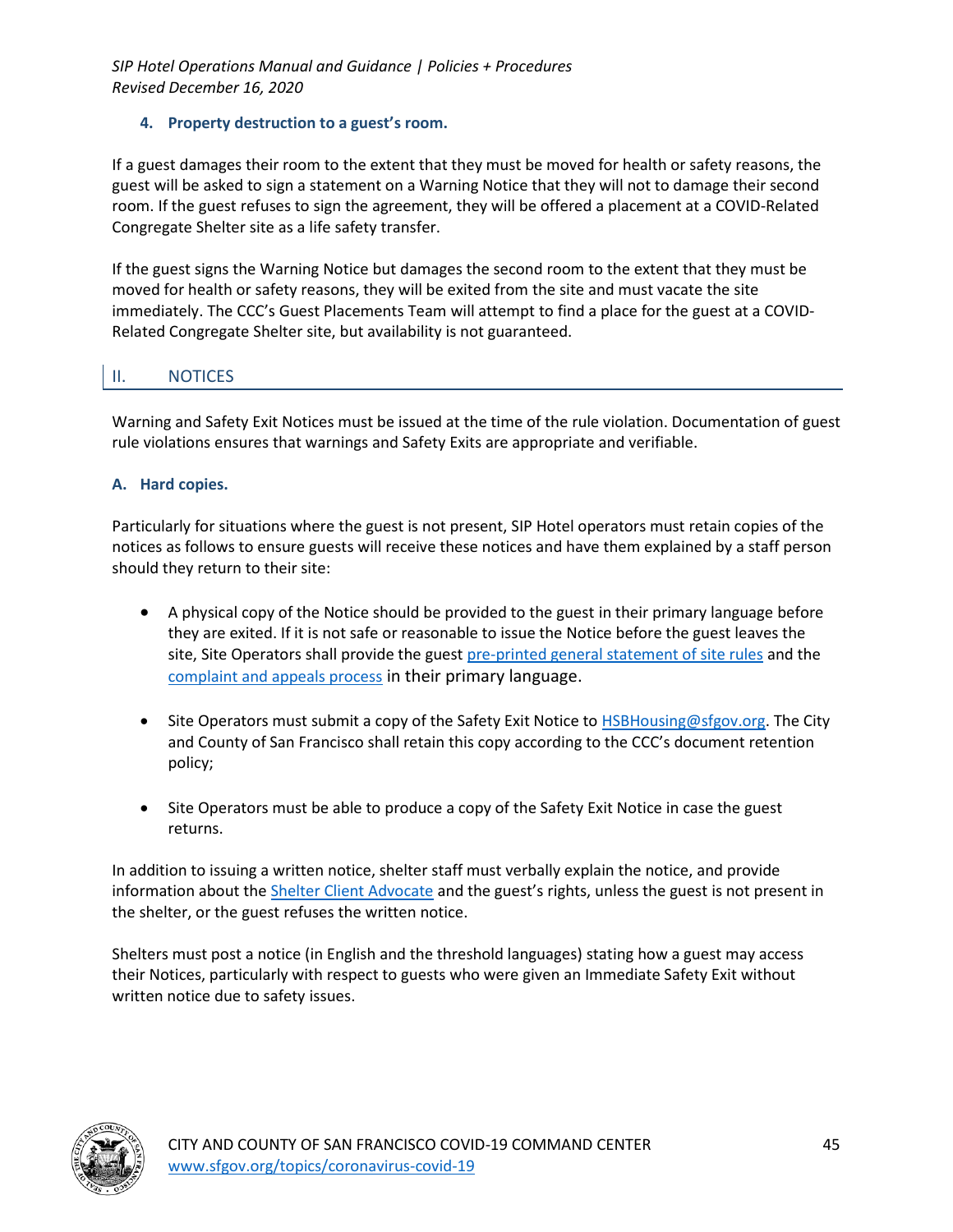#### **B. Explanation of notices - English as a secondary language and people with communications disabilities.**

SIP Hotel staff must also explain the notice to the guest verbally in the guest's primary language and/or with the use of auxiliary aids and services to communicate effectively with a guest who may have a communications disability, as defined by the Americans with Disabilities Act.

### **C. Warning Notices.**

If a guest breaks one of the Non-Immediate Safety Exit rules above, site staff must issue a Warning Notice as follows:

Written warnings are not required when a shelter guest breaks a rule in the Immediate Safety Exit category. However, if a client breaks a rule in the Non-immediate Safety Exit category, written warning notices must include the reason for the warning and the consequences for continuing to break shelter rules must be explained to the guest.

The warning notice for shelter rule violation is in effect for 30 days. Guests cannot formally appeal warnings that have not yet led to a Safety Exit.

#### **D. Safety Exit Notices.**

All shelter guests issued a Safety Exit must be given a written Safety Exit Notice which includes the reason for Safety Exit and the length of suspension of services. Any related warning notice(s) and the Safety Exit Notice will include grievance rights, good cause policy, and contact information for the Shelter Client Advocate. Site Operators may not change the format nor delete words but may make additions to the form.

The Safety Exit Notice must be issued at the time of exit unless the guest is not present. In that case, the effective date will be the following day and that date will apply for appeal right deadlines. Site Operators must post a notice stating when and where denial letters will be available for guests who were given an immediate denial of service without written notice due to safety issues.

### III. GUEST REQUESTS FOR READMISSION

Any guest who has received a Safety Exit Notice may request readmission to their SIP Hotel site or placement elsewhere in the COVID-19 Alternative Housing System. A guest may file an appeal with the COVID-19 Command Center by:

- Emailing an Appeals Form, or an appeal in their own writing, to **HSBHousing@sfgov.org**;
- Calling (415) 314-4247; or
- Having someone else, such as site staff, a provider, or an advocate, complete either of the above steps on their behalf.

If the guest would like assistance with their appeal, they may contact the Shelter Client Advocates at sca@evictiondefense.org or (415) 346-7685.

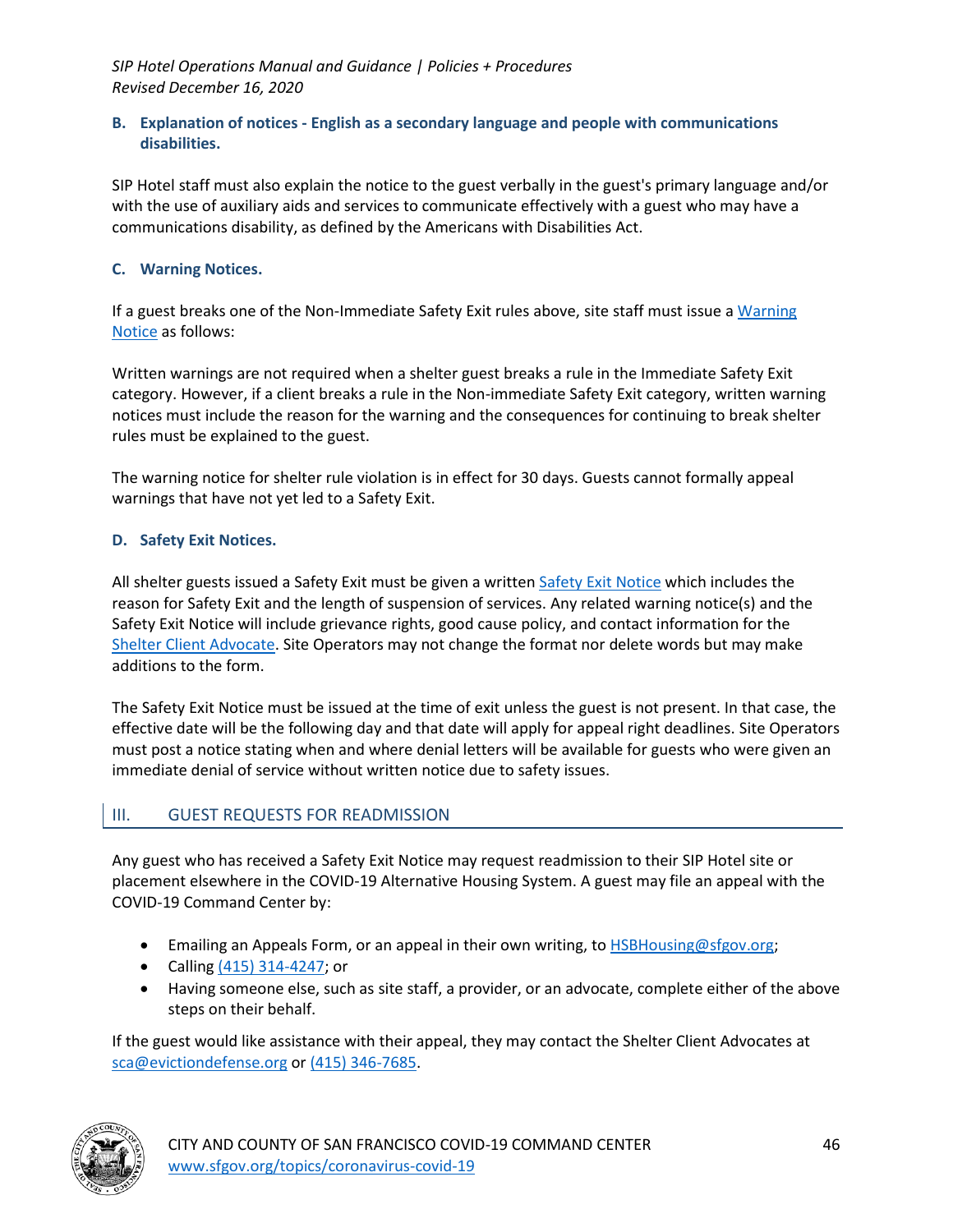Guests must submit their appeal **within three business days** of the effective date of their Safety Exit Notice. If an appeal is submitted outside of the three-day window, the guest must provide details about what caused their delay. The COVID-19 Command Center responds to as soon as possible, but always **within five business day** after receipt.

## GUEST COMPLAINTS, REQUESTS, AND APPEALS

The COVID-19 Alternative Housing System provides places for people to shelter-in-place during the COVID-19 crisis. Every guest receiving temporary shelter at a COVID-19 Alternative Housing System site does so at the invitation of the City and County of San Francisco (CCSF). The Alternative Housing System does not provide permanent housing, and guests staying at a COVID-19 Alternative Housing System site do not have tenancy rights against eviction. Nonetheless, all guests are entitled to fair, respectful, and equitable treatment.

This document outlines steps that guests and staff must take to file and respond to complaints, requests, and appeals related to services provided at a SIP Hotel site.

Site Operators must inform guests of the availability of support from the Shelter Client Advocate. Site Operators are responsible for contacting the Shelter Client Advocate when any guest requests assistance with a complaint, request, or appeal.

These policy and procedures shall be carried out in ways that are consistent with site COVID-19 prevention guidelines as outlined by the San Francisco Department of Public Health, including the use of masks and social distancing. If a complaint, request, or appeal is tied to a situation posing an imminent danger or immediate health need, onsite staff must take immediate action to ensure the safety of everyone onsite. All records shall be kept in accordance with the COVID-19 Alternative Housing System's document retention policy.

### **HOW TO USE THIS GUIDANCE**

*General complaints.* General complaints about services received onsite shall be addressed via a general complaints process.

Life safety transfer requests. If a guest and/or their onsite roommate(s) face(s) imminent danger at their current site, guests may request a life safety transfer. "Imminent danger" may include a situation where a person is fleeing, or attempting to flee, domestic violence, dating violence, sexual assault, stalking, or other dangerous or life-threatening conditions that relate to violence, regardless of sex, gender identity, or sexual orientation.

*Reasonable accommodations.* If a guest has a disability that inhibits their ability to shelter-in-place at their Alternative Housing System site, they must start by working with onsite staff on an onsite accommodation.

*Requests for readmission.* A guest who has received a Safety Exit Notice may request to be readmitted to their site or another COVID-19 Alternative Housing System site via the Appeals process.

*Appeals.* If a guest believes that their complaint or request was improperly processed, or if they have received an Immediate or Non-Immediate Safety Exit, they may submit an appeal to the COVID-19 Command Center.



CITY AND COUNTY OF SAN FRANCISCO COVID-19 COMMAND CENTER 47 www.sfgov.org/topics/coronavirus-covid-19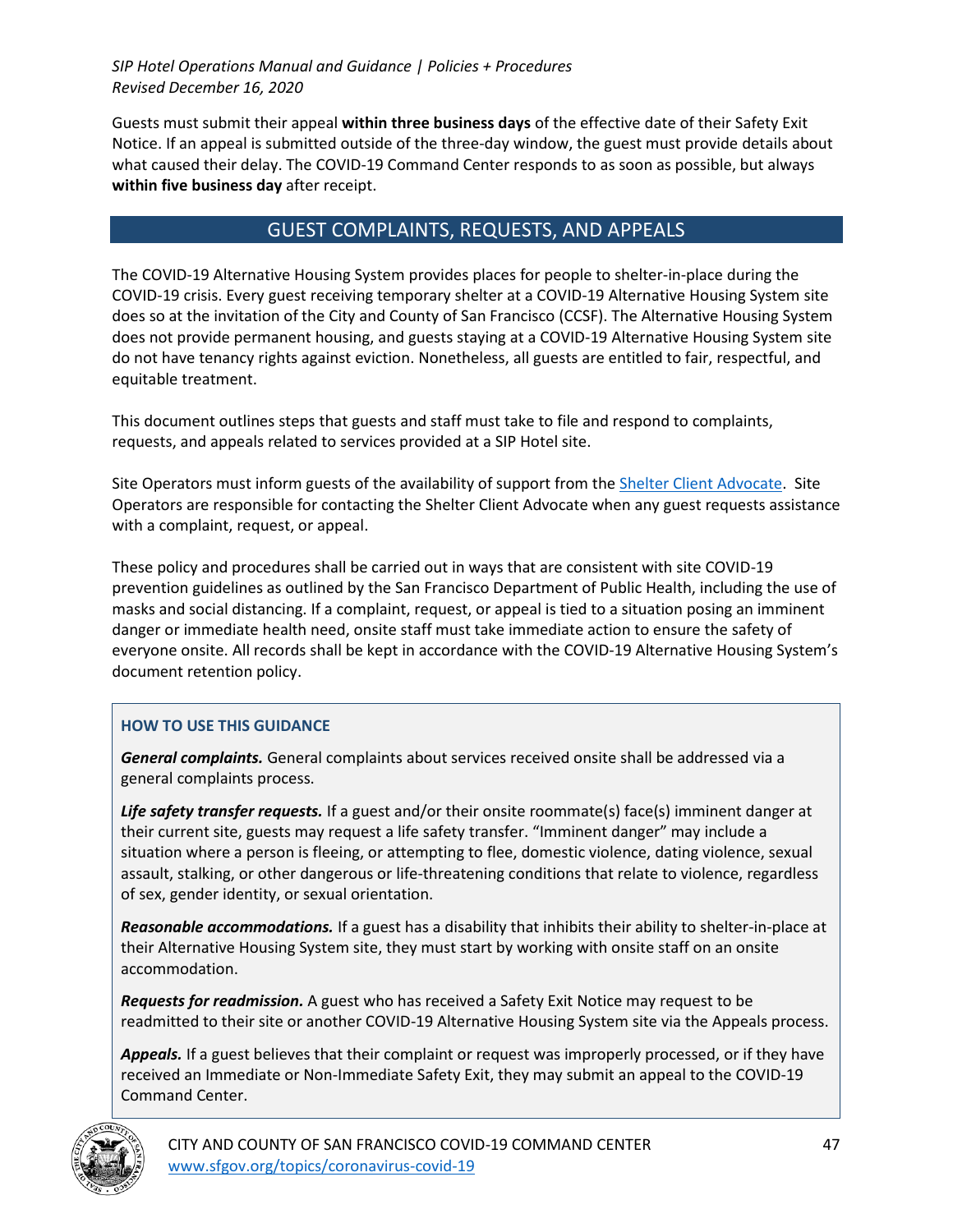### I. GENERAL COMPLAINTS

Guests at a COVID-19 Alternative Housing System site who have a general complaint about services they received at their site must attempt to resolve the matter by raising the complaint directly with site staff first.

Guests shall provide the following information, either in writing or verbally:

- Full name;
- Site number or name if known, or site description; and
- A detailed description of the incident or condition, including the date, time, and location of the incident.

When a guest communicates a complaint to site staff, staff immediately shall document the complaint in writing (even if the guest has submitted their own written complaint) and notify the supervisor on site.

Onsite staff shall work with the guest to reach a resolution whenever possible. Onsite supervisors must assess whether onsite resources or services are available to resolve the guest's concerns. These services may include connections to community resources as recommended by the site's Care Coordinator.

Site staff must notify the guest directly **within three business days** after receiving the complaint, indicating whether, how, and when, the complaint will be resolved onsite.

## II. GUEST REQUESTS

Guests at a COVID-19 Alternative Housing System site may file a life safety transfer request, a reasonable accommodation request, or a request for readmission following a Safety Exit.

When a guest communicates a request to site staff, staff immediately shall document the request in writing (even if the guest has submitted their own written complaint) and notify the supervisor on site.

Onsite staff shall work with the guest to reach a resolution whenever possible. Onsite supervisors must assess whether onsite resources or services are available to resolve the guest's concerns. These services may include connections to community resources as recommended by the site's Care Coordinator.

Site Operators must take all necessary measures, which may include adjustments to rules, policies, and practices, to support and protect any guest who faces imminent danger on site. These circumstances may include situations where a person is fleeing, or attempting to flee, domestic violence, dating violence, sexual assault, stalking, or other dangerous or life-threatening conditions that relate to violence, regardless of sex, gender identity, or sexual orientation. **Site staff must call 911 if any guest, staff, provider, or vendor is in danger or in need of immediate medical assistance.**

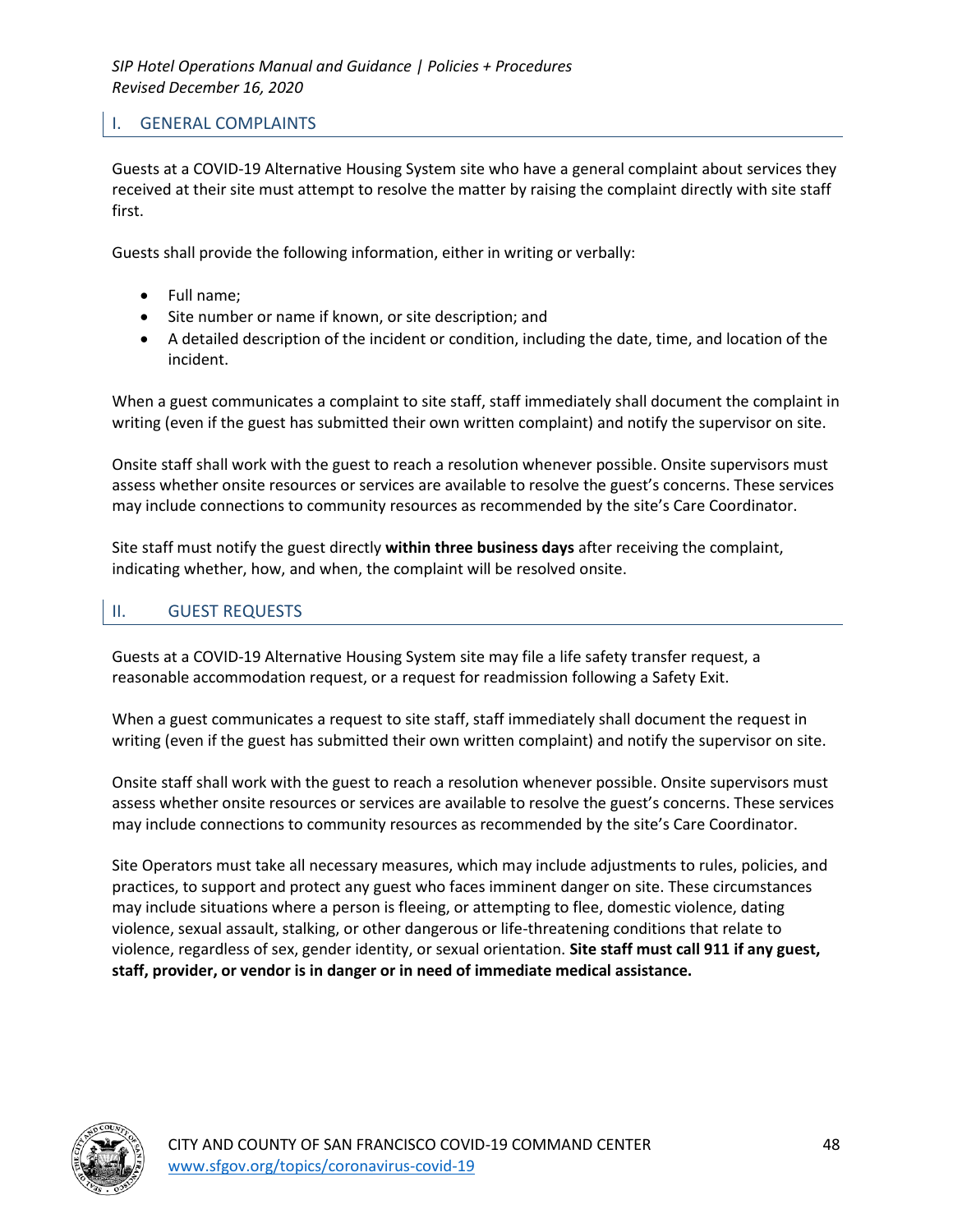### **A. Life Safety Transfer requests.**

Guests who believe they face, or a member of their onsite household faces, imminent danger at their site may request a life safety transfer by submitting a written request to **HSBHousing@sfgov.org**, or by calling (415) 314-4247. Requests must:

- Include the guest's full name; contact information; and their site number or name if known; and
- Include at least one item that documents the nature of the immediate danger faces, such as an explanation from the guest in writing of the nature of danger/threat and how a transfer to another site would help the guest stay safe; a letter of support from a case manager or other service provider; or a police report or restraining order.

Site staff also must post information about the availability of advocacy support from the Shelter Client Advocate. Site Operators are responsible for contacting the Shelter Client Advocate should any guest requests its assistance at sca@evictiondefense.org or (415) 346-7685.

A Coordinator on the Guest Placements Team of the CCC's Human Services Branch must contact the guest directly **within five business days** after receiving the request, indicating whether, how, and when, the request will be resolved onsite.

### **1. Review of the request.**

The Coordinator shall review the request and recommend one of the following outcomes:

- If the request is approved, the Coordinator will document the resolution in writing.
- If there is reason for denial, the Coordinator shall inform the guest in writing the reason for denial and the guest's right to request an appeal of the decision.

The Coordinator may attempt to contact the guest or their representative to ask questions after receiving the request. A guest can choose to include their Shelter Client Advocate or other representative in the discussion.

The Lead of the Guest Services Team, or their designee, shall review the Coordinator's determination after the fact to confirm that the recommendation is justified and appropriately documented.

### **2. Request log.**

Because the Coordinator may approve more life safety transfer and reasonable accommodation requests than can be provided immediately, they shall maintain a log tracking approved life safety transfer and reasonable accommodation requests.

The Coordinator shall consult their request log to fulfill approved requests in order of their submission with the first available unit that addresses the nature of the request.

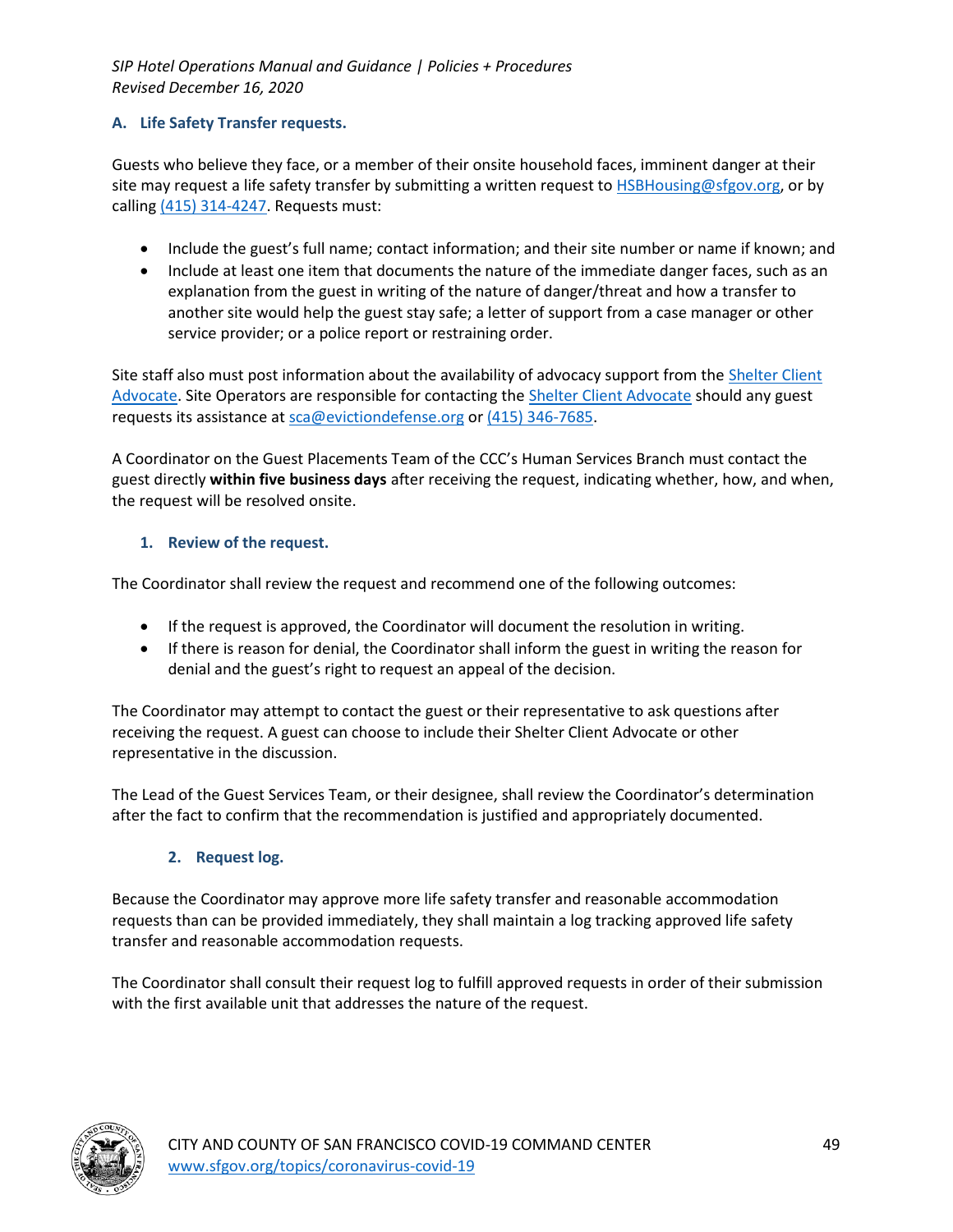### **3. Placement opportunity.**

When the Guest Placement Team notifies a Site Operator that a unit that addresses the nature of the request has become available, the guest is notified by site staff that the unit is available. The guest has **three business days** to decide whether to accept the transfer.

If site staff do not hear from the guest within three business days, it is assumed that they are declining the unit, and the unit will no longer be available.

If the guest accepts the unit:

- The guest has **three business days** to move all possessions from their current unit to the new unit. Any belongings left after this time period will be discarded according to current policy.
- Guests must participate in all necessary intake activities at the new site.
- The Guest Placements Team shall offer transportation and limited moving assistance to guests transferring to new units.

If the guest declines the unit or does not respond within three business days:

- The guest is moved to the bottom of the request log; and
- The Coordinator issues a letter to the guest verifying that a unit was made available to accommodate their request, that it was voluntarily denied by the guest, and their new status on the bottom of the waitlist.

### **B. Reasonable Accommodation requests.**

Guests must be informed at move-in of their right to request a reasonable accommodation ("RA") for a disability that inhibits their ability to shelter-in-place at their COVID-19 Alternative Housing System site. Requests must be submitted to site staff first, either in writing or verbally.

Site Operators are responsible for contacting the Shelter Client Advocate should any guest requests its assistance at sca@evictiondefense.org or (415) 346-7685.

Site Operators shall inform the guest of their response to the request as soon as possible and always **within three business days**. Site staff must engage in a good faith, interactive process to determine appropriate reasonable accommodations, on a case-by-case basis. Site Operators must strive to reduce or eliminate any barriers to making RA requests. Site staff must work with the guest to reach a reasonable resolution whenever possible.

### **1. Confirming the need for an accommodation.**

Site staff must assess whether the guest has a disability, the reasonableness of the request, and the relationship between the disability and the accommodation requested using the *Screening Guide for Reasonable Accommodation Requests* (found in the Resource Repository on CCC Providers Connect).

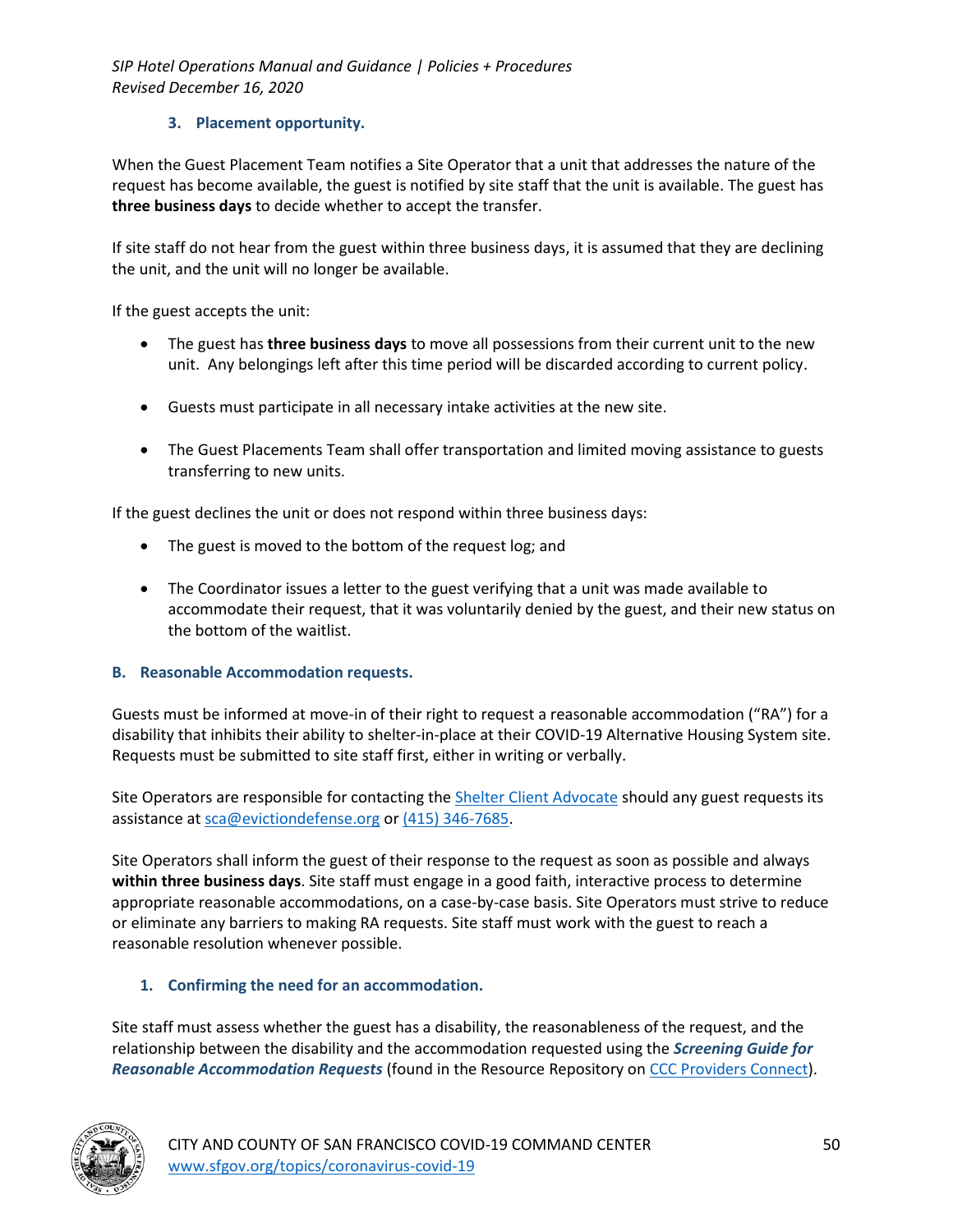No further documentation is required if:

- The connection between the disability reported and the accommodation being requested is visible (wheelchair user requests an ADA bathroom or a person with no teeth requests soft food); and
- The accommodation is necessary to afford the individual the ability to shelter-in-place at their SIP Hotel site.

If more information is necessary to assess the accommodation request, the guest must be asked to provide written documentation from a health care provider, such as a SIP site medical and/or behavioral health service provider, whose professional license enables them to determine the need for the accommodation requested. The guest must be provided a courtesy appointment time for a medical or behavioral health consultation, which the guest may choose to accept or decline. The guest may also request help getting documentation from another health care provider.

### **2. Accommodation options.**

Site staff must explore accommodations that can be provided onsite in a way that does not fundamentally alter the program or create an undue financial and administrative burden.

Onsite resolution of a reasonable accommodation request is not appropriate when any of the following conditions exist:

- No service or resource is currently available on site to meet the need identified.
- There is a relevant service or resource on site, but the guest is ineligible for it.
- A relevant service or resource has been offered to the guest, but the guest declines to engage or indicates the service does not adequately meet the need.

The site's CCC Program Manager shall review the site staff determination after the fact to confirm that it is justified and appropriately documented.

### **3. Request log.**

Because the Coordinator may approve more life safety transfer and reasonable accommodation requests than can be provided immediately, all approved requests are added to a log tracking approved life safety transfer and reasonable accommodation requests.

Please see Life Safety Transfer Requests for protocols on making guest referrals from the request log.

Transfers may be temporary in cases where the transfer accommodates a need presented by a disability that is temporary in nature.

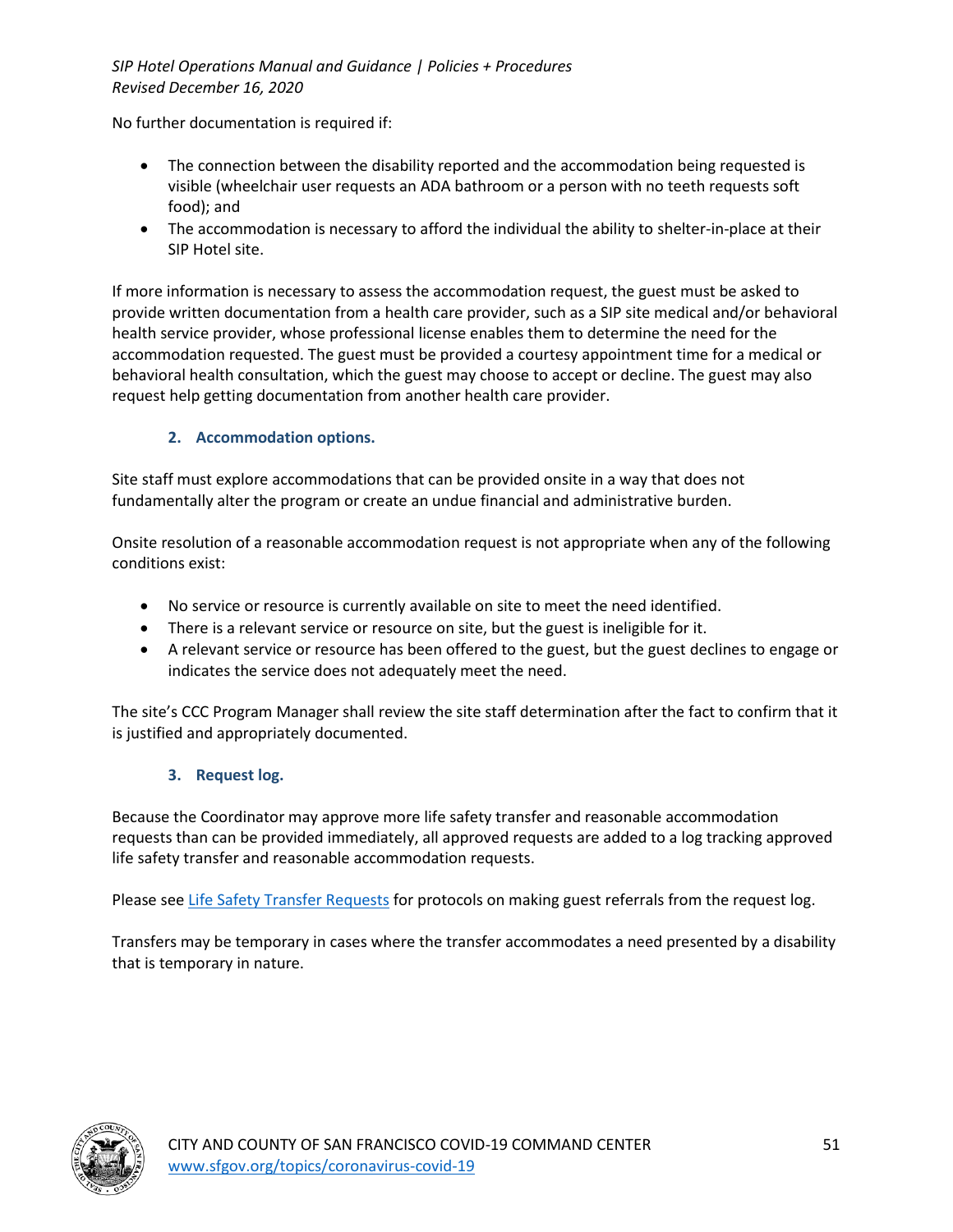### **C. Requests for readmission.**

A guest who has been exited from a site may request readmission to their site or placement elsewhere in the COVID-19 Alternative Housing System by following the appeals process outlined below.

Requests for readmission must be submitted **within three business days** of the effective date of the guest's Safety Exit Notice. The COVID-19 Command Center may consider late requests if the guest has good cause for failing to submit on time, such as time in jail or time in the hospital.

A Coordinator on the CCC's Guest Placement Team will respond to requests for readmission as soon as possible but always **within five business days** after receipt.

# III. APPEALS

If a guest feels that onsite staff did not adequately address their complaint or request, or if a guest has been exited from a site and would like to request readmission to their site or placement elsewhere in the COVID-19 Alternative Housing System, the guest may file an appeal with the COVID-19 Command Center. Appeals only will be considered on at least one of the following grounds:

- Site staff did not properly administer the complaint or request process.
- Site staff did not respond within three business days.
- The complaint or request cannot be addressed onsite.
- Site staff did not consider all relevant information when addressing the complaint or request.
- The complaint or request process was inaccessible due to language or cultural barriers.
- The complaint or request process was administered in a way that discriminated against a guest's actual or perceived race, ethnicity, color, religion, national origin, sex, age, familial status, disability, sexual orientation, gender identity, or marital status.
- The guest has been exited from a site and would like to request readmission.

### **A. Filing an appeal.**

Guests may file an appeal with the COVID-19 Command Center by:

- Emailing an Appeals Form, or their appeal in their own writing, to **HSBHousing@sfgov.org**;
- Calling (415) 314-4247; or
- Having someone else, such as site staff, a provider, or an advocate, complete either of the above steps on their behalf.

Appeals will be considered received as of the date that all of the following pieces of information have been submitted:

- The guest's full name, contact information, and their site number or name if known;
- An explanation of the nature of the appeal, including dates, times, and locations; and
- Written documentation used to assess the underlying complaint or request.

Site Operators are responsible for contacting the Shelter Client Advocate should any guest requests its assistance at sca@evictiondefense.org or (415) 346-7685.

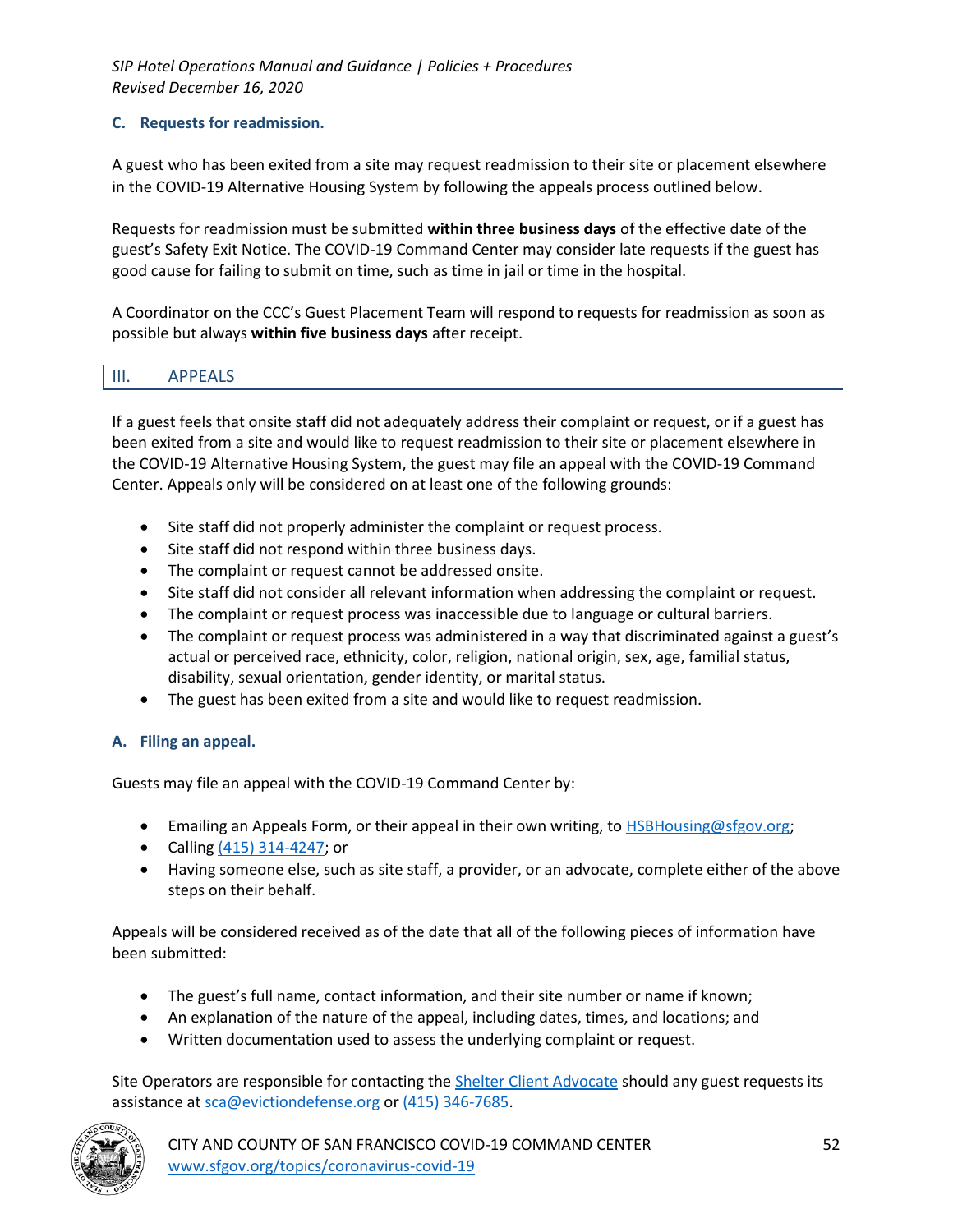### **B. After an appeal is filed.**

A Coordinator on the Guest Placements Team of the CCC Operations Section, Human Services Branch, shall monitor the HSBHousing@sfgov.org and (415) 314-4247 inboxes for complaints, requests, and appeals.

Upon receiving an appeal, the Coordinator shall assess the appeal, gather any additional information they feel is needed to understand the nature of the appeal, and recommend one of the following outcomes:

- Readmit the guest to their current site, or confirm that onsite staff must address the guest's complaint;
- Direct the Guest Placements Team to coordinate the guest's transfer to a medical care facility such as a hospital or nursing facility, pending availability;
- Direct the Guest Placements Team to coordinate the guest's transfer to another Alternative Housing site, pending availability; or
- Decline the guest's admission to any other Alternative Housing site and connect the guest instead to the Coordinated Entry System.

### **C. Decision.**

The Guest Services Unit Lead, or their designee, shall review the Coordinator's recommendation to confirm that the recommendation is justified and appropriately documented. Once the Guest Services Unit Lead or their designee is able to confirm that the recommendation is supported by the facts, the Coordinator's decision is final.

The Coordinator shall communicate their decision to the guest **as soon as possible and always within five business days** of the COVID-19 Command Center's receipt of an appeal.

The decision shall be delivered to the guest in writing, as well as via the contact information they provided in their appeal. Written documentation of each appeal and resulting resolution shall be kept in accordance with the COVID-19 Alternative Housing System's document retention policy.

### **D. Post-appeal.**

If the guest is not satisfied with the appeal panel's decision, or the CCC has not responded within five business days, the guest may file a complaint via the City's Whistleblower Program. For more information, please see https://sfcontroller.org/whistleblower-program.

# SIP REHOUSING + SITE DEMOBILIZATION PROCESS

The SIP Hotel Program provides a safe location for people experiencing homelessness to remain in place during the pandemic. These locations are temporary, and even as the CCSF continues to respond to COVID-19, the CCC has begun planning to rehouse the SIP Hotel Program's approximately 2,500 guests.

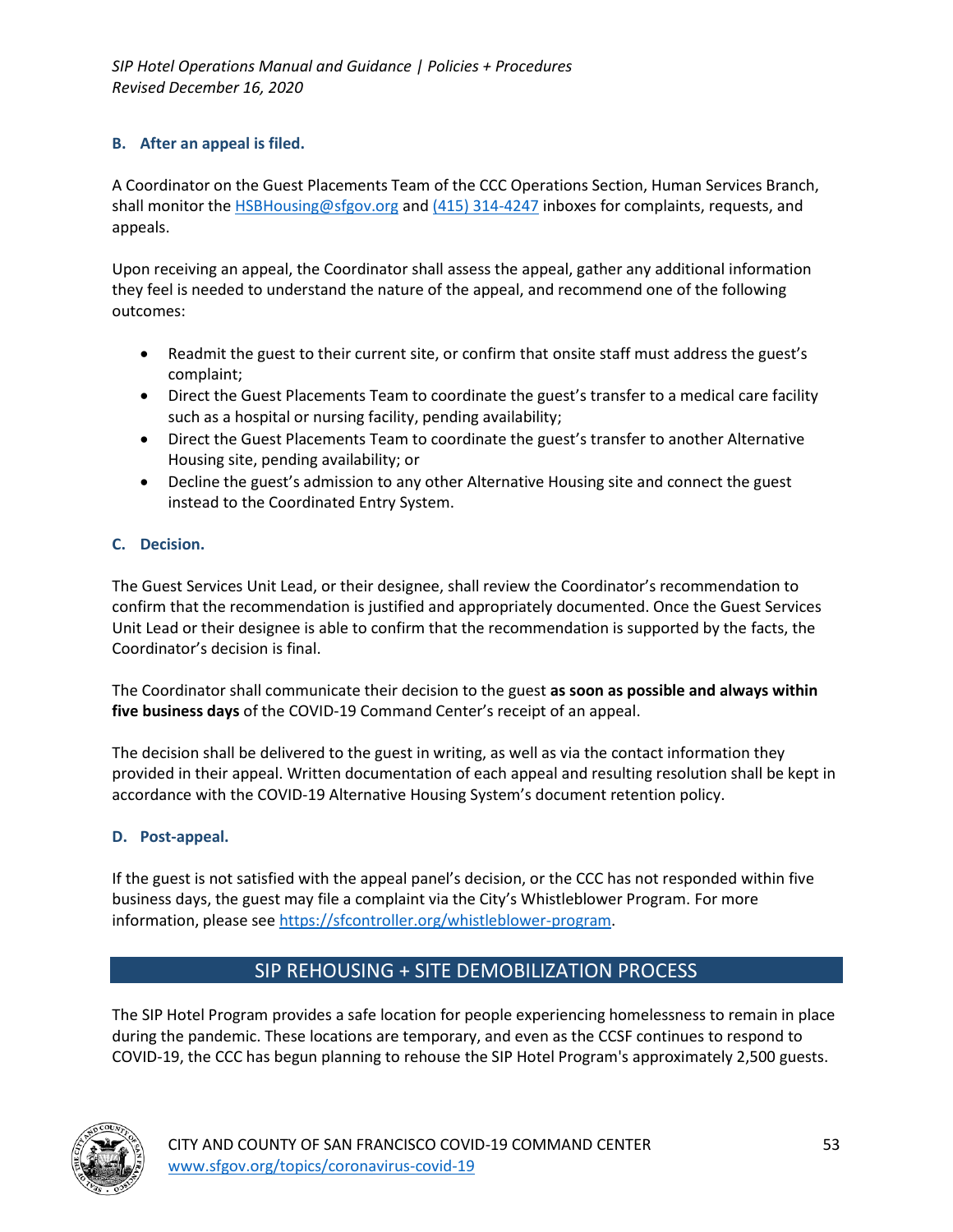Care Coordinators shall facilitate the connection of guests to long-term or permanent housing by actively maintaining guest information in the CCC's RTZ system and by referring every participant to Problem Solving and Coordinated Entry within 15 business days of a guests' admission to the site.

Pursuant to the goals of the Alternative Housing System, the CCC, HSH, and their CCSF and Non-Profit Partners committed to providing care for people experiencing homelessness during this public health emergency**.**

In anticipation of the demobilization of the Shelter in Place (SIP) Hotel Program, HSH developed an iterative SIP Rehousing and Site Demobilization Proposal (SIP Rehousing Process) that addresses how to move people from SIP Hotel sites into a variety of permanent housing interventions quickly. The Rehousing and Site Demobilization Proposal uses a national best practice disaster rehousing model that focuses rehousing efforts to act with urgency, connecting people in need immediately to housing resources, removing onerous documentation requirements and accessing needed public benefits and supports quickly. This ambitious proposal is aligned with HSH's mission to make homelessness rare, brief and one-time.

For more information about the SIP Rehousing and Site Demobilization process, please visit https://hsh.sfgov.org/covid-19/.

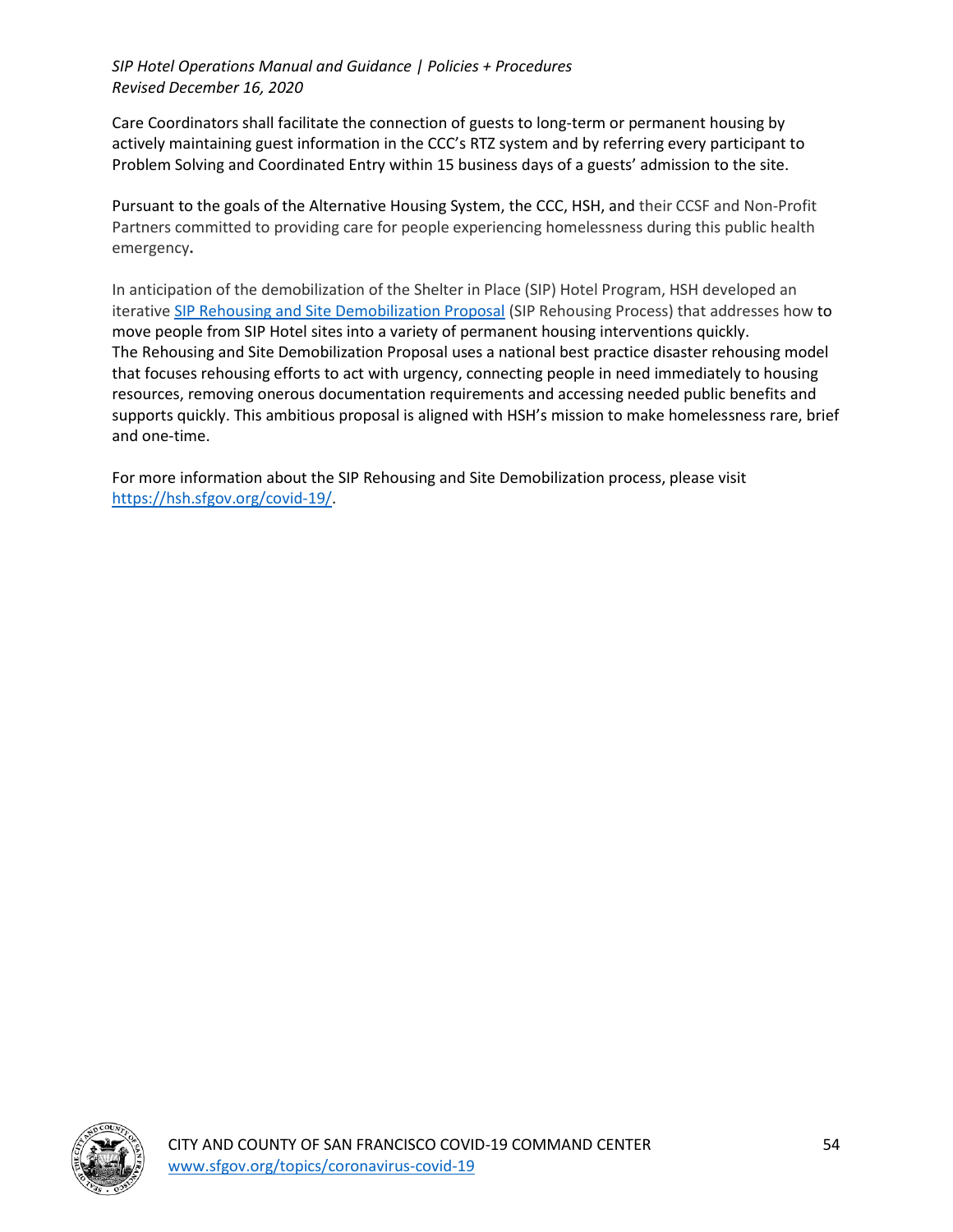

**City and County** of San Francisco

# SITE STAFFING AND TRAINING

# STAFFING LEVELS

SIP Hotel sites operate 24/7, and Site Operators must ensure that the site is staffed appropriately at all times to ensure the health and safety of guests and site staff and preserve the condition of the facility.

Staffing levels may vary throughout the day or week based on programming and needs at the site. The following functions should be staffed at all times.

## I. ON-SITE SUPERVISOR

Each site must have an on-site supervisor assigned at all times. On-site supervisors' shift schedules and contact information should be made available to Program Managers upon request to allow for communication about critical incidents or other time-sensitive matters.

## II. FRONT DESK/MAIN PHONE LINE

Program Managers and law enforcement will rely on staff posted at the front desk, and those who answer the main phone line, to support in crisis response. Further, phones are a critical way that guests maintain connections with the outside world during the COVID-19 crisis. The front desk phone or other main line should be answered at all times, including nights and weekends. Missed calls are expected to be rare; site staff should monitor voicemail and respond to missed calls promptly. Certain sites have agreements with facility management that includes monitoring of a main line or switchboard, which is also allowable.

### III. GUEST SIGN-IN/SIGN-OUT LOGS

Guests who enter or leave the site should always check in and out with staff so that staff in order to maintain an up-to-date list of each guests' whereabouts. Further, Site Operators are responsible for allowing only authorized people to access the site and checking everyone who enters the site for weapons. These two functions may be performed by one or multiple people, including safety and deescalation personnel. Please coordinate with the Program Manager if there are questions about who is authorized to access the site; note that emergency responders and protective service workers should always be permitted on site.

### IV. STAFF SIGN-IN/SIGN-OUT LOGS

All sites must maintain a log for site staff to sign in and out. Site Operators also must enforce signin/sign-out requirements by staff of contracted and operational partners (janitorial staff, health care providers, etc.).

These logs serve to document who is on site and when and should be saved in a secure location. Among other uses, they are critical for conducting contact tracing and notification in the event that a person on site develops COVID-19.

*COVID-19 SIP Hotel Program | Operations Manual + Guidance for Site Operators Revised December 16, 2020*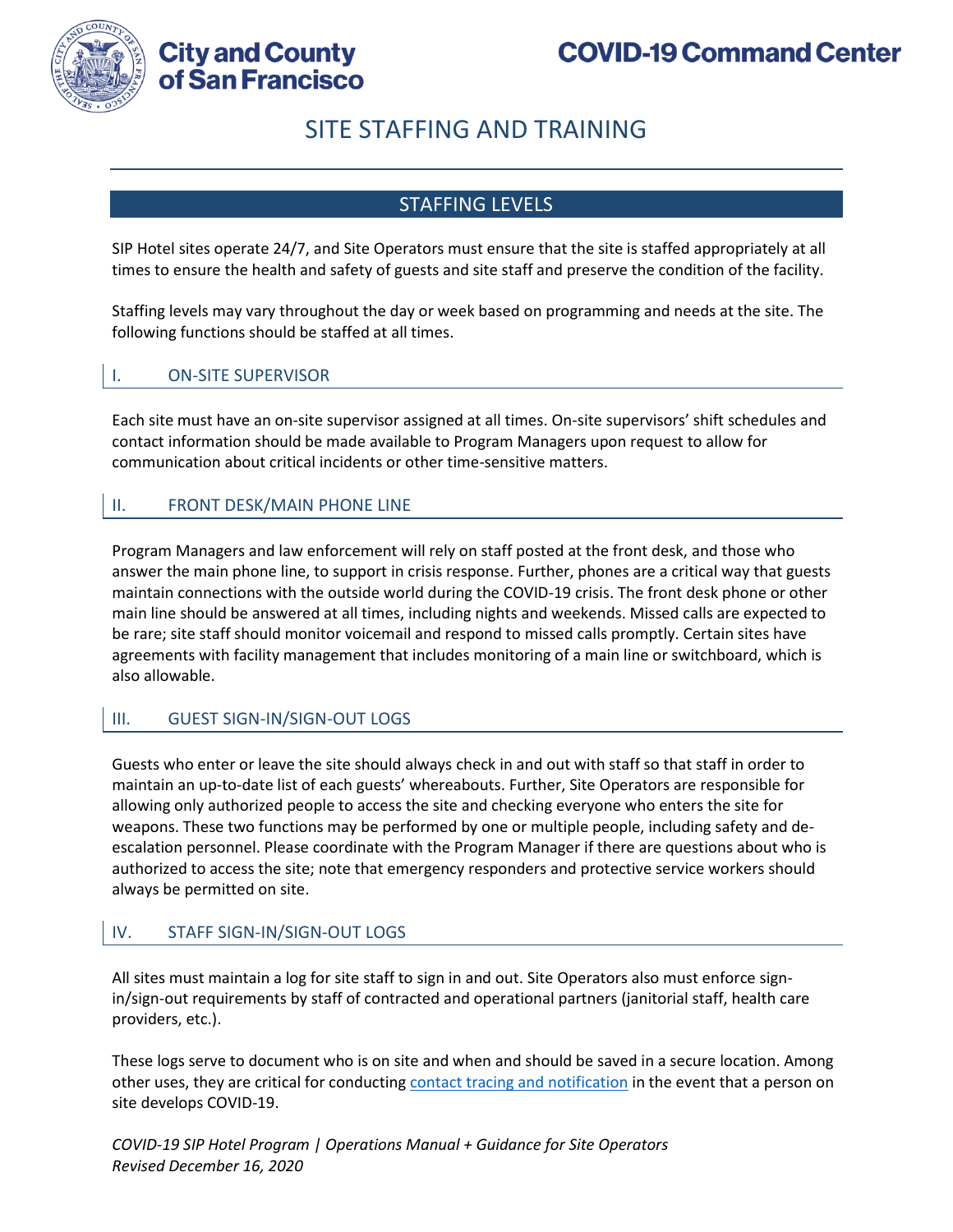## V. EMERGENCY RESPONSE

Any functions required to support emergency evacuation or other emergency response should be staffed at all times. Some sites have approved evacuation plans that require, for instance, a designated staffer to meet the Fire Department with certain information emergency responders will need to support a safe response. Often these roles are filled by safety and de-escalation personnel.

# REQUIRED TRAINING

### I. SAN FRANCISCO SHELTER MONITORING COMMITTEE STANDARDS OF CARE REQUIREMENTS

Site Operators are responsible for ensuring that their site(s) adhere to the Shelter Monitoring Committee Standards of Care requirements for annual all-staff mandatory training:

- Hand washing requirements and other communicable disease prevention;
- Proper food handling and storage;
- Emergency procedures in case of disaster, fire, or other urgent health or safety risk, including but not limited to CPR requirements;
- Safe and appropriate intervention with violent or aggressive shelter clients, including training on the harm reduction model in dealing with substance abuse;
- Safe and appropriate interaction with shelter clients who suffer from mental illness or substance abuse;
- On-the-job burn-out prevention;
- Requirements under the ADA, in collaboration with the Mayor's Office on Disability and the City Attorney's Office;
- Policies and procedures explained in program training manuals; and
- Cultural humility, including sensitivity training regarding homelessness, the lesbian, bisexual, gay, and transgender communities, people with visible and invisible disabilities, youth, women, and trauma victims.

### II. STAFF DEVELOPMENT

Site Operators must promote and support staff training and development, including but not limited to training on:

- De-escalation and safety;
- Participant engagement;
- Harm-reduction;
- Trauma-informed care;
- Health;
- Overdose prevention and response;
- Professionalism;
- Ethics; and
- Respect for participants and fellow staff.



CITY AND COUNTY OF SAN FRANCISCO COVID-19 COMMAND CENTER 56 www.sfgov.org/topics/coronavirus-covid-19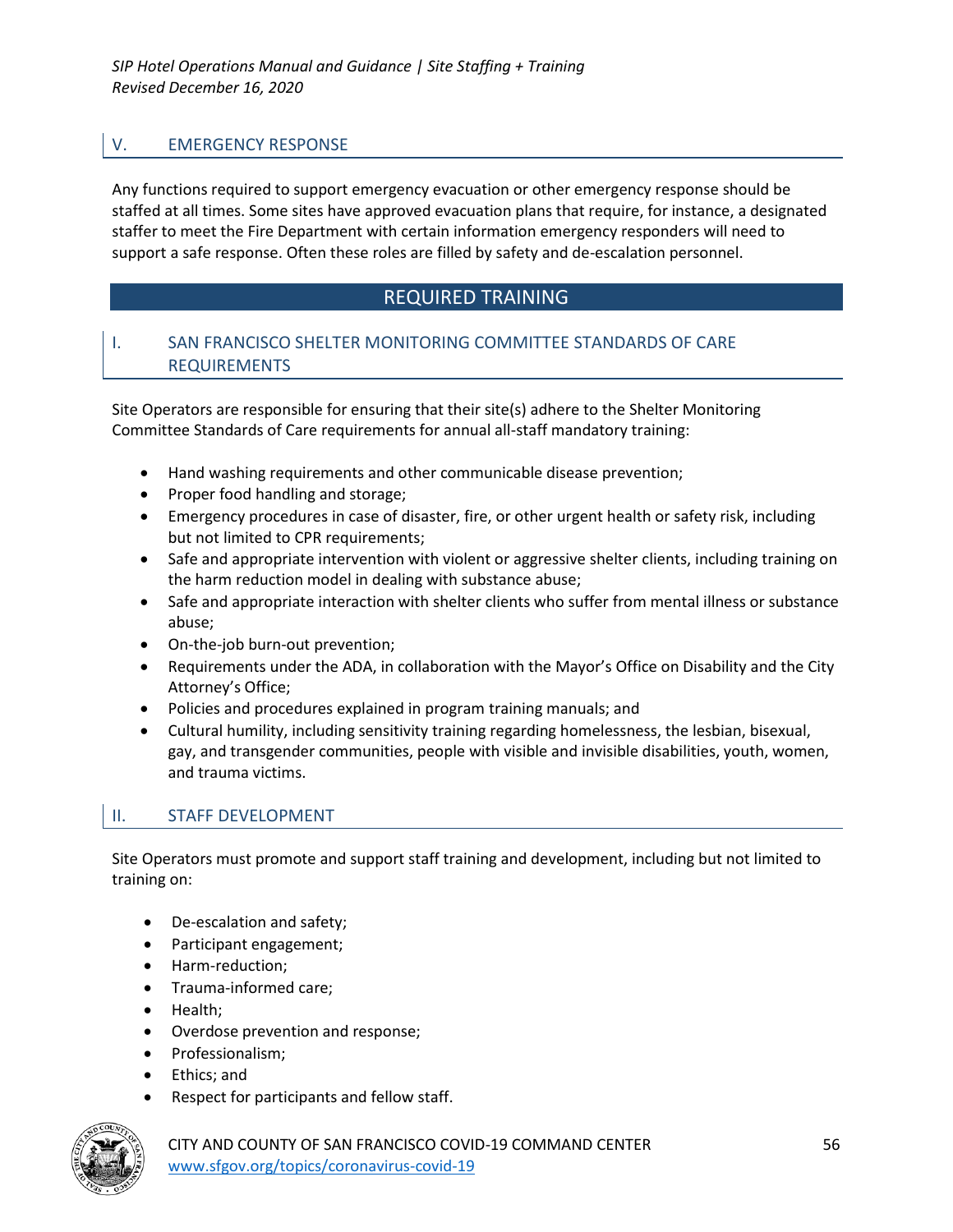# III. ALTERNATIVE HOUSING SYSTEM ORIENTATION

Staff on site should participate in an orientation to the Alternative Housing system, which includes information about the environment and logistics of Alternative Housing sites, staff roles and responsibilities, and safety protocols. The orientation materials are online and can be accessed at https://sfdhr.org/staff-training-resources-emergency-housing-sites.

Site Operators may choose to adapt this material and deliver it as part of a more comprehensive, sitespecific orientation.

### IV. STAFF SAFETY

All staff on site, regardless of employer of record, must review an *online safety training*. This training covers information and tips for safety on site, explains the PPE that site staff must wear, and provides instruction for putting on, taking off, storing, and cleaning PPE. Site Operators should direct staff to view this training as soon as possible upon assignment to a site and should create opportunities to review it as often as necessary while on shift.

Access the required safety training at https://sfdhr.org/staff-training-resources-emergency-housingsites.

### V. RESPONSE TO COVID-19 CASES AMONG SIP AND SHELTER RESIDENTS

This online training has been developed by the CCC's Outbreak Management Team. It covers protocols for ensuring that both site staff and guests follow mandatory public health measures in response to COVID-19, including mask wearing and practicing social distancing. Please see COVID-19 Mitigation and Prevention.

### VI. DATA AND PRIVACY

The CCC uses a guest and bed management system, known as RTZ, to manage day-to-day operations of the Alternative Housing System. Site Operators must maintain up-to-date, complete, and accurate records in RTZ regarding guests and rooms at each site in RTZ.

All users must complete the online SFDPH Annual Compliance and Privacy Training before being granted access to RTZ. A certificate of completion is required before system access will be granted.

Questions about RTZ system use and administration should go to RTZadmin-HSB@sfgov.org.

### VII. ADDITIONAL TRAINING RESOURCES

Site Operators are encouraged to promote CCC Providers Connect as a portal to additional and ongoing training that supports staff to grow skill and effectiveness in the workplace.

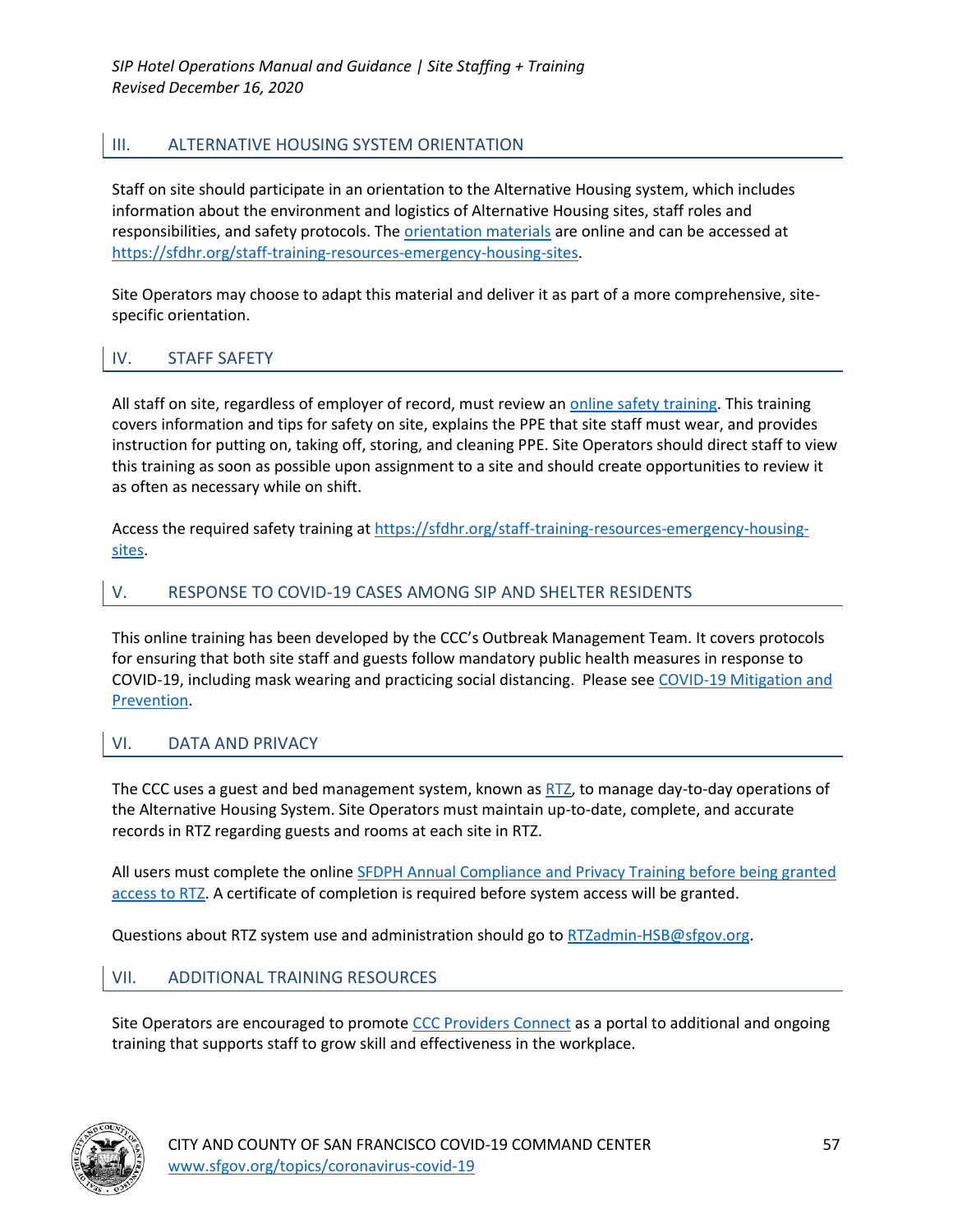# STAFF SAFETY

### I. PERSONAL PROTECTIVE EQUIPMENT

All staff must make full use personal protective equipment in accordance with SFDPH guidance for work with people experiencing homelessness. CCSF will supply PPE for use on site. Site staff should practice extended use and re-use of this equipment because most types of personal protective equipment are scarce resources during the COVID-19 emergency.

Site Operators may terminate staff for failure to comply with these provisions.

The CCC Providers Connect includes a sample resource for site staff presenting these recommendations in a succinct and comprehensible form, which should be used or adapted as an on-site quick reference.

#### **A. Site Operator responsibilities.**

- Have supplies on hand for staff, volunteers, and those you serve, such as:
	- o Soap
	- o Alcohol-based hand sanitizers that contain at least 60% alcohol
	- o Tissues
	- o Trash baskets
	- o Masks
	- o Cleaning supplies
	- o Personal protective equipment (PPE), as needed by staff (see below)
- Provide training and educational materials related to COVID-19 for staff and volunteers.
- Minimize the number of staff members who have face-to-face interactions with guests with respiratory symptoms.
- Develop and use contingency plans for increased absenteeism caused by employee illness or by illness in employees' family members. These plans might include extending hours, cross-training current employees, or hiring temporary employees.
- Staff and volunteers who are at increased risk for severe illness from COVID-19 cannot be designated as caregivers for sick guests who are staying in the shelter. Identify flexible job duties for these increased risk staff and volunteers so they can continue working while minimizing direct contact with guests.
- Put in place plans on how to maintain social distancing (remaining at least 6 feet apart) between all guests and staff while still providing necessary services.
- All congregate shelter staff must wear a facemask or covering at ALL times except when actively eating and/or drinking, per San Francisco Health Order No. C19-12c, consistent with guidance for the general public.

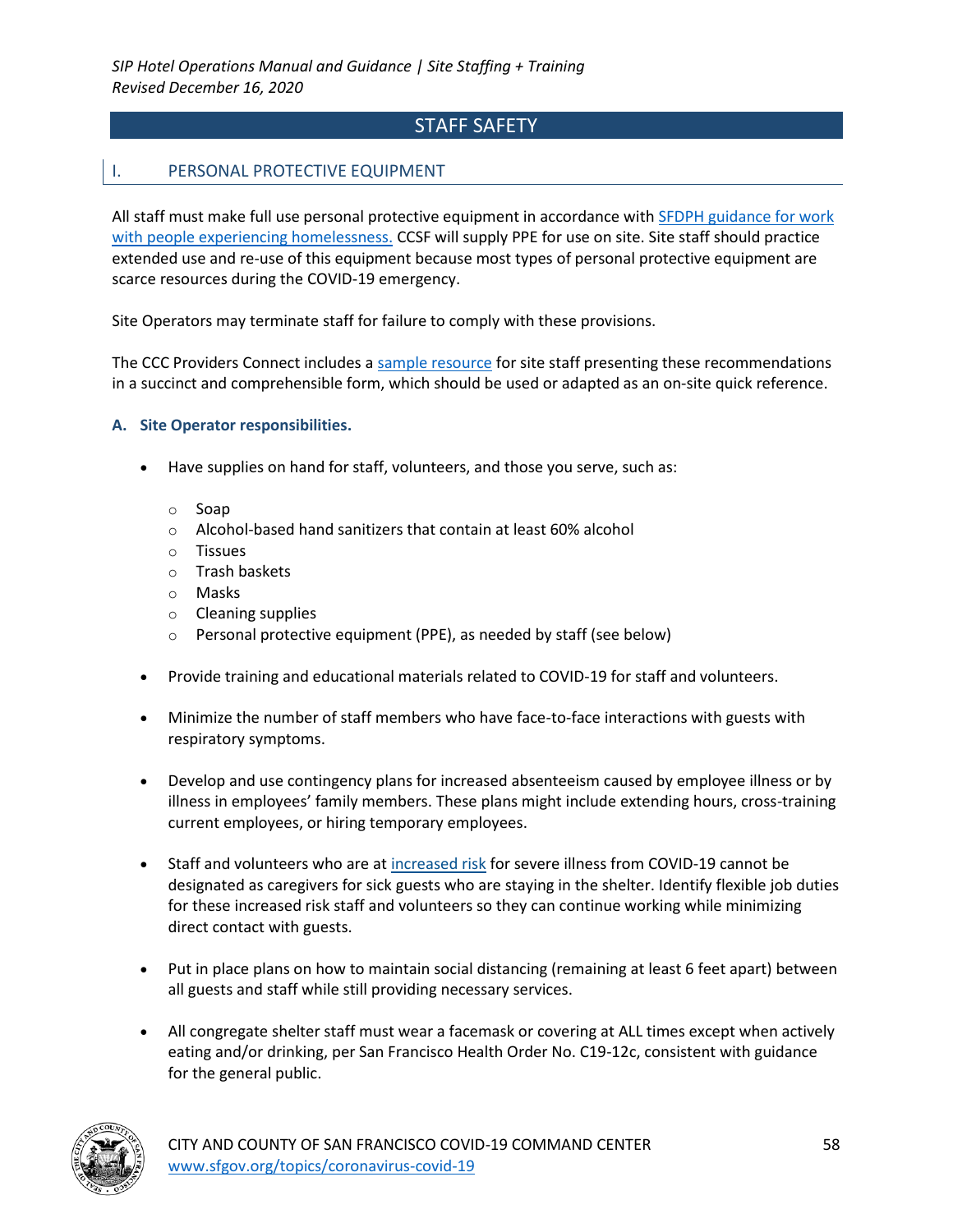- Staff must avoid handling guest belongings. If staff are handling guest belongings, they must use disposable gloves, if available. Make sure to train any staff using gloves to ensure proper use and ensure they perform hand hygiene before and after use. If gloves are unavailable, staff must perform hand hygiene immediately after handling guest belongings.
	- For situations where staff are providing medical care to guests with suspected or confirmed COVID-19 and Close Contact (within 6 feet) cannot be avoided, staff must at a minimum, wear eye protection (goggles or face shield), an N95 or higher level respirator (or a facemask if respirators are not available or staff are not fit tested), disposable gown, and disposable gloves. **Cloth masks are not PPE and must not be used when a respirator or facemask is indicated.** If staff have direct contact with the guest, they must also wear gloves. For more details on appropriate PPE, please see SFDPH's Interim Framework During the COVID-19 Pandemic for PPE Use by City and County of San Francisco (CCSF) Disaster Service Workers and Contractors working in Settings with Significant Commingling of Individuals with Varying COVID-19 Status.
	- Staff must launder work uniforms or clothes after use using the warmest appropriate water setting for the items and dry items completely.
	- Provide resources for stress and coping to staff. Learn more about mental health and coping during COVID-19.

### **B. Masks.**

All congregate shelter staff must wear a facemask or covering at ALL times except when actively eating and/or drinking, per San Francisco Health Order No. C19-12c, consistent with guidance for the general public.

Staff must avoid eating indoors at work, if possible.

### **1. N-95 masks.**

A fit-testing process determines what particular N-95 respirator is an appropriate fit for each person. The CCC makes fit-testing available to all site staff. Site Operators should email HSADOCSafety@sfgov.org with contact information for the employee to be fit-tested; that employee will receive a link to an online survey for medical clearance, and once cleared, will provided an appointment.

Site staff should take care to remember that respirators and masks should be worn in addition to (and not instead of) taking basic safety measures: staying at least six feet from others at all times and washing hands frequently and thoroughly.

This and any other guidance are subject to change as medical understanding of the virus that causes COVID-19, and San Francisco's emergency situation, develop. Sites should always conform the most recent guidance.

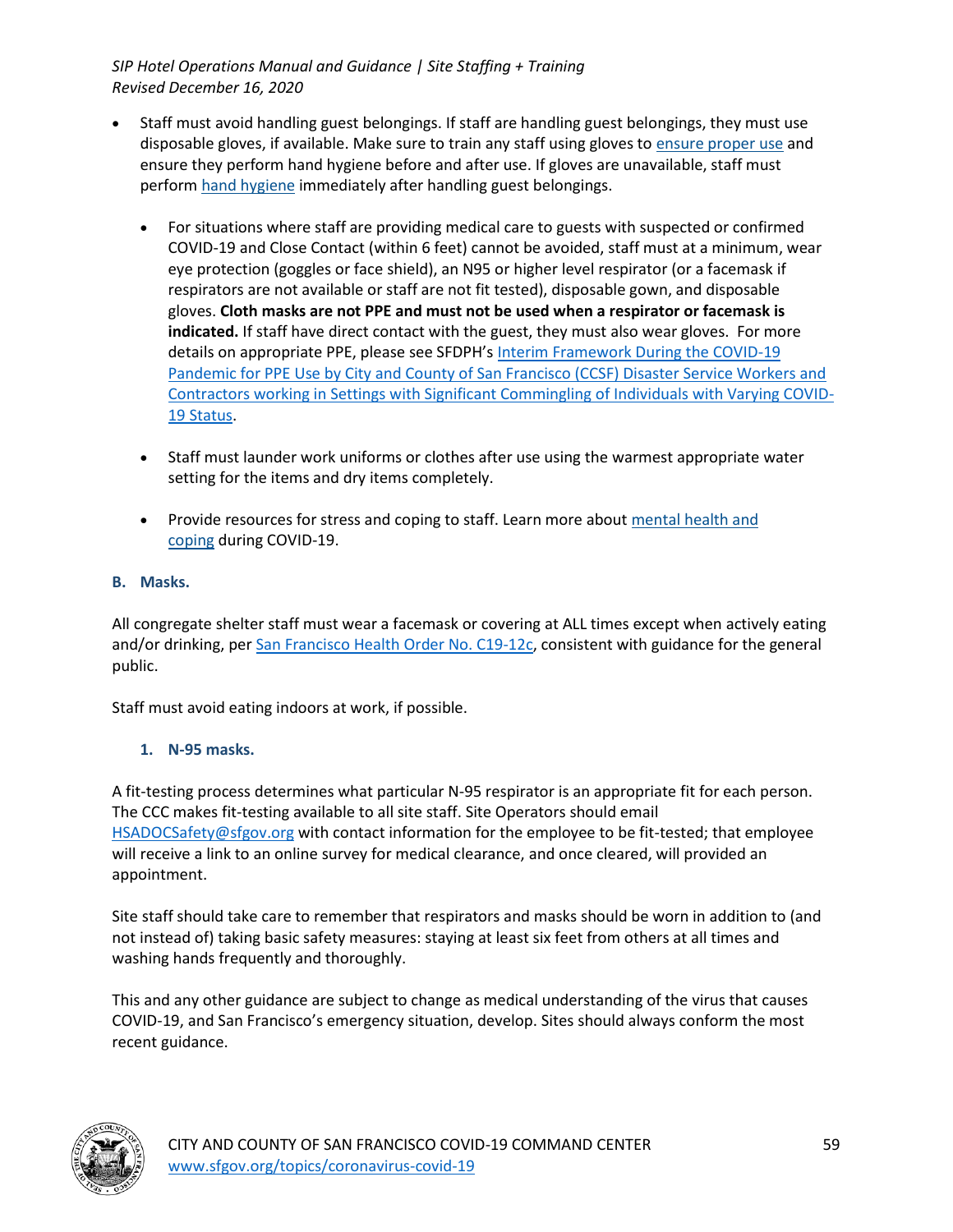### **3. Health and safety exceptions to masking requirements.**

Site Operators should reassign to a non-congregate shelter role any staff who are unable to meet these masking requirements for any of the following reasons:

- If a staff member has a physical, intellectual, or developmental disability that prevents them from wearing a mask;
- If a staff member is Deaf and use facial and mouth movements as part of communication, where the potential accommodation would be allowing the staff member to remove their mask while communicating;
- If a staff member has trouble breathing, is not able to take off a mask without help, or has a chronic respiratory condition, and is able to present supporting, signed documentation from a medical professional;**<sup>3</sup>** or
- If a staff member can present documentation showing that a medical professional has told them not to wear a mask of any kind (the document does not need to explain your medical condition but must include the contact and license information of the medical professional);**<sup>4</sup>** or
- If a staff member will create a safety hazard at work (under established health and safety guidelines) by wearing anything on their face.

#### **C. Supply and inventory of personal protective equipment and other scarce resources.**

Certain critical resources are in short supply due to the COVID-19 emergency and are closely rationed by the CCC, including:

- Personal protective equipment;
- Disinfectant products;
- Thermometers;
- Hand sanitizer; and
- Paper towels and toilet paper.

The CCC supplies PPE and other scarce resources to sites based on the number and type of staffing and the guest occupancy levels. Sites do **not** order these items by unit/box; instead, the CCC relies on projections of appropriate usage, and supplies these items in accordance with standard usage rates.

#### **D. Inventory and resupply.**

Sites must submit an inventory of scarce supplies to the CCC program manager every Monday before 5:00 PM.

<sup>4</sup> Same as previous footnote.



<sup>&</sup>lt;sup>3</sup> The document does not need to explain the staff member's medical condition but must include the contact and license information of the medical professional.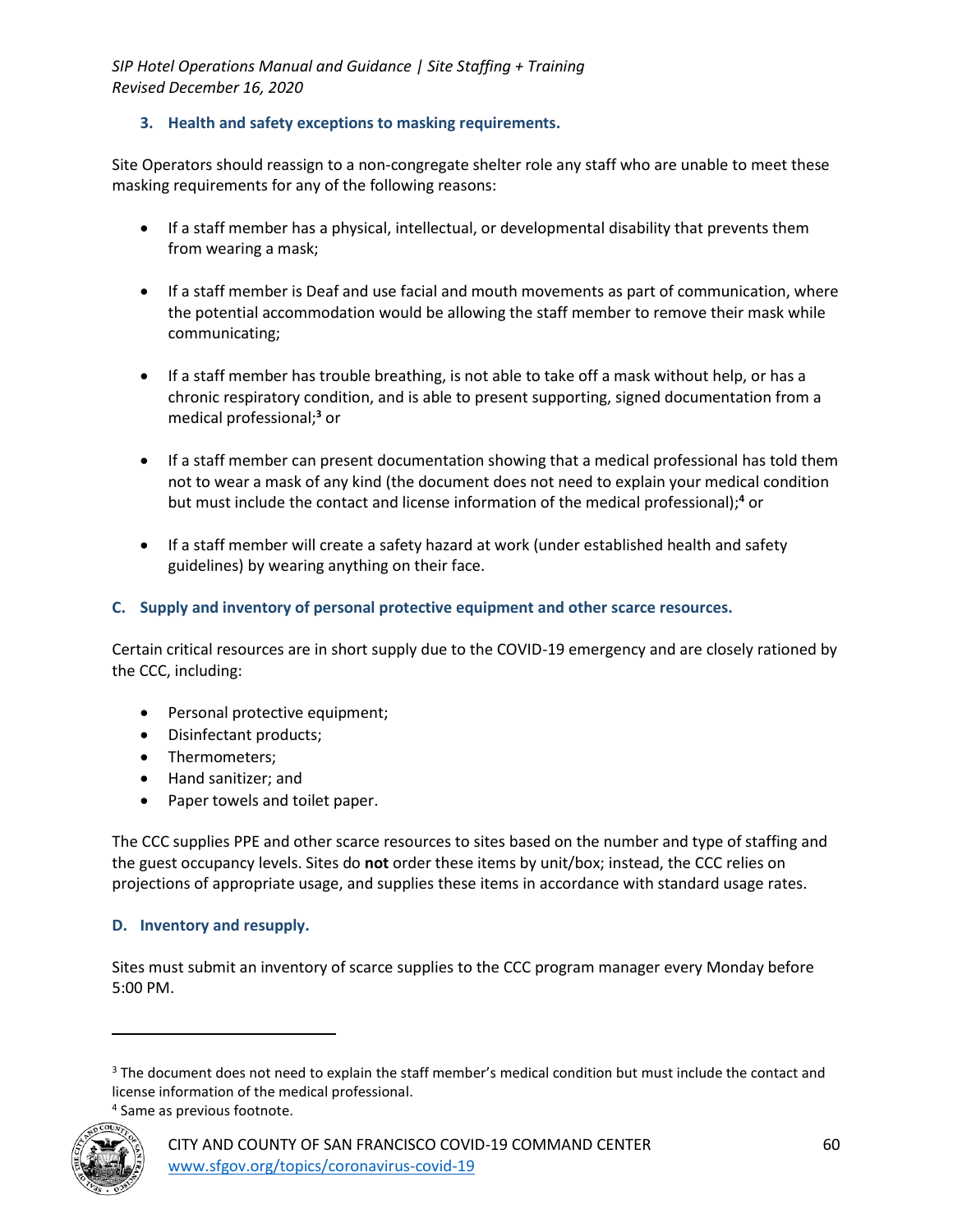To appropriately supply each site with scarce resources, management must have accurate and detailed inventories of each item. Deliveries occur once per week, and the amount delivered will be informed by projected usage rates and current inventory on site. Site Operators should inform their program manager when site staffing levels change, so that program managers can calibrate appropriate inventory levels with CCC Logistics.

# *Inventory procedure.*

- 1. Schedule the inventory during the least busy time of the day. (i.e.: end of shift).
- 2. Before starting, make sure the inventory is organized for counting.
- 3. Count each unused item in storage as individual units (for example: 1 box (100 count) of gloves should be counted as 100 gloves).
- 4. Do your best to estimate counts of items in open and partially used boxes (for example: Half box of gloves would be 50 gloves).
- 5. Send a completed inventory of scarce supplies to the site's CCC program manager, who will review it and arrange for ordering and delivery.

### **E. Emergency orders.**

The Scarce Resources Emergency Order Sheet can be used to request items that are outside the normal delivery schedules, if scarce resources reach a critically low level. Indicate the quantity needed of each requested item.

Expect fulfillment within 48 hours. If an item is needed sooner, please contact the site's CCC program manager.

### II. TESTING

Active Congregate Shelter site staff must get tested for COVID-19 every other week, including during vacation periods.

### III. COVID-19 AMONG SITE STAFF

Instruct staff who develop any symptom of COVID-19 while at work to immediately stop work, alert their supervisor, and leave the facility.

Symptomatic staff should call their doctor, SFDPH Communicable Disease Control 415-554-2830, or make an appointment to get tested.

### **A. Essential personnel.**

Staff of shelters and navigation centers are essential personnel. As essential personnel, you may continue to work after being in contact with a COVID-19 positive or suspected case as long as they have

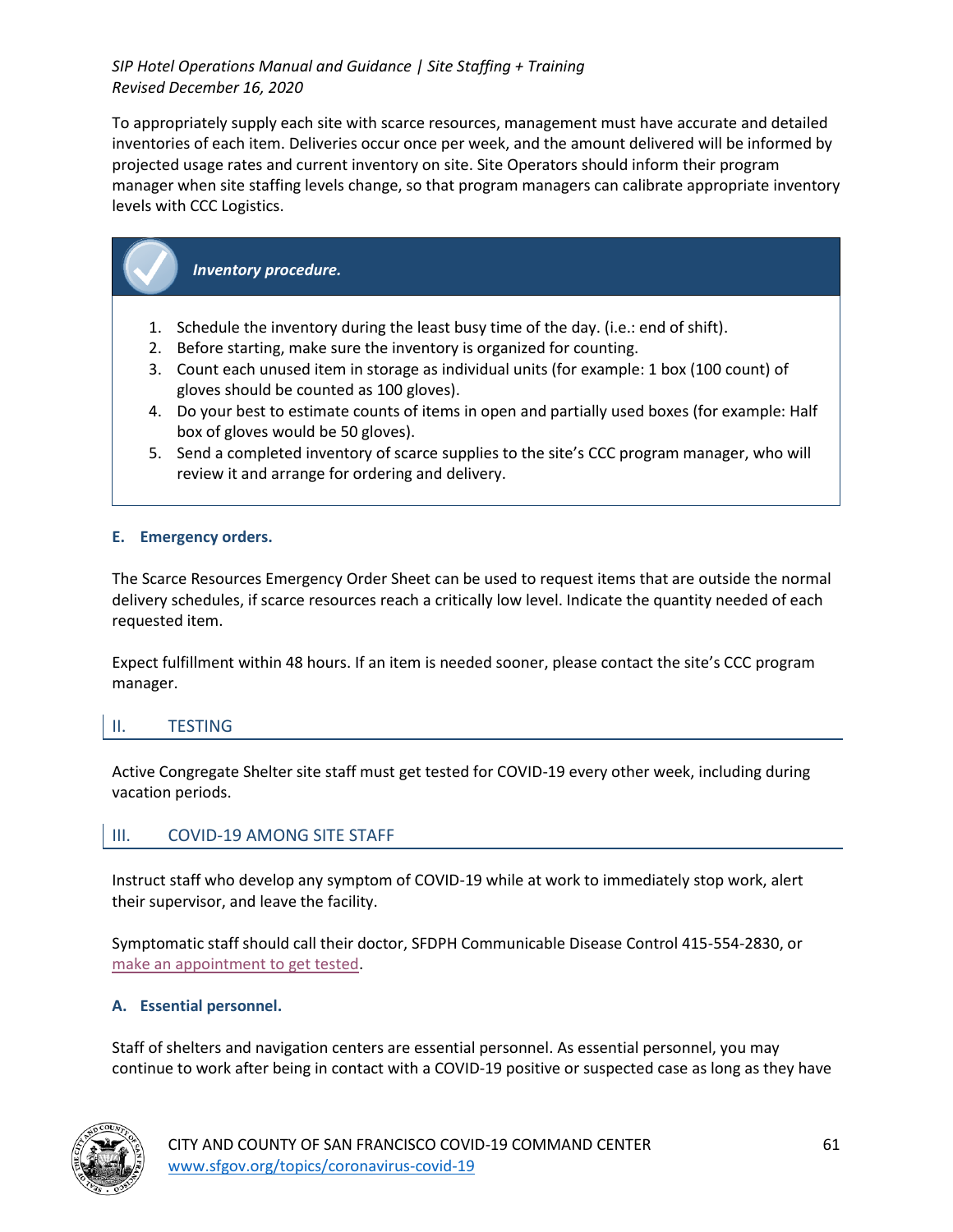no symptoms and continue to wear a mask. Please check employer's policy; try to follow home quarantine steps while not work).

### **B. Testing.**

Essential personnel can make an appointment to get tested even if they don't have any symptoms or were not a Close Contact of a case.

SFDPH continues to consider the following persons as Close Contacts regardless of the cumulative time of exposure:

- A person who had direct contact with that person's body fluids or secretions while they were not wearing a facemask, gown, and gloves.
- People in the home of, sex partners of, and people who take care of or are taken care of by the person with COVID-19.
- For pods/cohorts of children under 12, SFDPH considers all children and staff in a cohort to be Close Contacts.

Site staff have free access to testing for COVID-19 at city-run test sites, regardless of symptoms or exposure.

### **C. Isolation and quarantine.**

Anyone who has symptoms of COVID-19, has Close Contact with an infected person, or is awaiting test results should follow the SFDPH Guidelines for Isolation and Quarantine.

### **D. COVID-19 staff notification protocol.**

In the event of a confirmed case of COVID-19 among site staff, the person's employer is responsible for identifying Close Contacts within the workplace. Staff should always receive information and guidance about workplace exposure directly from their employer. If an exposure has affected an employee of a different organization, the employers shall coordinate before notifying staff on site of potential exposure.

There are two ways in which an agency may be notified of a confirmed case of COVID-19 among staff:

### **1. SFDPH receives the positive test results.**

Positive cases who live in San Francisco are interviewed by SFDPH Case Investigators. Case Investigators identify the employer and elicit the name of the direct supervisor. The CBO Hub receives this case information and calls the supervisor to discuss next steps beginning at Step 6 below.

### **2. Staff person informs supervisor of positive COVID-19 results.**

Once a staff person reports to their supervisor that they have received a positive test result, adhere to the following protocols.

a. The case's supervisor shall direct the case to go home and/or to remain at home.

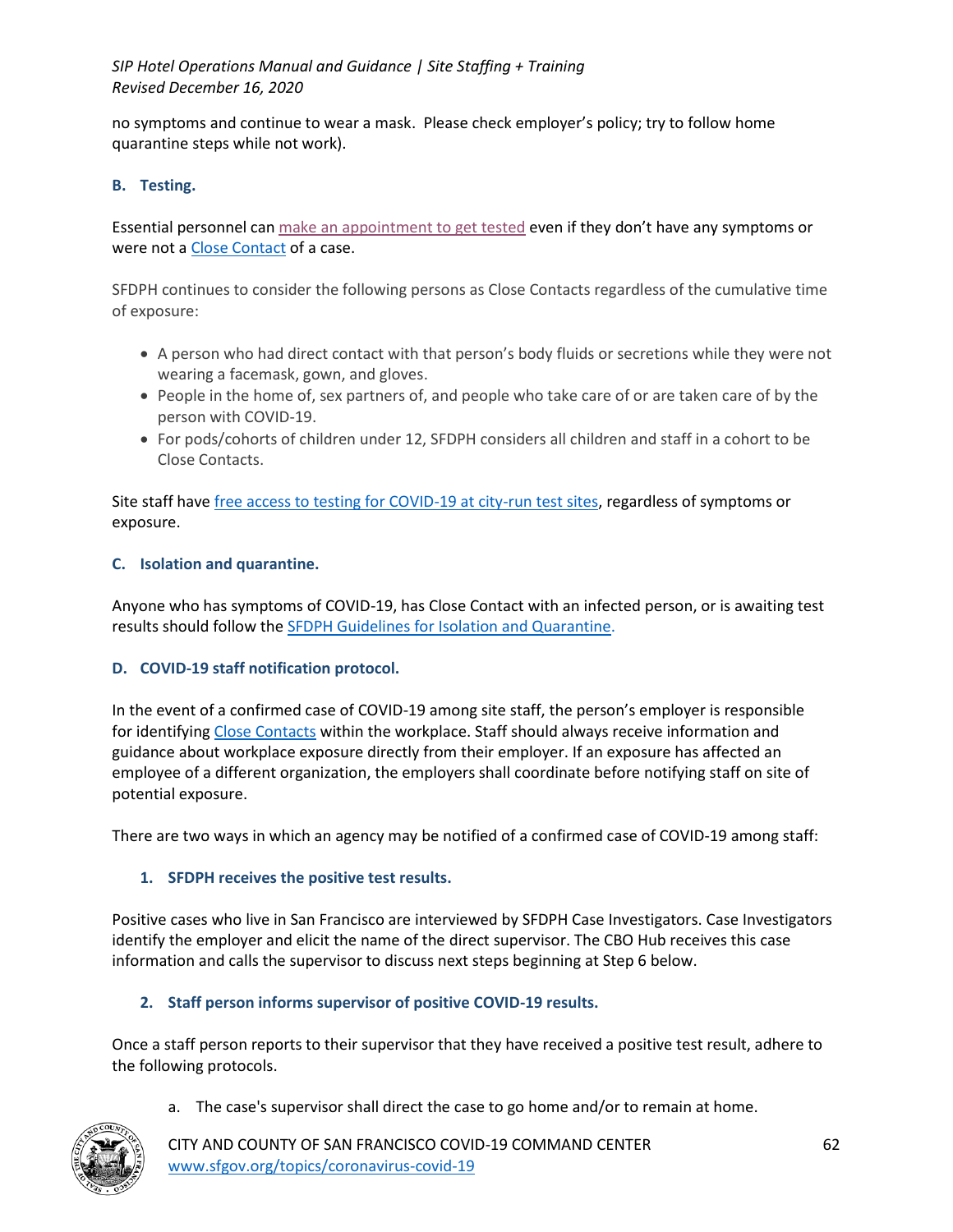- b. The case's supervisor shall alert the person responsible for COVID-19 protocols at the agency (usually the Health Officer, Privacy Officer or HR representative).
- c. The Employer shall send an email to cbosites@sfdph.org; include the case's name, date of birth, and residence and other contact information.
- d. The Employer shall post a General Exposure Advisory and a Preliminary Notice of Potential Exposure on site. These notices should remain on site until contact tracing and notification is complete, or two weeks have elapsed – whichever is sooner. Notify supervisors of all staff on site (including medical/behavioral health providers, home care providers, and facilities staff) of a pending investigation. The case's name should not be shared unless necessary to identify Close Contacts.
- e. The Employer shall relay to them guidance for Leaving Isolation or Returning to Work for Those Who Have Confirmed or Suspected COVID-19, and provide information about worker's compensation and leave, as well as Front Line Worker Housing (if available).
- f. The Employer will interview the case to identify the exposure window for staff on site and identify Close Contacts within the workplace, including those from other organizations.
- g. The exposure window begins 48 hours before the onset of symptoms (if the person is asymptomatic, the exposure window begins 48 hours before the date of the positive test). The window ends on the date of the person's last shift at the site. Some individuals will have no shifts in this window, in which case there is no need to notify other staff of potential exposure.
- h. The Employer shall email cbosites@sfdph.org with a list of Close Contacts' name, dates of birth, contact information, and city of residence, as well as the name, DOB, and CCSF residence of the positive case. The CBO Hub forwards these names to the Contact Tracing Team.
- i. If any Close Contacts are not employees of the same organization CBO Hub will coordinate with the HR department of the contact's employer prior to completing this notification. CCC program managers can assist in this task.
	- All essential personnel should get tested. Staff can return to work after Close Contact with a person with COVID-19 while awaiting test results, as long as they do not have symptoms of COVID-19 and wear required PPE.
	- If a staff member who is a Close Contact tests positive, regardless of whether they have symptoms. The staff should leave work immediately to isolate and notify their supervisor.
	- The Employer shall issue a General Exposure Advisory to any other staff identified who were on site during the exposure window, but who are not Close Contacts.

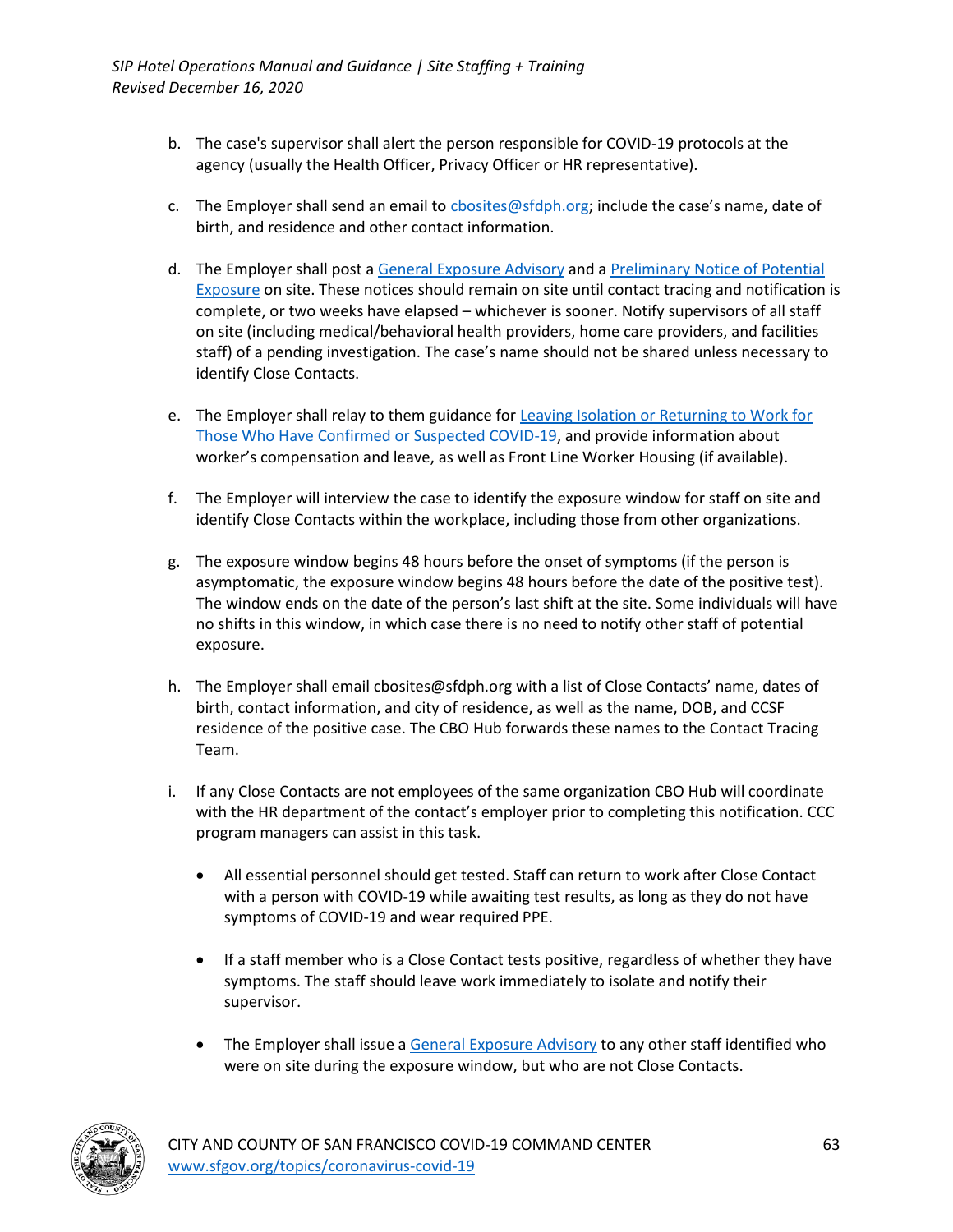- If any of these staff are not employees of the same organization, the Employer shall coordinate with the HR department of their employers prior to completing this notification.
- j. While maintaining confidentiality, the Employer shall notify the site's CCC program manager if the case was on site during the exposure window and coordinate with them to:
	- Complete cleaning and disinfection of commonly touched areas in the worksite, as appropriate.
	- Review site sign-in and sign-out logs for the exposure window (all staff on site, regardless of their employer of record, sign in and out on this log). Use this and any other records available to establish a list of every staff person who was on site during the exposure window.

## IV. OTHER INJURY, EXPOSURE, OR ILLNESS

Site Operators are encouraged to provide guidance to staff with instruction and resources for in case of injury, exposure, or illness while at work. Please see CCC Providers Connect for a sample.

## V. NEEDLESTICK PREVENTION

In case hypodermic needles are encountered, site staff should have access to leather gloves, metal tongs, and sharps containers for safe disposal. Needlestick prevention measures are particularly critical when collecting garbage and laundry, and when handling guest possessions.

Sites should post signage about needlestick prevention. Please see CCC Providers Connect for a sample sign.

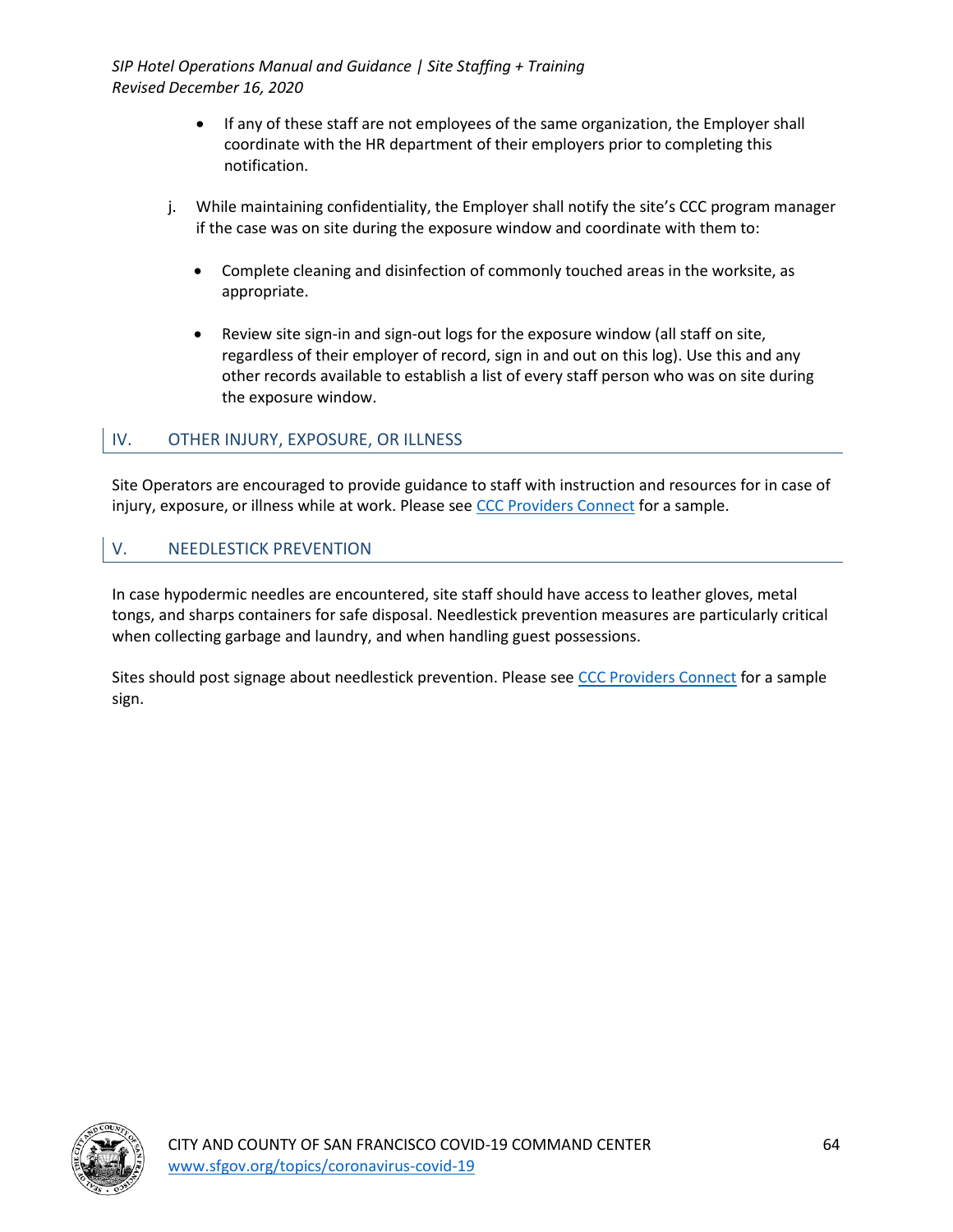

# **City and County** of San Francisco

# COLLABORATION WITH THE CCC

## CCC PROGRAM MANAGERS

CCC program managers serve as Site Operators' primary point of contact to the CCC. Each site shall have a designated program manager, who oversees the site's operation, assists with contract monitoring, coordinates service providers, and provides direction to ensure ongoing alignment with the SIP Hotel Program and CCSF priorities as they evolve.

Site Operators shall work with program managers to develop expectations for regular communication, including status reports and data reporting. These expectations may change as the SIP Hotel Program evolves.

## I. ON-CALL PROTOCOL

On weekends and on weekdays between the hours of 5:00 PM and 8:00 AM, program managers are available to support site staff with urgent issues on a rotating on-call schedule. Site staff should reach the on-call program manager using the on-call phone number provided. program managers will escalate high-priority issues as needed during these times.

# OPERATING PARTNERS

### SAN FRANCISCO DEPARTMENT OF HOMELESSNESS AND SUPPORTIVE HOUSING

The Alternative Housing System is part of San Francisco's Homelessness Response System, which operates under the coordination of the Department of Homelessness and Supportive Housing (HSH). Like other elements of the Homelessness Response System, it centers on Coordinated Entry for assessments, problem-solving, prioritization, and referrals.

Program rules and operations mirror the best practices in place at CCSF's shelters and Navigation Centers when possible, in order to promote access and ease guest transitions.

### II. SAN FRANCISCO DEPARTMENT OF PUBLIC HEALTH

The COVID-19 Alternative Housing System's design, as well as its policies and procedures, are informed by public health guidance on an ongoing basis. An informal consortium of practitioners from several CCSF departments and their funded agencies coordinates guest support at a systems level. With these partnerships, the Congregate Shelter Program aims to keep guests healthy and safe, promote wellbeing and dignity, and help guests prepare for positive outcomes after the resolution of the COVID-19 emergency. Please see Guest Health and Wellness for more information.

Buildings are assessed prior to occupancy to ensure that ventilation systems and other aspects of building design minimize opportunities to transmit COVID-19. Policies on health screenings, cleaning and maintenance, and more rely on public health guidance to prevent and mitigate spread of the illness.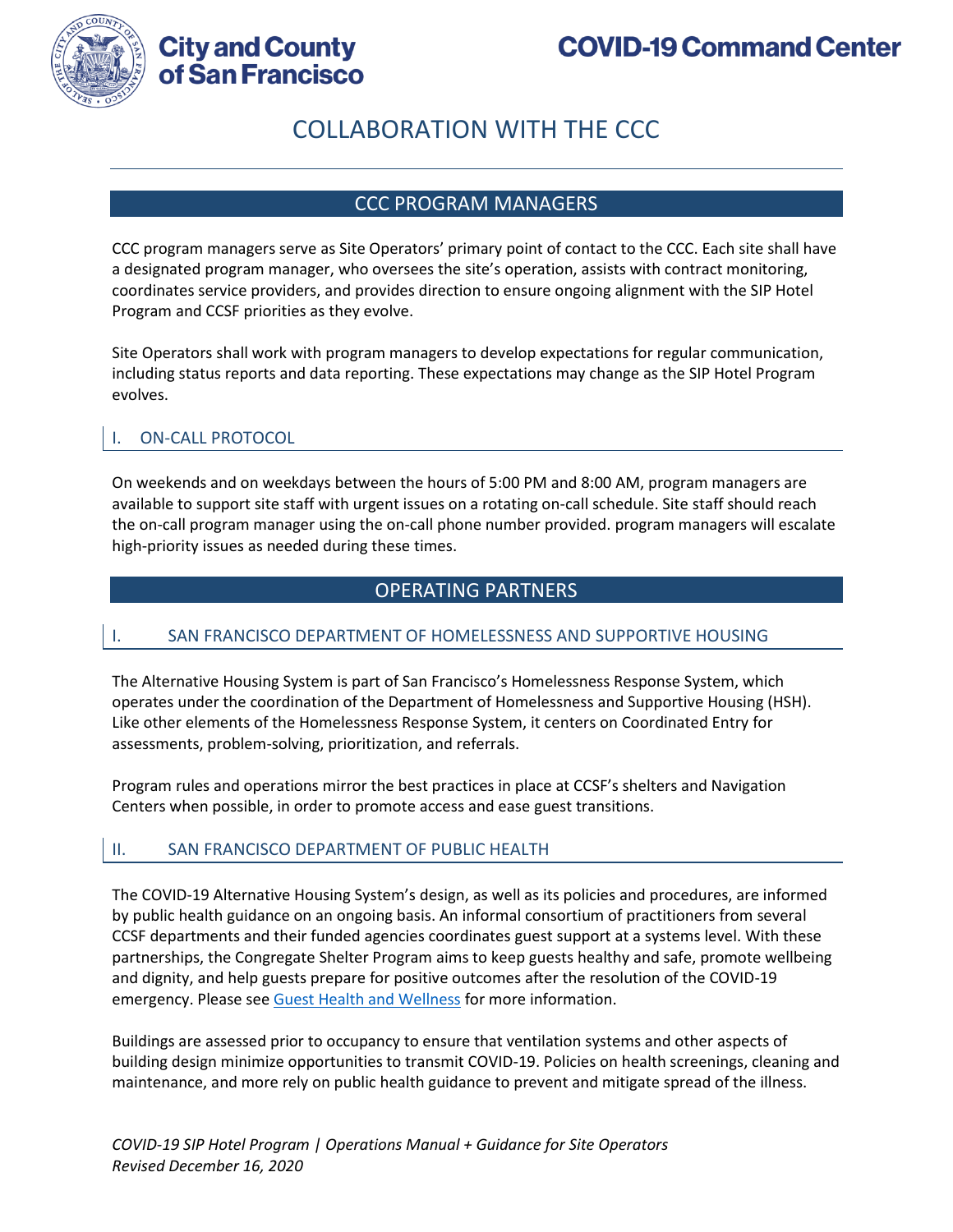### *SIP Hotel Operations Manual and Guidance | Collaboration with the CCC Revised December 16, 2020*

As a part of a dynamic COVID-19 Alternative Housing System, intakes and discharges impact capacity throughout the system as well as in CCSF's hospitals. Modeling and analysis by public health experts guide decisions about system capacity and bed flow. And determinations about eligibility are made in partnership with public health leaders to ensure those persons most at risk of serious complications or death if they contract COVID-19 are prioritized for placement.

Finally, health care and harm reduction support for guests are a core element of the COVID-19 Alternative Housing System. Site Operators work closely with medical providers to ensure all guests receive a health screening at entry and establish a plan for ongoing care. On-site and on-call medical and behavioral health resources are available to support site staff in responding to crises and conducting early interventions.

Site Operators may or may not provide supportive services directly, but always play a critical and primary role in performing care coordination for guests. Site staff should work closely with service providers to identify needs, make referrals, and coordinate on-site and remote activities to ensure guests have robust connections with supportive services.

# III. FACILITIES

HSH and the CCC have contracted for the use of hotels and other facilities. Responsibility for the successful functioning of Congregate Shelter sites is shared by the Site Operator, HSH, the CCC. Site Operators should coordinate closely with CCC facilities management partners for day-to-day operations.

Facility management partners may provide maintenance, food, janitorial, security, and/or laundry services. The content of each contract varies. Site Operators may direct any questions regarding the contracted scope of work to their CCC program manager. Site Operators should escalate to the program manager directly any questions regarding invoicing or facility damages, as well as any conflicts or concerns about facility management functions.

If the facility provides meals for guests, the program manager will work with all parties to operationalize a mechanism for communicating feedback about food quality, and other operational information related to meals.

Note that facility management staff may not have access to personally identifying information about guests, although CCSF may consider exceptions for cases where there is a compelling and unavoidable operational requirement (for instance, where hotel staff operate a central telephone switchboard).

Similarly, facility management may not design policies or rules, or participate in decisions about admissions and discharges.

# IV. FOOD GROUP

By default, the CCC arranges meals. Please see Meals for more information.

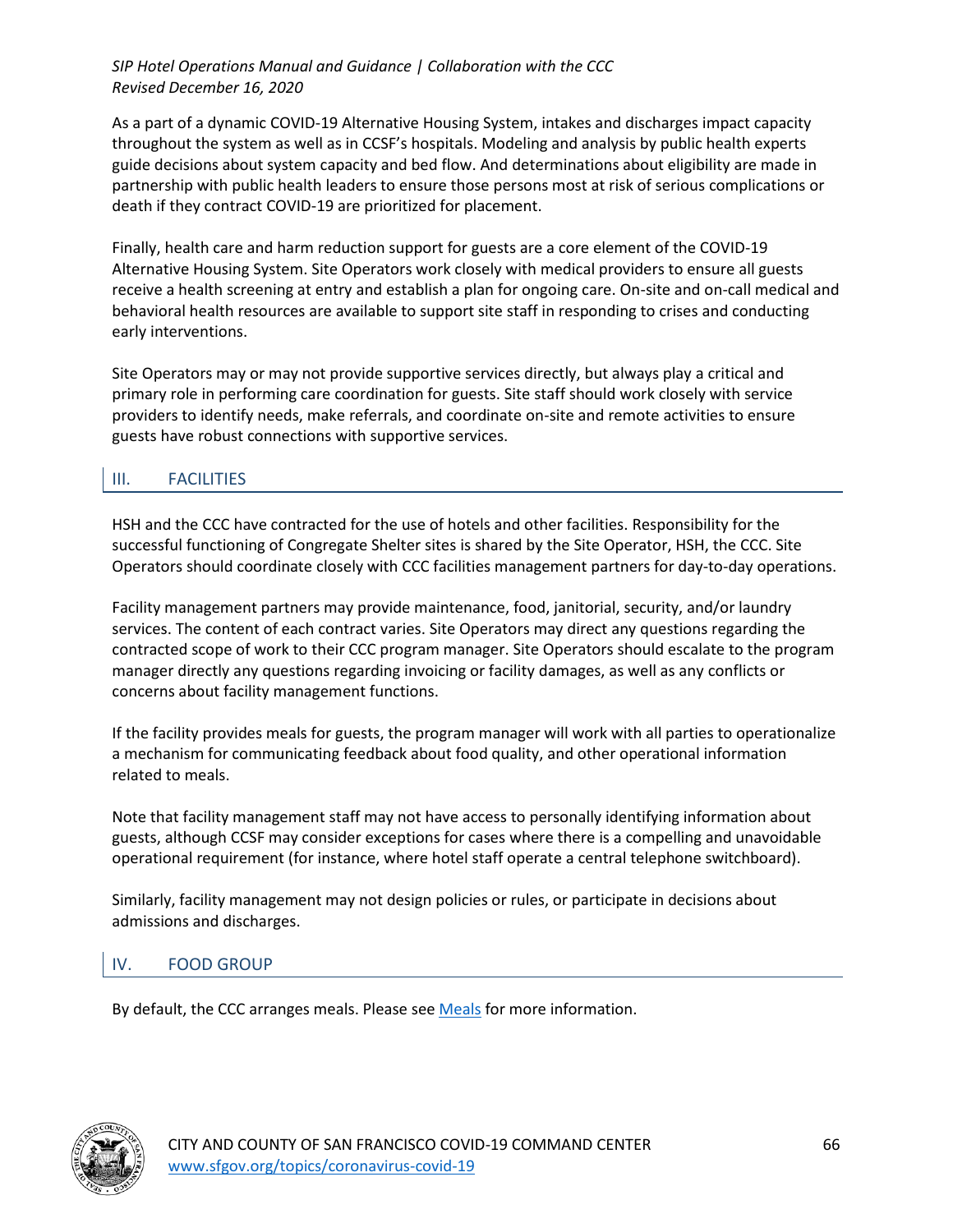# DATA AND REPORTING

## I. GUEST AND BED MANAGEMENT

The CCC uses a guest and bed management system, known as RTZ, to manage day-to-day operations of the Alternative Housing System. Site Operators must maintain up-to-date, complete, and accurate records in RTZ regarding guests and rooms at each SIP Hotel site in RTZ. Daily RTZ updates may include information about referrals, intakes and discharges, transfers between sites, accessibility attributes of sites and rooms/beds, and information related to room/bed status and site status. Site Operators are required to maintain records in RTZ on at least a daily basis, as this data is used by CCSF to support service coordination on site, and to make decisions about referrals and placements.

All Site Operators should now be trained in RTZ and have actively assumed leadership of the data for their site. Those that have not are requested to immediately take the steps below.

- 1. Instruct all users to complete the SFDPH Annual Compliance and Privacy Training. This training is available online and a certificate of completion is required before system access will be granted. Please find instructions on how to complete the training here.
- 2. Coordinate with the CCC to train users for use of the system, including data entry protocols.
- 3. Coordinate with the CCC to ensure that site rosters are up to date for the site
- 4. Assume responsibility for data quality

The CCC will undertake quality assurance activities to identify opportunities for improvements in consistency and accuracy of data entry by Site Operators.

The RTZ system contains highly sensitive and confidential information. Users must comply with the online privacy training, and Site Operators should take care to limit access to only those persons with operational functions that require access to this system. Questions about user accounts, system use, and administration should go to RTZadmin-HSB@sfgov.org.

Site Operators are responsible for notifying the CCC via RTZadmin-HSB@sfgov.org within one business day when a user is released from their position, or their function changes and they no longer require access. CCSF will review inactive users weekly to validate the continuing need for user access.

### II. REPORTING

Site Operators must meet all data and reporting requirements identified in the Appendix A of their contracts, including:

### **A. Performance metrics.**

Site Operators may be required to report certain measures or conduct interim reporting in CARBON, via secure email, or through uploads to a File Transfer Protocol (FTP) site. When required, Site Operators shall submit the monthly, quarterly and/or annual metrics into either the HSH CARBON database, via secure email, or through uploads to an FTP site. CCSF will provide clear instructions to all Site Operators regarding the correct mechanism for sharing data.

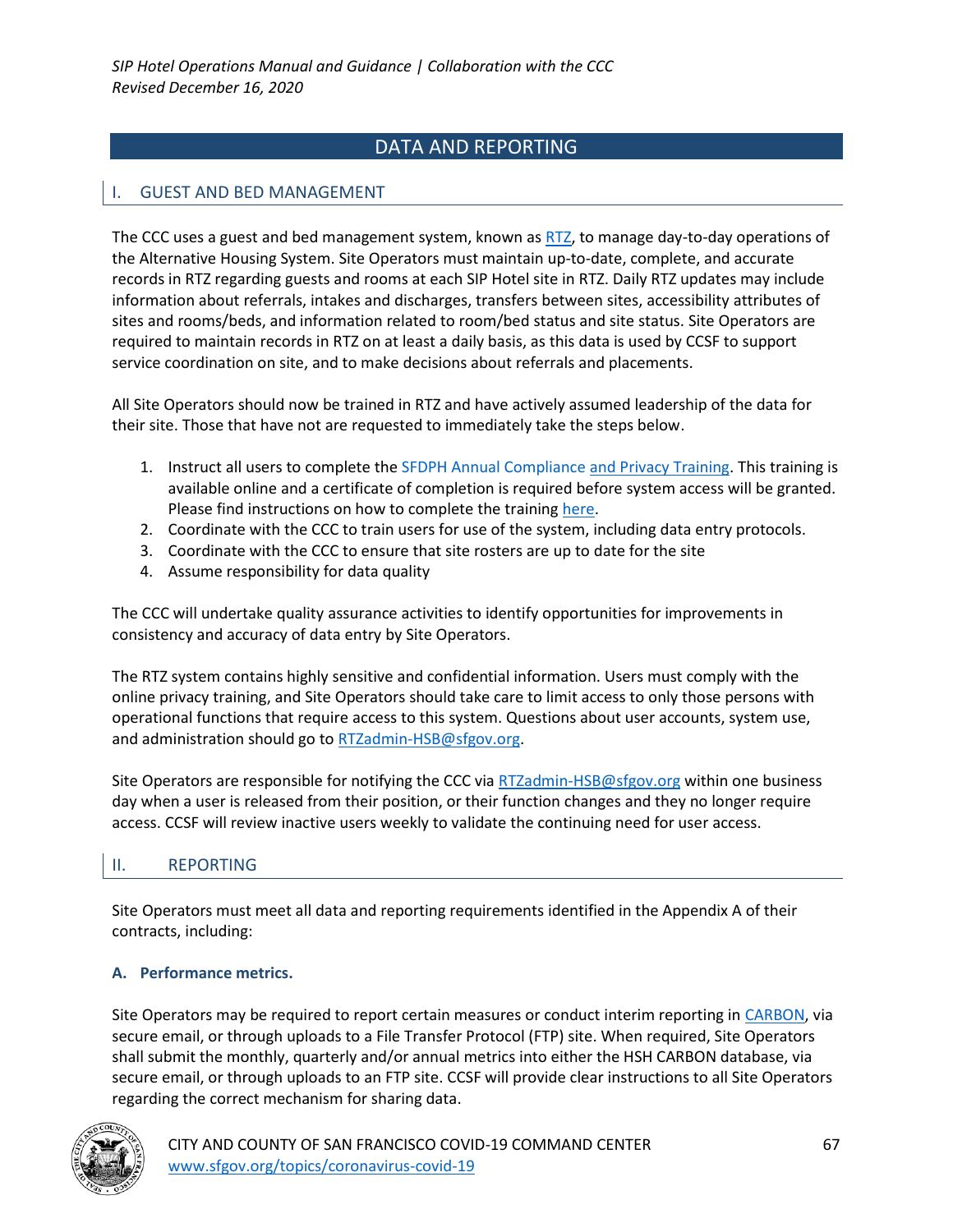*SIP Hotel Operations Manual and Guidance | Collaboration with the CCC Revised December 16, 2020*

#### **B. Project Roomkey / FEMA reimbursement.**

Site Operators shall complete and submit any and all required forms related to FEMA reimbursement, per CCSF agreements, training, and/or instructions.

#### **C. Census and exits.**

Site Operators shall maintain daily census information and shall notify CCSF of any unplanned participant exits within 24 hours in the format, method and frequency specified by CCSF.

#### **D. Evaluative studies.**

Site Operators shall participate, as requested by CCSF, in evaluative studies designed to show the effectiveness of Grantee's services. CCSF agrees that any final reports generated through the evaluation program shall be made available to Grantee or within 30 working days of receipt of any evaluation report and such response will become part of the official report.

*Ad hoc reports, data, and Information*. CCSF may also undertake evaluative studies of program outcomes and effectiveness and will make the results of any evaluative studies available to the Site Operator with an opportunity to respond.

### III. DATA STANDARDS

Any records entered into the HSH Homeless Management Information System (HMIS) Online Navigation and Entry (ONE) System shall meet or exceed the **ONE System Continuous Data Quality Improvement** Process standards.

Changes to data collection or reporting requirements shall be communicated to Grantee via written notice at least one month prior to expected implementation.

### IV. PRIVACY

Any information shared between Site Operators, CCSF, and other providers about the served population shall be communicated in a secure manner, with appropriate release of consent forms and in compliance with applicable privacy requirements. Site Operators shall take all appropriate measure to protect and maintain the confidentiality of personally identifying information about participants, as well as the site name and address, and any other confidential information about the program or CCSF's emergency response.

Site Operators are responsible for complying with all privacy-related trainings and ensuring the safekeeping of potentially protected information in the system.

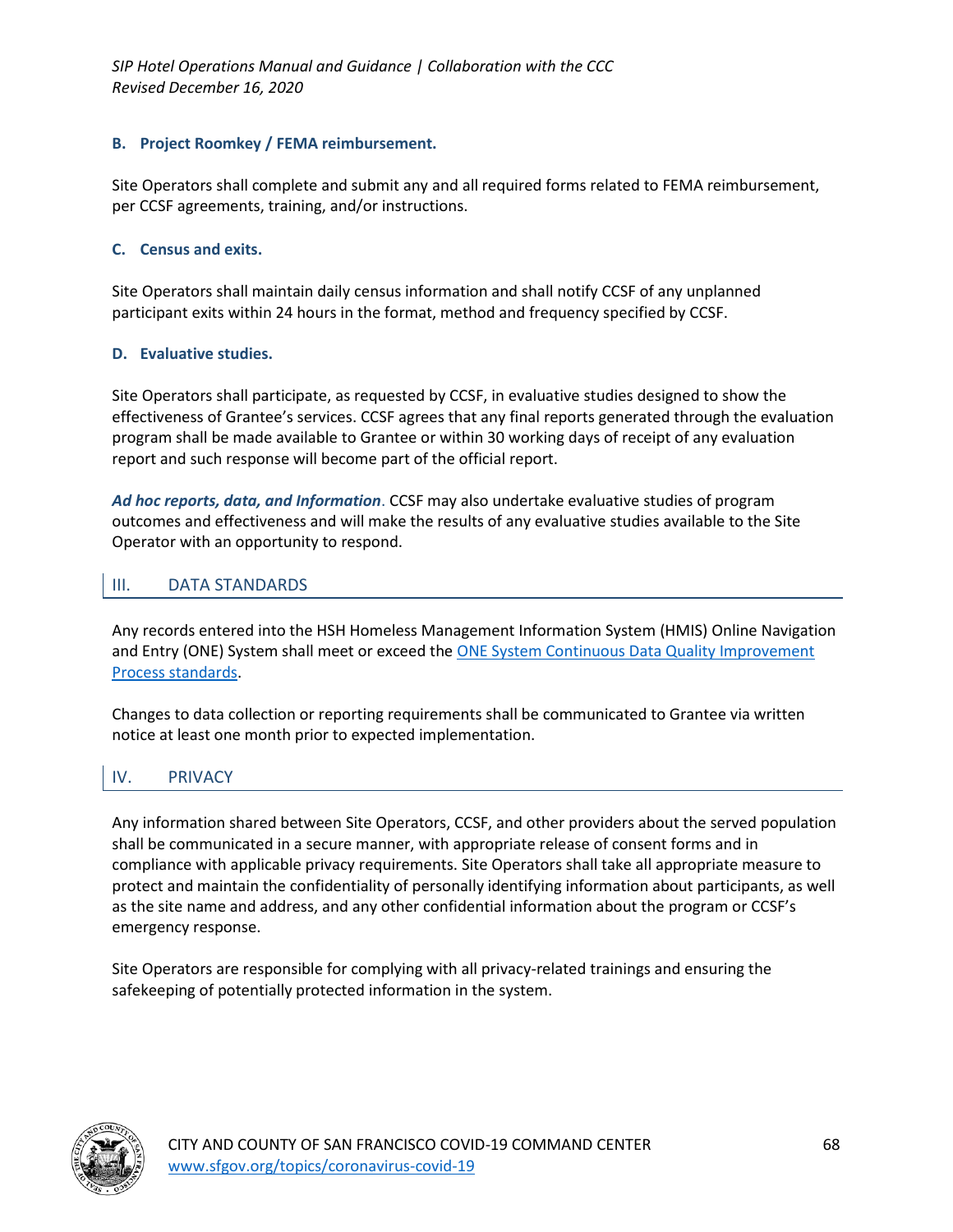# V. SAFEGUARDING CONFIDENTIAL INFORMATION

SIP Hotel site staff and partners must treat any personally identifying information about guests, as well as the name and location of the SIP Hotel site, as strictly confidential. This confidentiality should be safeguarded whether information is written, printed, spoken, or in electronic form, and its sharing should be limited to the minimum amount necessary for each person to do their job.

Staff must take care to share this information only with authorized persons using secure methods, such as secure email or encrypted hard drives. Site Operators are responsible for supplying computers and other communications technology needed by SIP Hotel site staff and are encouraged to equip these with appropriately if they are to be used to share confidential information. Staff and partners may wish to make use of CCSF's free Secure Message Center by visiting if other secure email is not available.

SIP Hotel site staff should identify and enact measures to prevent unauthorized access to information – for instance, papers containing confidential information should not be removed from the site unless operationally necessary, and passwords to computers used by Staff should not be posted publicly. Site Operators must limit access to the site by visitors. Site tours or other site access granted to individuals without an operational role in the SIP Hotel Program must be authorized by the program managers.

Any suspicion of a breach of the security of confidential information should be reported immediately to the program manager.